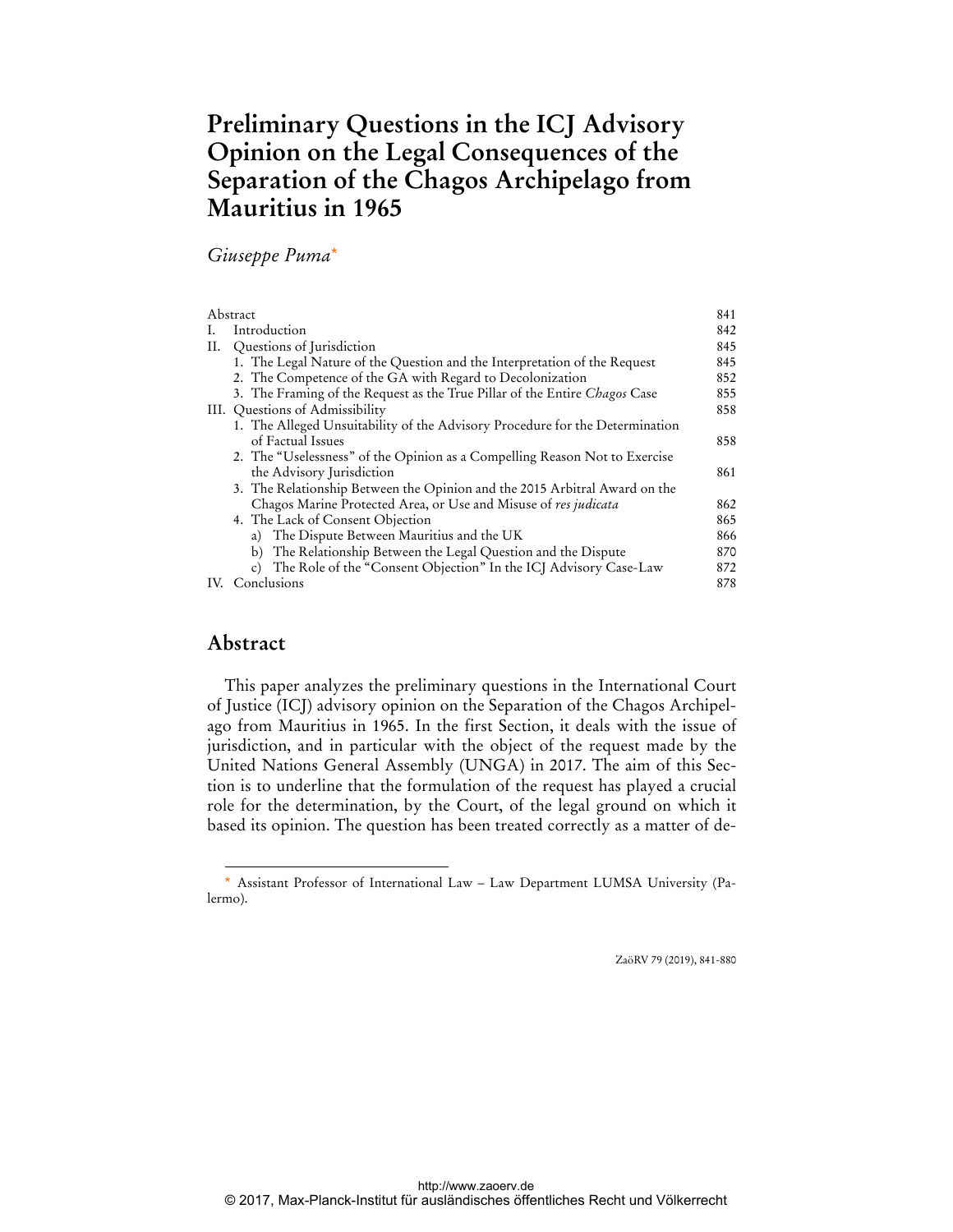colonization and self-determination, as suggested by the General Assembly (GA), and this choice has influenced both the admissibility and the merits of the case.

The second Section analyzes the questions of admissibility raised in the course of the *Chagos* proceeding. It is argued that, although the conclusions reached by the opinion are correct, the last and most important objection to the admissibility should have been treated by the Court so as to point out that consent, as such, is not a condition for the exercise of the advisory jurisdiction, especially when "community interests" come at issue. In the balance between the discretion not to render the opinion and the duty to cooperate with other United Nations (UN) organs, the latter prevailed, given the importance of the legal values – protected by obligations *erga omnes* – involved in the legal questions put to the Court's assessment.

## **I. Introduction**

On 25.2.2019, the ICJ rendered its long-awaited advisory opinion on the *Legal Consequences of the Separation of the Chagos Archipelago from Mauritius in 1965* (*Chagos* Opinion). This opinion had been requested by the UNGA, through Res. 71/292, whereby the Assembly asked the following questions:

"(a) Was the process of decolonization of Mauritius lawfully completed when Mauritius was granted independence in 1968, following the separation of the Chagos Archipelago from Mauritius and having regard to international law, including obligations reflected in General Assembly resolutions 1514 (XV) of 14 December 1960, 2066 (XX) of 16 December 1965, 2232 (XXI) of 20 December 1966 and 2357 (XXII) of 19 December 1967?;

(b) What are the consequences under international law, including obligations reflected in the above-mentioned resolutions, arising from the continued administration by the United Kingdom of Great Britain and Northern Ireland of the Chagos Archipelago, including with respect to the inability of Mauritius to implement a programme for the resettlement on the Chagos Archipelago of its nationals, in particular those of Chagossian origin?".<sup>1</sup>

According to the Court, "the process of decolonization of Mauritius was not lawfully completed when that Country acceded to independence in

ZaöRV 79 (2019)

<sup>1</sup> A/RES/71/292, 22.6.2017.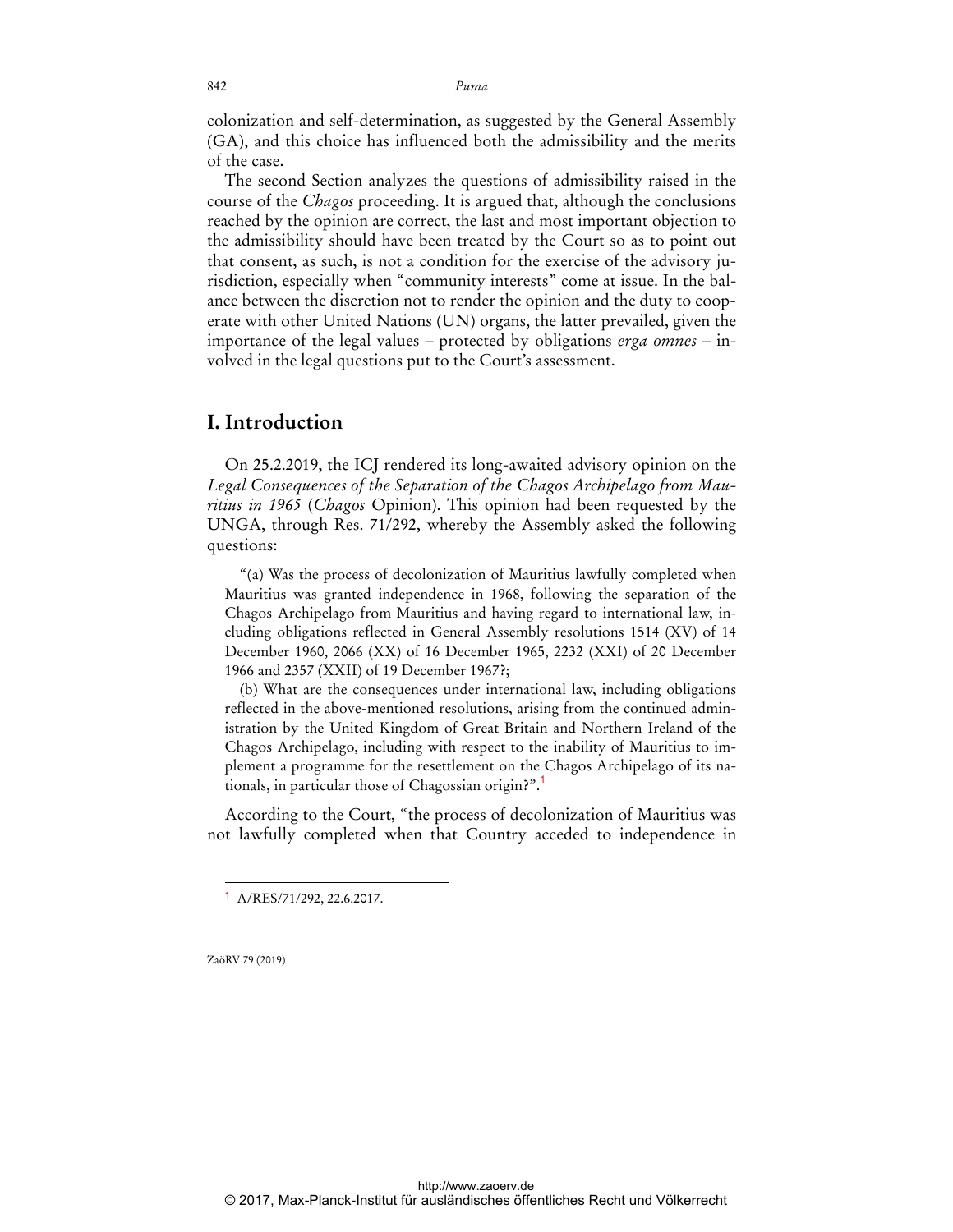1968", $\frac{2}{3}$  by virtue of the dismemberment suffered by the former colony in 1965, when the Administering Power obtained through an agreement with Mauritian authorities the maintenance, under its own control, of the Chagos Islands, since then part of the Administered Territory.<sup>3</sup>

During the proceedings, to which many States and, for the first time, the African Union, took part, a number of preliminary questions had been raised, concerning both the jurisdiction of the Court and the "opportunity" for it to render the opinion requested by the GA.

The present contribution aims to analyze these preliminary issues decided by the Court, object of a doctrinal debate since the adoption of the GA resolution asking for the opinion.<sup>4</sup> The methodological approach here adopted is based on the assumption that the advisory jurisdiction is governed by the same procedural principles relevant in contentious cases. It is undisputed that in its advisory function the ICJ acts as a judicial body, aiming at assessing the extent and scope of international law rules,<sup>5</sup> as emphasized in a number of opinions.<sup>6</sup>

In international proceedings, a clear distinction – theoretically speaking, at least – between preliminary issues and merits is to be made. A preliminary question stands on a logical priority in respect of the merits, and the solution of the former in a given sense is logically necessary in order to ex-

 $\overline{a}$ 

<sup>2</sup> *Legal Consequences of the Separation of the Chagos Archipelago from Mauritius in 1965*, Advisory Opinion of 25.2.2019, 44 (hereinafter, *Chagos* Opinion). The opinion has not yet been edited within the Reports of the Court. The opinion, the declarations and dissenting opinion of the Judges, as well as all the written statements and text of oral pleadings are nonetheless available at <https://www.icj-cij.org> (last access: 11.6.2019).

<sup>3</sup> See *Chagos* Opinion (note 2), paras. 32 and 108.

<sup>4</sup> See e.g. *D. Akande*/*A. Tzanakopoulos*, Can the International Court of Justice Decide on the Chagos Islands Advisory Proceedings without the UK's Consent?, EJIL Talk!, 27.6.2017, <https://www.ejiltalk.org>; *Z. Crespi Reghizzi*, La juridiction consultative à l'épreuve du principe consensuel: l'affaire des Effets juridiques de la séparation de l'archipel des Chagos de Maurice en 1965, Questions of International Law, Zoom-out 55, 2018, 15 et seq.; *S. Yee*, Notes on the International Court of Justice (Part 7) – The Upcoming Separation of the Chagos Archipelago Advisory Opinion: Between the Court's Participation in the UN's Work on Decolonization and the Consent Principle in International Dispute Settlement, Chinese Journal of International Law 16 (2017), 623 et seq.

<sup>5</sup> *P. Benvenuti*, L'accertamento del diritto mediante i pareri consultivi della Corte internazionale di giustizia, 1985, 20.

<sup>6</sup> *Application for Review of Judgement No. 158 of the United Nations Administrative Tribunal*, Advisory Opinion, ICJ Reports 1973, 166 et seq., 175, para. 24: "the Court has always been guided by the principle that, as a judicial body, it is bound to remain faithful to the requirements of its judicial character even in giving advisory opinions"; similarly, *Constitution of the Maritime Safety Committee of the Inter-Governmental Consultative Organization*, ICJ Reports 1960, 150 et seq., 153.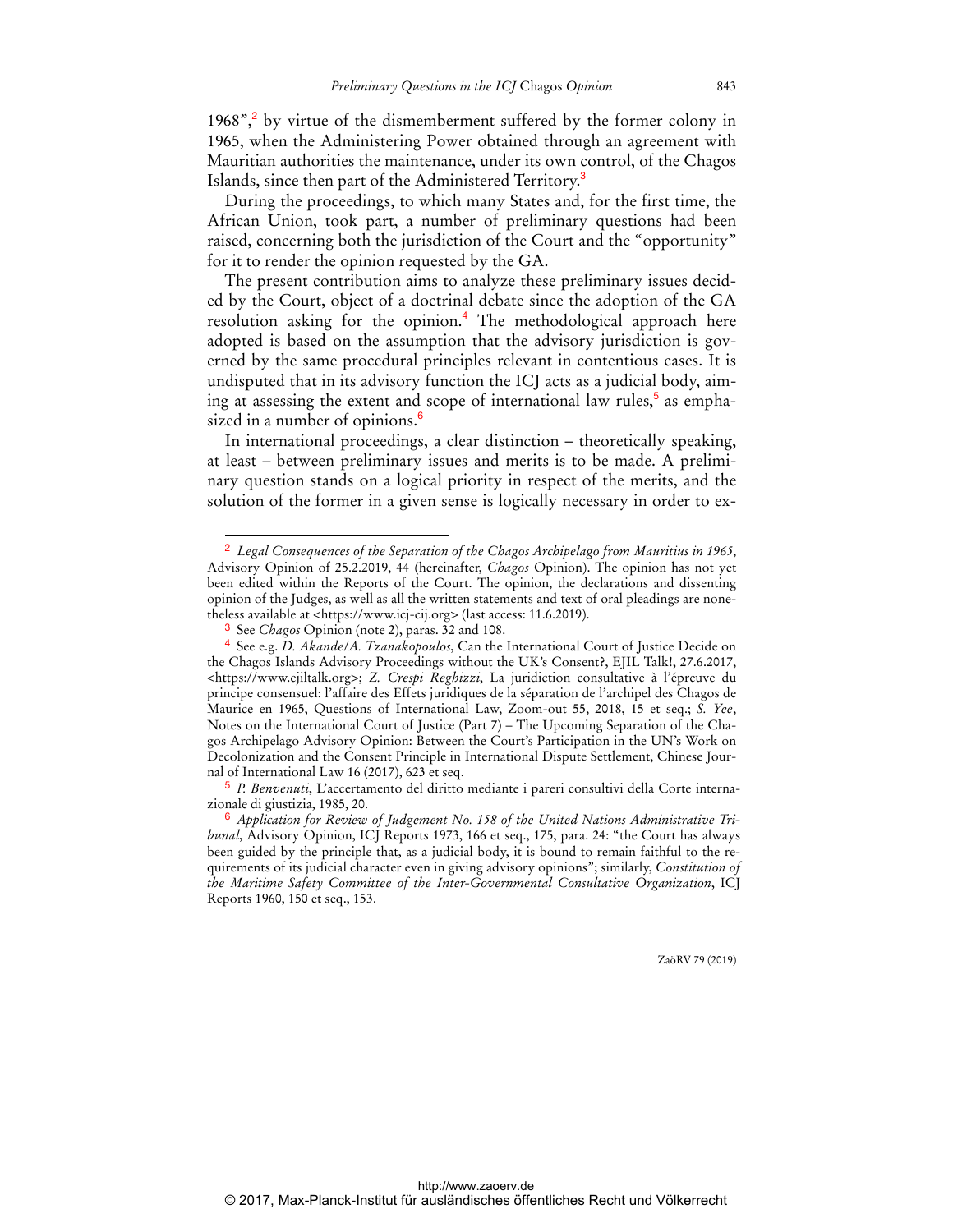amine and to pronounce on the latter;<sup> $7$ </sup> consequently, preliminary questions cannot concern and overlap with the merits.<sup>8</sup>

In particular, it is safe to observe that the examination of preliminary questions is indispensable not only in contentious cases, but also in advisory proceedings,<sup>9</sup> as demonstrated by all advisory cases discussed before the ICJ. However, in contrast to what happens in contentious jurisdiction, where a separate proceeding on jurisdiction and admissibility is normally made, in the advisory procedure the Court makes a mere *conceptual* distinction between these issues, pronouncing, in the same opinion, on both of them,<sup>10</sup> although after a separate deliberation.

Preliminary questions relate both to jurisdiction and to admissibility (*recevabilité*):<sup>11</sup> the questions of jurisdiction involve the interpretation and application of Art. 65 of the ICJ Statute and Art. 96 of the Charter of the United Nations, namely the rules establishing the advisory jurisdiction, fixing its limits *ratione materiae* and *ratione personae*, the object of the requested opinion and the entities which may request it.<sup>12</sup>

The questions of admissibility form a residual category,<sup>13</sup> "attracting" all the issues not falling within jurisdiction. It is not possible to list these questions in a pre-established scheme, since they depend on a case-by-case evaluation based on the (jurisprudential) notion of "*judicial propriety*".<sup>14</sup> In case the advisory proceeding appears inconsistent with its nature of the judicial organ, the Court should use its discretionary power set forth in Art. 65 of

ZaöRV 79 (2019)

<sup>7</sup> *G. Morelli*, Questioni preliminari nel processo internazionale, Riv. Dir. Int. 54 (1971), 5 et seq., 5.

<sup>8</sup> *G. Morelli,* Eccezioni preliminari di merito?, Riv. Dir. Int. 58 (1975), 5 et seq., 7.

<sup>9</sup> *P. Benvenuti,* Corte internazionale di giustizia, Digesto delle discipline pubblicistiche, IV, 1989, 241 et seq., 264.

<sup>10</sup> On this point, see the critical remarks by *A. Aust*, Advisory Opinions, Journal of International Dispute Settlement 1 (2010), 123 et seq., 132.

<sup>11</sup> *L. Radicati di Bròzolo*, Sulle questioni preliminari nella procedura consultiva davanti alla Corte internazionale di giustizia, Riv. Dir. Int. 59 (1976), 677 et seq., 681.

<sup>12</sup> See generally, *G. Abi-Saab*, Les exceptions préliminaires dans la procédure de la Cour internationale de justice. Étude des notions fondamentales de procédure et des moyens de leur mise en œuvre, 1967, 72 et seq.; *M. M. Aljaghoub*, The Advisory Function of the International Court of Justice, 1946-2005, 2006, 38 et seq.; *R. Kolb*, The International Court of Justice, 2013, 1033.

<sup>13</sup> *L. Radicati di Bròzolo* (note 11), 687. According to *R. Kolb*, (note 12), 1033, questions not falling within jurisdiction belong to two different categories, namely admissibility and discretion.

<sup>14</sup> *G. Abi-Saab* (note 12), 149 et seq., 152.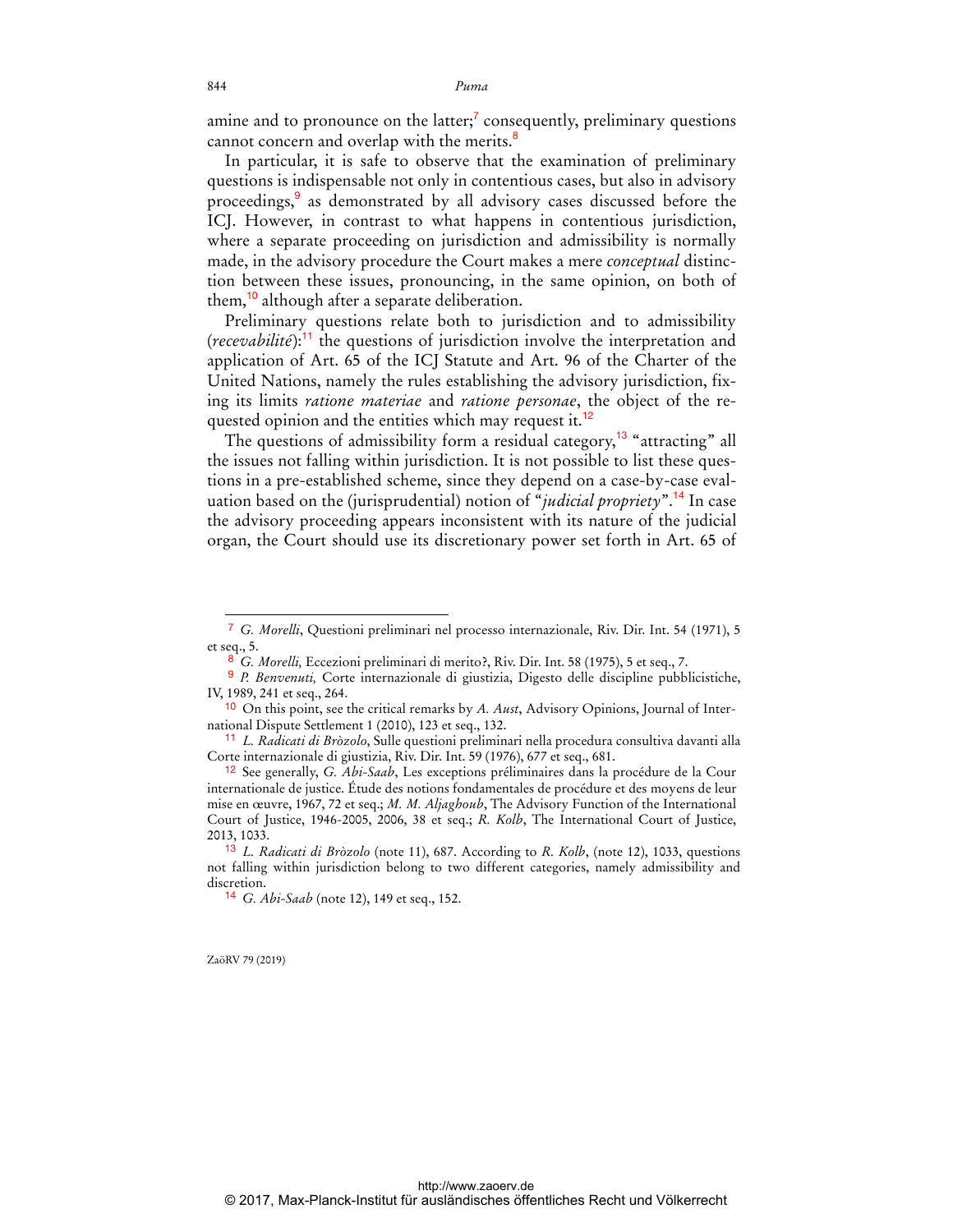the Statute and thus refuse to render the requested opinion, even if jurisdiction requirements are met.<sup>15</sup>

In the first Section, this contribution analyzes the questions of jurisdiction raised in the written and oral phases of the proceeding: it will be argued that the way the ICJ solved these issues somehow shaped all of the subsequent steps of the *Chagos* Opinion.

In the second Section, questions of admissibility will be addressed, in the light of the compelling reasons which, according to some States, should have induced the Court to refuse the request made by the GA. In this Section, it will be maintained that in the *Chagos* case the need of cooperation among UN organs prevailed, once again in the ICJ's advisory jurisprudence, over *any* other reason, whether "compelling" or not, which could have led the Court not to answer the questions at stake.

## **II. Questions of Jurisdiction**

 $\overline{a}$ 

## **1. The Legal Nature of the Question and the Interpretation of the Request**

The ICJ first considered, on the basis of Art. 65.1 of its Statute, whether it had jurisdiction to examine the request of the GA. The Court's assessment seems coherent with its own advisory case-law, but the main point is that, in the present author's view, it decisively conditioned both the admissibility questions and the merits. In other words, the major premise of the logical process behind the pronouncement rests on the section devoted to jurisdiction, and, more precisely, on the interpretation of the request.

<sup>15</sup> *Expressis verbis, Legal Consequences of the Construction of a Wall in the Occupied Palestinian Territory*, Advisory Opinion, ICJ Reports 2004, 136 et seq., 156, para. 44; *Accordance with International Law of the Unilateral Declaration of Independence in Respect of Kosovo*, Advisory Opinion, ICJ Reports 2010, 403 et seq., 415 et seq., para. 29; *Judgment No. 2867 of the Administrative Tribunal of the International Labour Organization upon a Complaint Filed against the International Fund for Agricultural Development*, ICJ Reports 2012, 10 et seq., 24 et seq., and implicitly*, Legal Consequences for States of the Continued Presence of South Africa in Namibia* (*South West Africa*) *notwithstanding Security Council Resolution 276*  (*1970*), Advisory Opinion, ICJ Reports 1971, 16 et seq., 23 et seq.; *Western Sahara*, Advisory Opinion, ICJ Reports 1975, 12, 21 et seq. In legal doctrine, *H. Thirlway*, Advisory Opinions, MPEPIL, 2006, para. 13; *J. A. Frowein/K. Oellers-Frahm*, Article 65, in: A. Zimmermann/K. Oellers-Frahm/C. Tomuschat/C. J. Tams/M. Kashgar/D. Diehl (eds.), The Statute of the International Court of Justice, 2nd ed. 2012, 1605 et seq., 1617.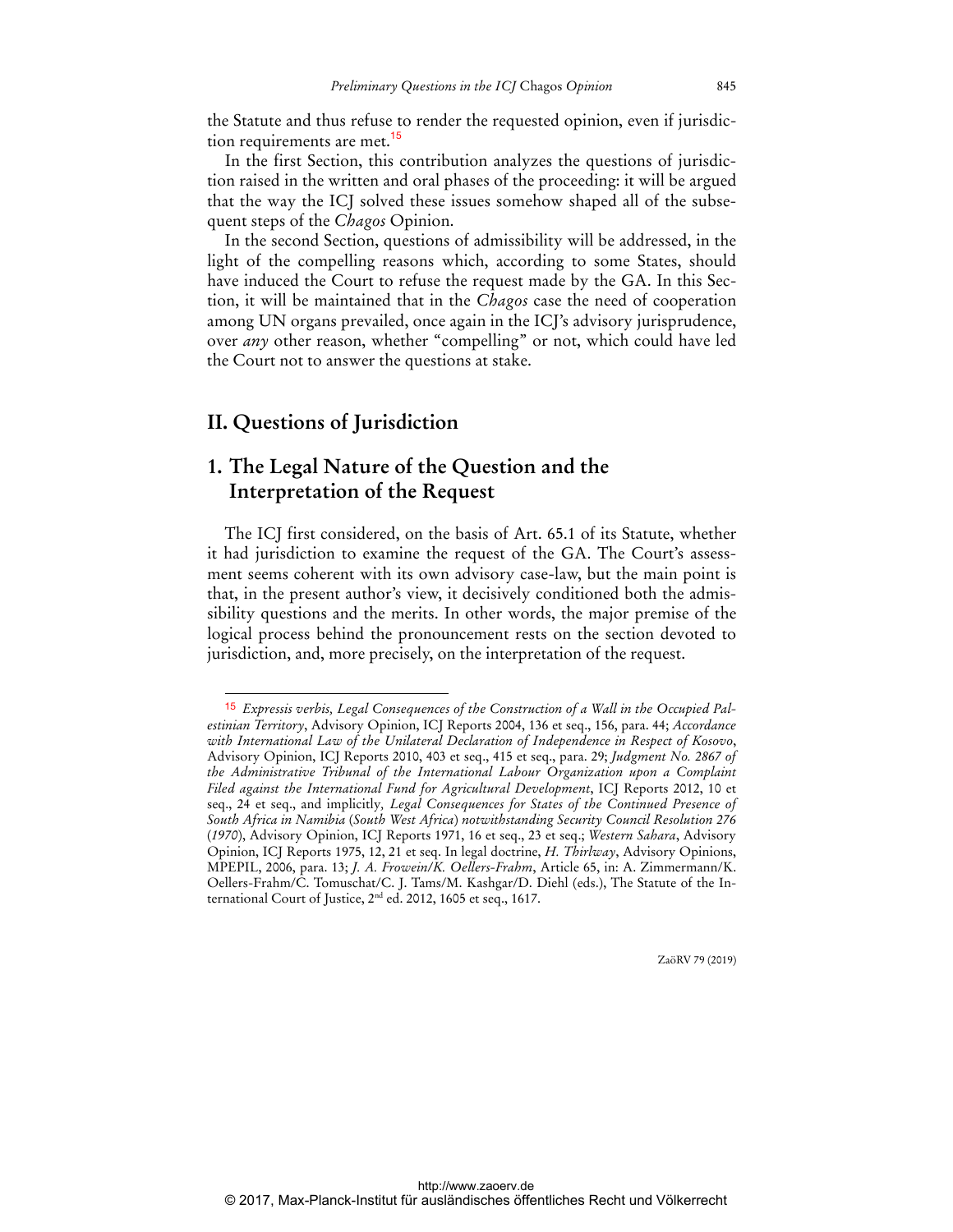The Court exclusively focused on the *object* of the request: the legal nature of the question therein and the determination of its precise content. First of all, the ICJ very easily qualified the question as legal, pursuant to Art. 65 of its Statute and Art. 96 of the UN Charter, on the assumption that "a request from the General Assembly for an advisory opinion to examine a situation by reference to international law concerns a legal question".<sup>16</sup> The material scope of this notion is notoriously wide, $^{17}$  extending to all questions which "are by their very nature susceptible of a reply based on law".<sup>18</sup> This approach has often allowed the Court to exercise its advisory function in all those circumstances in which it was possible to isolate the legal aspects of a given question and, consequently, to apply international law.<sup>19</sup> In this way it has always dismissed, for example, objections based on the alleged *political* nature of some questions posed by the UN organs,<sup>20</sup> finding its jurisdiction on cases susceptible of a legal evaluation, sometimes encompassing also the determination of the consequences arising, under international law, from those cases.<sup>21</sup>

In the *Chagos* case, the Court was requested to assess a given fact, namely the separation of the Chagos from Mauritius, with regard to a precise time lapse, the period between 1965 and 1968, in the light of international law in force at the time, $2^2$  and to determine the legal consequences of the continuing administration of the Archipelago by the United Kingdom (UK).

Once ascertained "that the two questions submitted to it are legal in character", $^{23}$  the Court turned its attention to a profile that is strictly connected, logically and legally, to that pertaining to the legal nature of the question, and, above all, constitutes the basis on which the entire opinion

ZaöRV 79 (2019)

<sup>16</sup> *Chagos* Opinion (note 2), para. 58.

<sup>17</sup> *P. Benvenuti* (note 5), 160.

<sup>18</sup> *Western Sahara* Opinion (note 15), 18, para. 15.

<sup>19</sup> *D. Pratap*, The Advisory Jurisdiction of the International Court, 1972, 86 et seq.; *P. Benvenuti* (note 5), 190.

<sup>&</sup>lt;sup>20</sup> Conditions of Admission of a State to Membership in the United Nations (Article 4 of *the Charter*), ICJ Reports 1948, 57 et seq., 58 et seq.; *Legality of the Threat or Use of Nuclear Weapons*, ICJ Reports 1996, 226 et seq., 234, para. 13; *Wall* Opinion (note 15), para. 41, *Kosovo* Opinion (note 15), para. 27. On this aspect, see *D. W. Greig*, The Advisory Jurisdiction of the International Court and the Settlement of Disputes between States, ICLQ 15 (1966), 325 et seq., 339 et seq.; *K. Oellers-Frahm*, Article 96, in: B. Simma/D.-E. Khan/G. Nolte/A. Paulus/N. Wessendorf, The Charter of the United Nations. A Commentary, 3rd ed. 2012, II, 1975 et seq., 1985-1986.

<sup>21</sup> See, e.g., *Namibia* and *Wall* cases (note 15).

<sup>22</sup> On this point, see the observations made by Judge *Gaja* (Separate Opinion of Judge *Gaja*), paras. 1 and 2.

<sup>&</sup>lt;sup>3</sup> *Chagos* Opinion (note 2), para. 59.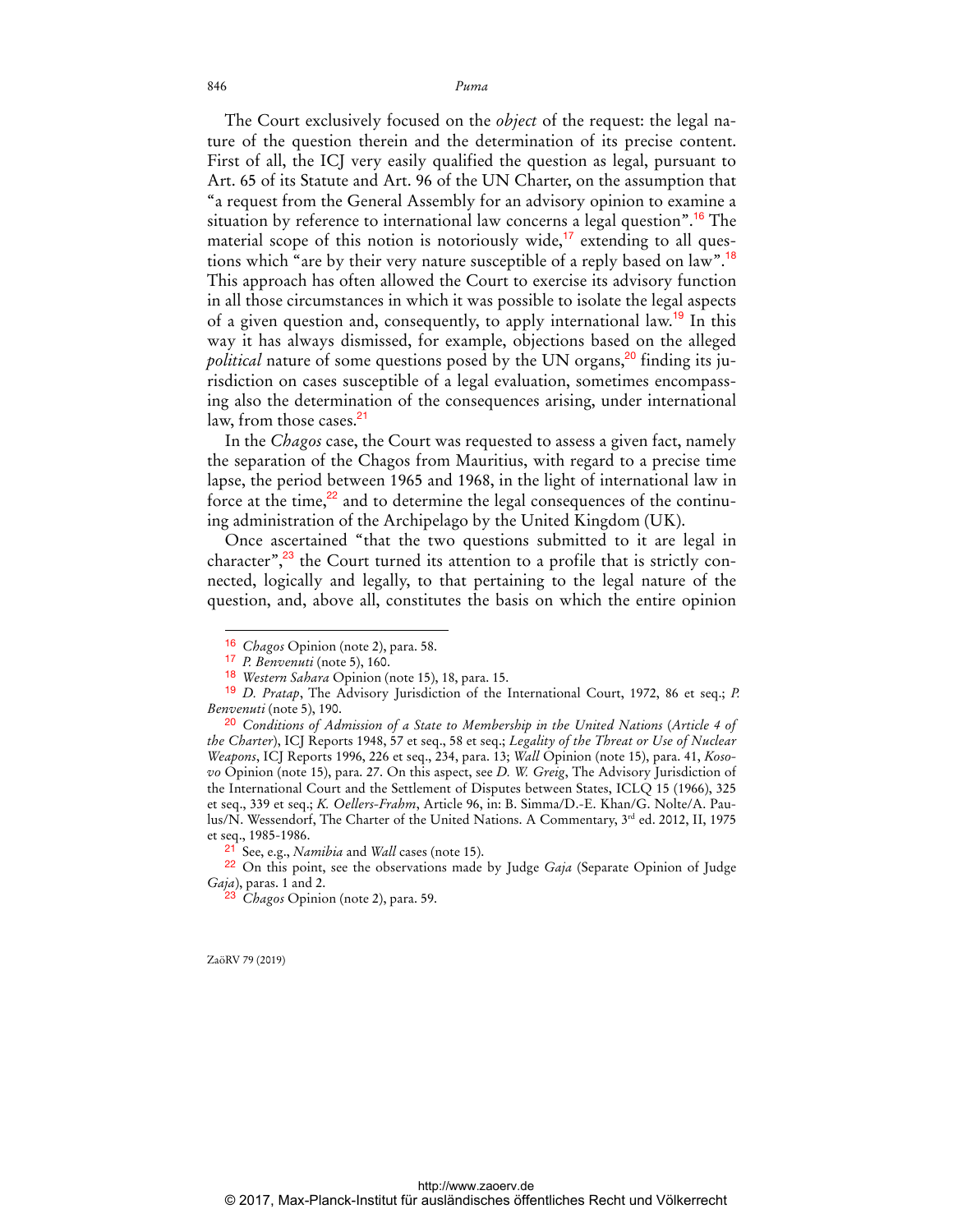stands: the *formulation* of the request. It is worth noting, in this regard, that in the *Western Sahara* Opinion the Court, in order to assess the legal nature of the questions raised by the GA, observed that these were "*framed* in terms of law" and raised "problems of international law".<sup>24</sup>

In the *Chagos* Opinion, the Court examined the objections<sup>25</sup> contending that the request had allegedly been framed in vague terms – so that the exact statement of the question required by Art. 65.2 of the ICJ Statute was not clear – and in a way aimed at hiding "the *real issue* of international law with respect to the Chagos Archipelago for which an answer is sought".<sup>26</sup> According to this argument, although "the referred questions ostensibly concern decolonization, their true purpose and effect is to seek the Court's adjudication over a question of sovereignty".<sup>27</sup> Although not expressly dealt with by the Court, it is useful to recall a similar objection, focused on the "real" author of the request, namely Mauritius.<sup>28</sup>

The Court dismissed these arguments on the basis of what it had already stated in the *Wall* Opinion,<sup>29</sup> namely

"that lack of clarity in the drafting of a question does not deprive the Court of jurisdiction. Rather, such uncertainty will require clarification in interpretation, and such necessary clarifications of interpretation have frequently been given by the Court".<sup>30</sup>

In this way, the ICJ reiterates what it has often claimed in previous cases: as a judicial body, it has the power to interpret the question at issue, in order to clarify its meaning, to fix the exact statement of the question, pursu-

 $\overline{a}$ 

<sup>24</sup> *Western Sahara* Opinion (note 15), 18, para. 15, emphasis added; the same sentence is quoted by the Court in the *Wall* Opinion (note 15), 153, para. 37.

<sup>25</sup> *Chagos* Opinion (note 2), para. 60.

<sup>26</sup> See UK Written Statement, 146; Australian Written Statement, 4-5, para. 21.

<sup>27</sup> Australian Written Statement, 4 et seq., para. 21. Similar objections had been raised by France (Exposé écrit de la République Française, 4), and Israel (Written Statement of Israel, 8).

<sup>&</sup>lt;sup>28</sup> This objection had been raised, although implicitly, by the UK (UK Written Statement [note 26], 11, 81, 85), by Israel (Written Statement of Israel [note 27], 7 et seq.) which emphasized the attempts made by Mauritius to obtain a judicial settlement of its dispute with the UK and the decision to pursue the way of the advisory opinion after the express British refusal to the judicial settlement. On this issue, see *P. Benvenuti* (note 5), 128 et seq., who contends that States can be considered, under a "substantial" point of view, the "real" authors of an advisory opinion request, and *P. Daillier*, Article 96, in: J.-P. Cot/A. Pellet/M. Forteau, La Charte des Nations Unies. Commentaire article par article, 3rd ed. 2005, Vol. II, 2003 et seq., 2006, where the author refers to the "useful fiction" of the request made by a UN organ rather than by the "interested State".

<sup>29</sup> *Wall* Opinion (note 15), 153 et seq., para. 38.

<sup>30</sup> *Chagos* Opinion (note 2), 18, para. 61.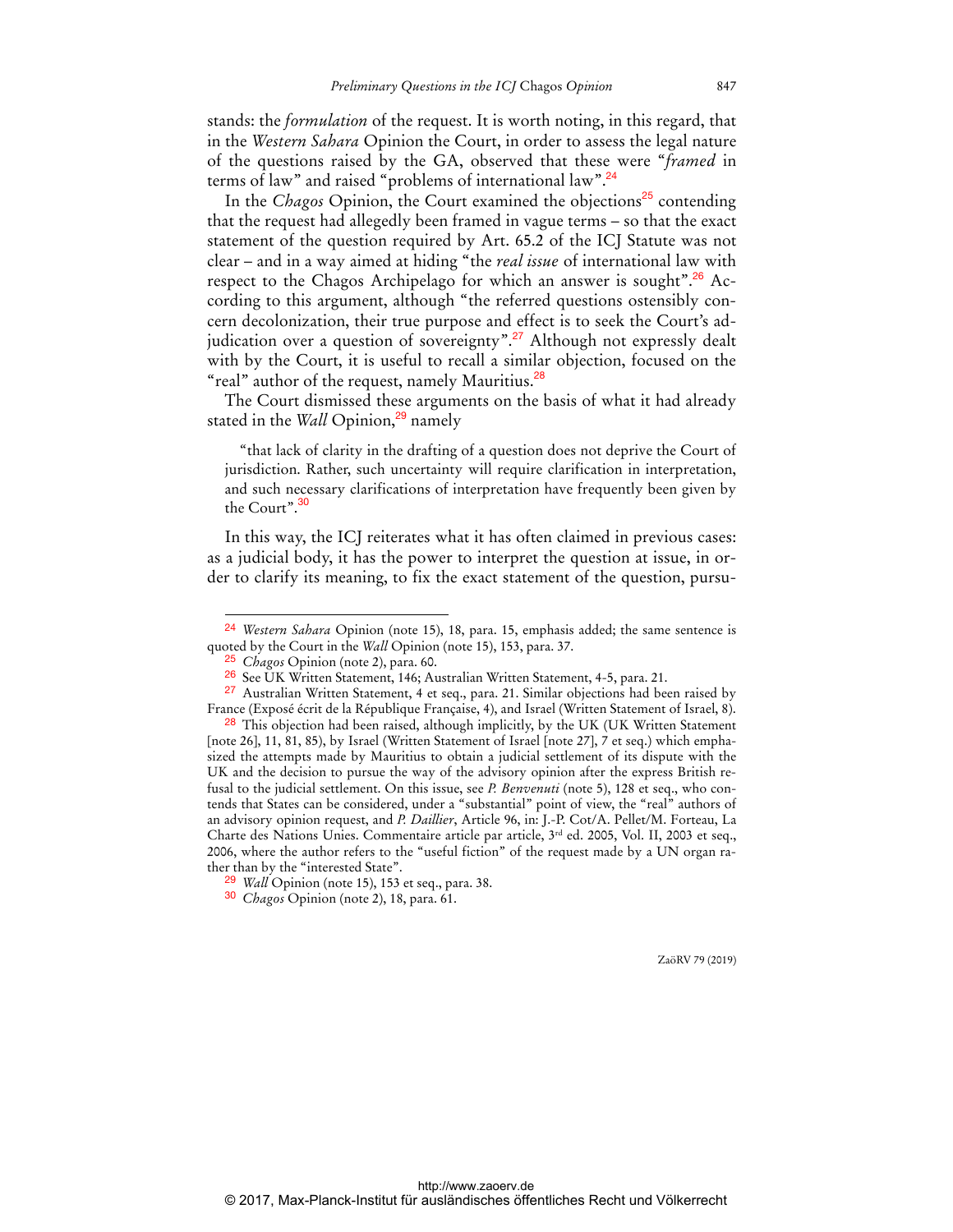ant to Art. 65.2 of the Statute, and even to *reformulate* the wording of the request, if necessary, to identify "the true legal question under consideration".<sup>31</sup> As pointed out by Judge *Morelli* in 1962:

"[i]t is exclusively for the Court to decide, in the process of its reasoning, what are the questions which have to be solved in order to answer the question submitted to it".

The requesting organ, in fact, "cannot […] place any limitations on the Court as regards the logical processes to be followed in answering it<sup>"32</sup>. When a question is framed in a vague and imprecise manner, the Court *preliminarily* delimits its object,<sup>33</sup> thus tracing the heuristic path leading to the solution to be given to the request.

In a number of proceedings, the Court had to carry on such operations, with regard, for example, to questions "at once infelicitously expressed and vague".<sup>34</sup> The Permanent Court of International Justice (PCIJ) had already had to correct questions framed in an "imprecise" manner.<sup>35</sup> Along this line,

ZaöRV 79 (2019)

<sup>31</sup> *Interpretation of the Agreement of 25 March 1951 between the WHO and Egypt*, Advisory Opinion, ICJ Reports 1980, 88, para. 35. On the power of the ICJ to interpret and reformulate the questions under scrutiny, see *C. De Visscher*, Aspects récents du droit procédural de la Cour internationale de justice, 1966, 198; *S. Rosenne*, The Law and Practice of the International Court, 1985, 701; *P. Benvenuti* (note 5), 163; *T. Elias*, The International Court of Justice and Some Contemporary Problems, 1983, 28; *B. I. Bonafé*, Il potere della Corte internazionale di giustizia di riformulare la domanda di parere consultivo, in: L. Gradoni/E. Milano, Il parere della Corte internazionale di giustizia sulla dichiarazione di indipendenza del Kosovo: un'analisi critica, 2011, 31 et seq., 36 et seq.; *R. Kolb* (note 12), 1077 et seq.

<sup>&</sup>lt;sup>32</sup> Certain expenses of the United Nations Article 17, paragraph 2, of the Charter, Separate Opinion of Judge *Morelli*, ICJ Reports 1962, 151 et seq., 216 et seq., 217 para. 2.

<sup>33</sup> *L. Radicati di Bròzolo* (note 11), 682 et seq., who contends that reformulation and interpretation of the request give rise to a particular typology of preliminary questions, different from jurisdiction and admissibility. See similarly *M. Arcari*, Le traitement des "questions préliminaires" dans l'affaire du Kosovo (ou de la double nature de la fonction consultative de la Cour internationale de justice), in: M. Arcari/L. Balmond (eds.), International Law Issues Arising from the International Court of Justice Advisory Opinion on Kosovo, 2011, 33 et seq., 37, who contends that reformulation belongs to the category of preliminary questions only *lato sensu*. It seems, however, that the interpretation/reformulation issue attains closely to the questions of jurisdiction, as demonstrated by the *Wall* Opinion (note 15), paras. 37-38.

<sup>34</sup> *Application for Review of Judgement No. 273 of the United Nations Administrative Tribunal*, Advisory Opinion, ICJ Reports 1982, 348, para. 46.

<sup>35</sup> See *Question of Jaworzina, Polish-Czekoslovakian Frontier*, Collection of Advisory Opinion, Series B, No. 8, 50. In legal doctrine see *D. Pratap* (note 19), 96 et seq., *K. J. Keith*, The Extent of the Advisory Jurisdiction of the International Court of Justice, 1971, 64 et seq., *P. Benvenuti* (note 5), 163 et seq.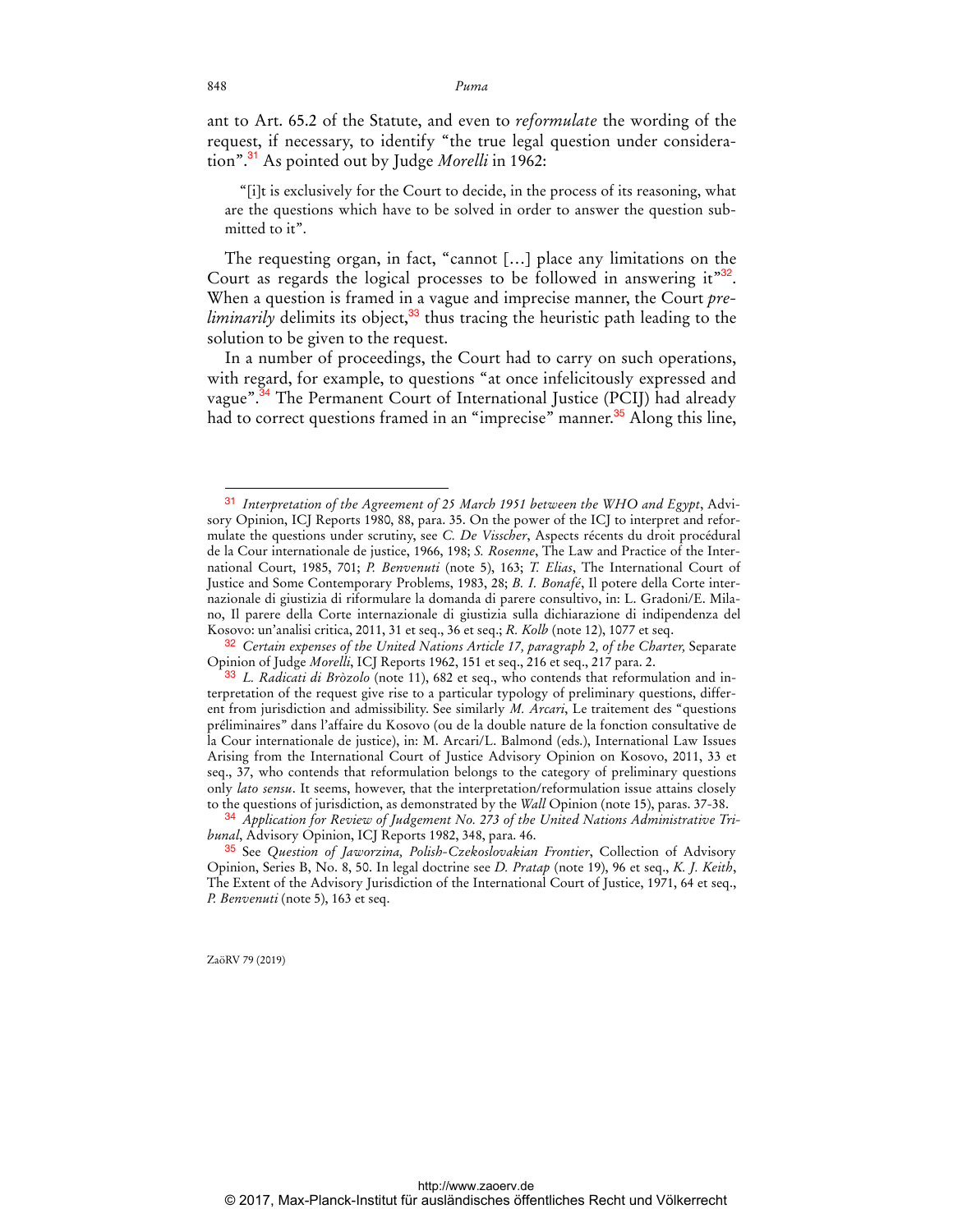the ICJ has interpreted $36$  or even reformulated questions raised by political organs,<sup>37</sup> as it allegedly occurred in the *Kosovo* case.<sup>38</sup> In other words, the ICJ has always had to face up to different kinds and degrees of "lack of clarity of the request",<sup>39</sup> acting in perfect continuity with the PCIJ and firmly reaffirming its position

"if it is to remain faithful of its judicial character in the exercise of its advisory jurisdiction, it must ascertain what are the legal questions really in issue in questions formulated in a request".<sup>40</sup>

A wide power, therefore, that the Court claimed again in the *Chagos* Opinion,<sup>41</sup> but nonetheless it is not unlimited. As argued by Judge *Morelli*,

"This freedom can [...] be understood only as subordinated both to the rules of law and logic by which the Court is bound and also to the objective which the Court must pursue, which is the solution of the question submitted to it".<sup>42</sup>

And the Court itself has often underlined that in dealing with a request for an advisory opinion it "should keep within the *bounds* of the question put to it by the General Assembly<sup>"43</sup> as well as that it is "in principle, bound by the terms of the questions formulated in the request".<sup>44</sup> In this

 $\overline{a}$ 

<sup>36</sup> See, e.g., *Application for Review of Judgement No. 158 of the United Nations Administrative Tribunal* (note 6), 166 et seq., 184, para. 41.

<sup>37</sup> *Constitution of the Maritime Safety Committee* (note 6), 152 et seq.; *Application for Review of Judgment No. 333 of the United Nations Administrative Tribunal*, ICJ Reports 1987, 18 et seq., paras. 32-45. A similar operation had been carried out by the PCIJ: *Interpre*tation of the Greco-Turkish Agreement of December 1st 1926, Collection of Advisory Opinions, Series B, No. 16, 3 et seq., 15 et seq. See also the opinions of Judge *Lauterpacht*, *Admissibility of Hearings of Petitioners by the Committee on South West Africa*, ICJ Reports 1056, 23 et seq., 37, and Judge *Petrén*, *Western Sahara* Opinion (note 15), 104 et seq. For the opposite opinion, Judge *Anzilotti*, Individual Opinion Attached to the *Free City of Danzig and the International Labour Organization*, Series B, No. 18, 18 et seq., 20.

<sup>38</sup> *Kosovo* Opinion (note 15), 423 et seq. See *A. Tancredi*, Il parere della Corte internazionale di giustizia sulla dichiarazione di indipendenza del Kosovo, Riv. Dir. Int. 93 (2010), 994 et seq., 1005 et seq.; *B. I. Bonafé* (note 31), *passim*.

<sup>39</sup> *Admissibility of Hearings of Petitioners by the Committee on South West Africa* (note 37), 25; *Certain expenses of the United Nations* (note 32), 157 et seq.; *Application for Review of Judgement No. 273* (note 34), 348, para. 46; *Interpretation of the Agreement of 25 March 1951* (note 31), 87 et seq., paras. 34-36.

<sup>40</sup> *Interpretation of the Agreement of 25 March 1951* (note 31), 88.

<sup>41</sup> *Chagos* Opinion (note 2), para. 135.

<sup>42</sup> *Certain expenses of the United Nations* (note 32), 216 et seq., 217 et seq., para. 2.

<sup>43</sup> South-West Africa-Voting Procedure, ICJ Reports 1955, 67, 71 et seq.

<sup>44</sup> *Application for Review of Judgement No. 158*, 183 et seq., para. 41.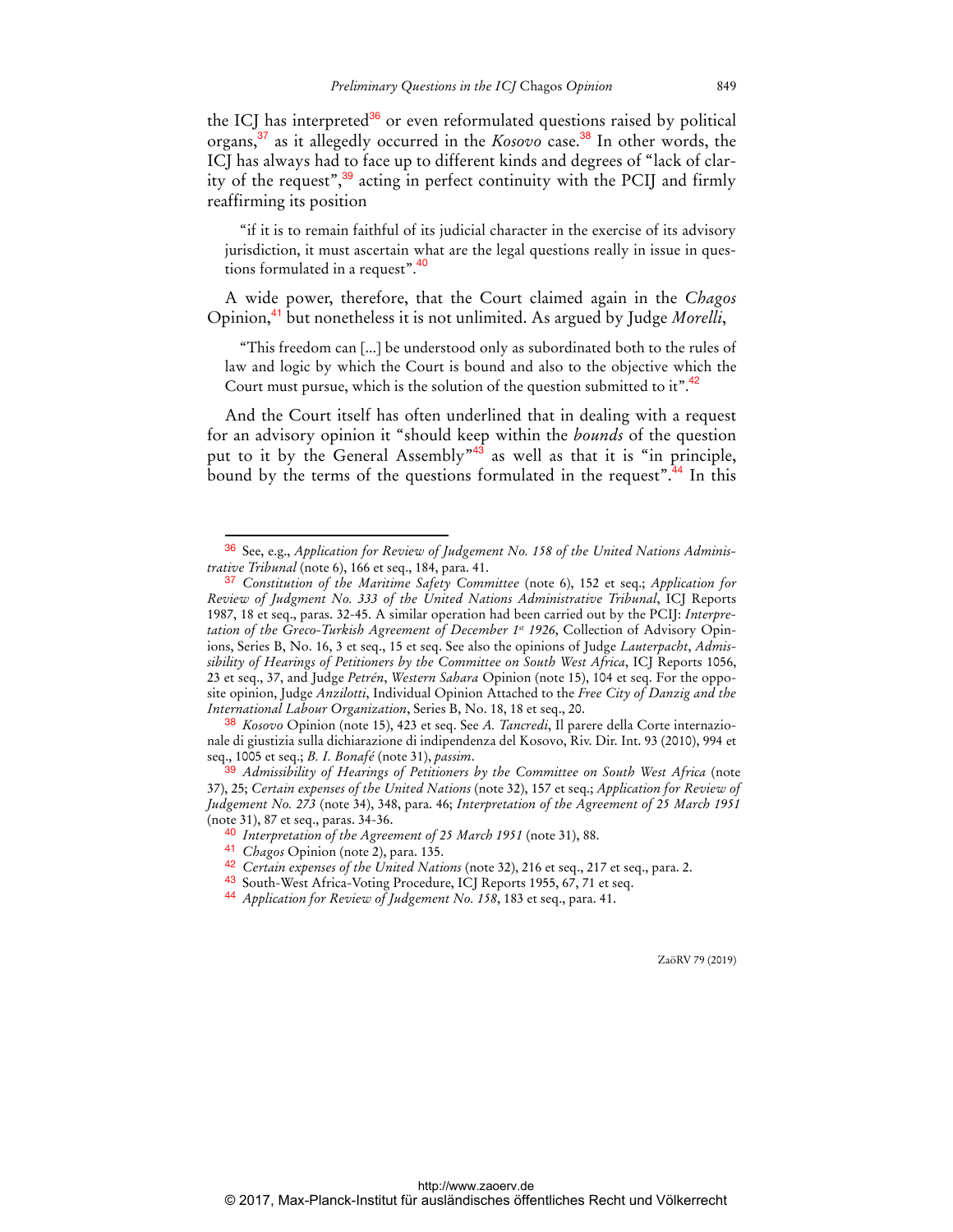regard, it has been maintained that the power in issue is subject both to procedural and substantive limits.<sup>45</sup>

In the *Chagos* case, the ICJ dismissed the arguments raised by some States<sup>46</sup> and found "no need for it to reformulate the questions"<sup>47</sup> raised by the GA. It is interesting to notice, at this point, that for the Court reformulation is to be performed only "in exceptional circumstances".<sup>48</sup> Through this statement, the Court seems to have taken the opportunity to clarify an aspect for which it had been hardly criticized in 2010, with regard to the *Kosovo* Opinion.<sup>49</sup>

Once excluded the necessity to reframe the questions, the Court deemed a mere interpretation of the request made by the GA to be sufficient, thus implicitly drawing a distinction between interpretation and reformulation.<sup>50</sup> The ICJ held that both questions had been formulated in a sufficiently clear manner and, above all, put in relation to precise rules of international law. As for the first question, the GA submitted to its assessment certain facts, occurred in a definite time-lapse, "which fall within the framework of the process of decolonization of Mauritius as a non-self-governing territory".<sup>51</sup> This circumstance would suffice to exclude that the object of the request was "a bilateral dispute over sovereignty which might exist between the United Kingdom and Mauritius".<sup>52</sup> The GA requested to assess whether the decolonization of Mauritius "was lawfully completed in 1968, having regard to international law",  $\frac{53}{3}$  in the light of the excision of the Chagos Archipelago from the Mauritian territory. As for the second question, the Court read it as a request to determine the legal consequences of the maintenance of the Archipelago under the control of the Administering Power.

The formulation of the questions in legal terms and the exclusion, from their wording, of any reference to the underlying dispute between Mauri-

ZaöRV 79 (2019)

<sup>45</sup> *B. I. Bonafé* (note 31), 40 et seq.

<sup>46</sup> See, e.g., Written Statement Germany, paras. 95 et seq.

<sup>47</sup> *Chagos* Opinion (note 2), para. 136.

<sup>48</sup> *Chagos* Opinion (note 2), para. 135.

<sup>49</sup> Sul punto v. *M. Arcari* (note 33), 47 et seq., 57; *E. Milano*, Il parere consultivo della Corte internazionale di giustizia sulla dichiarazione di indipendenza del Kosovo: qualche istruzione per l'uso, <http://www.sidi-isil.org>, 2; but see also *B. I. Bonafé* (note 31), 40, 45 et seq. See also the opinions of the Judges *Koroma*, *Kosovo* Opinion (note 15), 467 et seq., para. 3; *Bennouna*, *Kosovo* Opinion (note 15), 500 et seq., 507, para. 35, *Tomka*, *Kosovo* Opinion (note 15), 454 et seq., 456, para. 10.

<sup>50</sup> On this distinction, see *A. Tancredi* (note 38), 1007.

<sup>51</sup> *Chagos* Opinion (note 2), para. 136.

<sup>52</sup> *Chagos* Opinion (note 2), para. 136. See below, para. 4.

<sup>53</sup> *Chagos* Opinion (note 2), para. 136.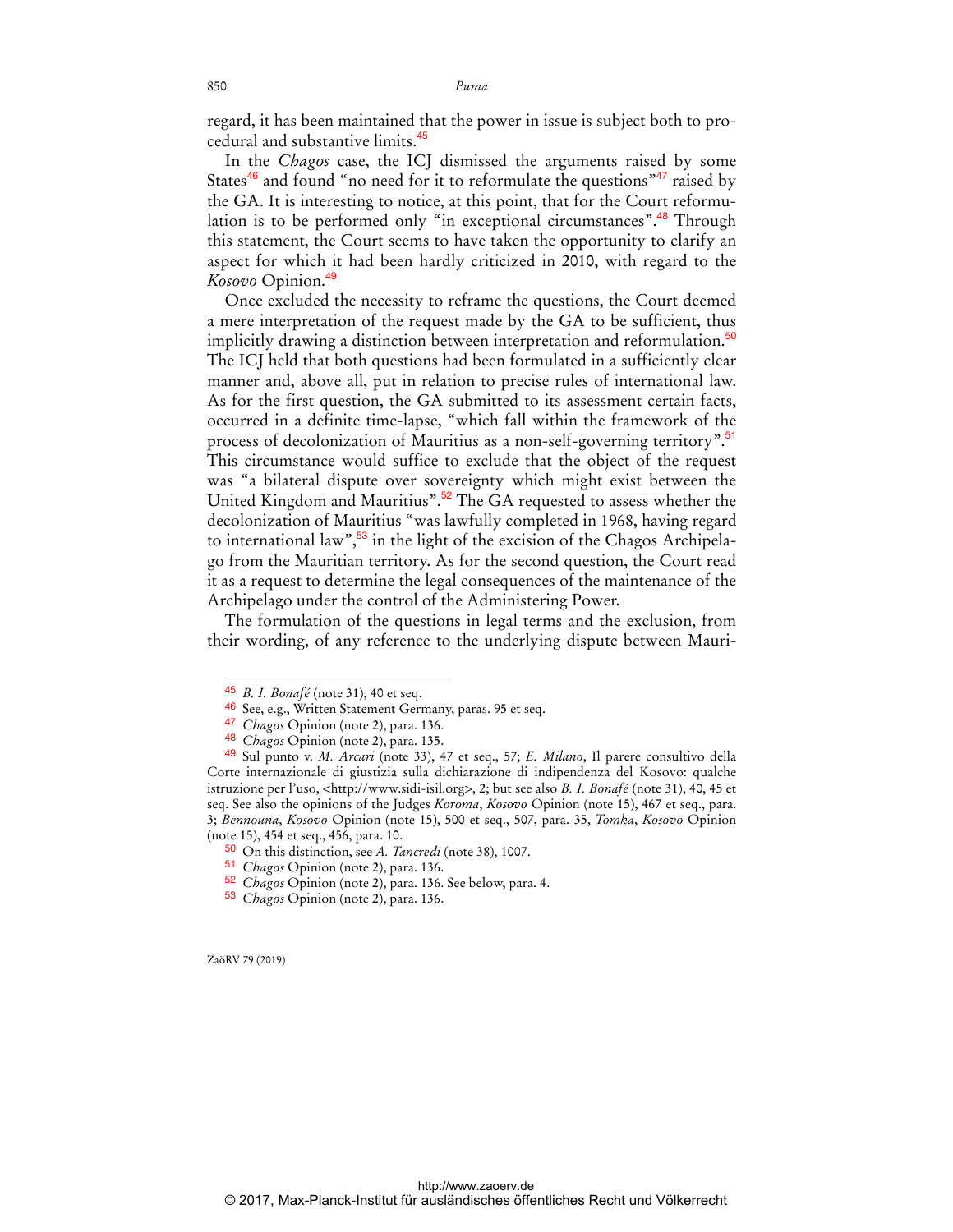tius and the UK, assumes therefore a fundamental role and leads the ICJ to qualify both questions as unequivocally legal, to be "read" through nothing more than ordinary interpretation criteria. It is exactly at this point that most part of the *Chagos* opinion is determined, where the Court deems that "[t]here is […] no need for it to interpret *restrictively* the questions put to it by the General Assembly".<sup>54</sup>

The criterion utilized by the Court thus seems the textual and literal one, which, as well-known, is the first method to be used in the interpretation of any legal rule.<sup>55</sup> In the jurisprudence of the ICJ it is replaced by other criteria, like the "subjective" one, only in order to interpret or reformulate a question that is *not* entirely clear.<sup>56</sup> Through an interpretation based on the *textual* elements of GA Res. 71/292, the Court easily found in the decolonization the legal framework of the questions under scrutiny. It is to be highlighted that this examination has been carried out by the Court after the section of the opinion pertaining to the admissibility of the case, and in particular following the findings on the objection based on the lack of consent on the part of the UK as a reason to decline the opinion.<sup>57</sup> This circumstance leads to argue that, beside the textual criterion, the Court relied on a specific normative *context*, by reading the legal notions contained in Res. 71/292 in the light of the UN Charter provisions regarding the question under consideration as well as the UN practice in that field.<sup>58</sup>

 $\overline{a}$ 

<sup>54</sup> *Chagos* Opinion (note 2), para. 137, emphasis added.

<sup>55</sup> It is a fundamental principle of interpretation, as already stated by the PCIJ, in the advisory opinion of 16.5.1925 on *Service postal polonaise à Danzig*, in: Recueil des avis consultatifs, Serie B, No. 11, 5 et seq., 39. See *L. M. Bentivoglio*, Interpretazione delle norme internazionali, Enciclopedia del diritto, Vol. XXII, 1972, 310 et seq., 321; *R. K. Gardiner*, Treaty Interpretation, 2nd ed. 2016, 164 (with reference to treaty rules).

<sup>56</sup> *B. I. Bonafé* (note 31), 41 et seq. It is interesting to notice, in this regard, that the suggestions raised by Germany in its Written Statement (para. 126), namely to narrowly interpret the GA request, was essentially based on a subjective criterion, since, according to this submission, the ICJ should have carefully analyzed the "intention" of the GA (para. 124: "it cannot be assumed that in the present case the GA wanted to request the Court […] to provide a comprehensive answer regarding the legal status of the territory in question"). But, at the same time, Germany submitted that in order to pursue this narrow interpretation, the Court should have taken into account "the very wording of the request" (para. 131).

<sup>57</sup> See below, Section III. 4. It is noteworthy, however, that this "*renvoi*" is made by the Court in the Section of the Opinion devoted to the issue of jurisdiction (*Chagos* Opinion [note 2], para. 61), thus considering the problem of interpretation as strictly related to the preliminary questions of jurisdiction.

<sup>58</sup> On the "contextual" criterion in the interpretation of acts of international organizations, see *M. Benzig*, International Organizations or Institutions, Secondary Law, MPEPIL (2007), para. 47; and for the close connection between "the ordinary meaning (of a treaty) and its context, see *R. K. Gardiner* (note 55), 198 et seq.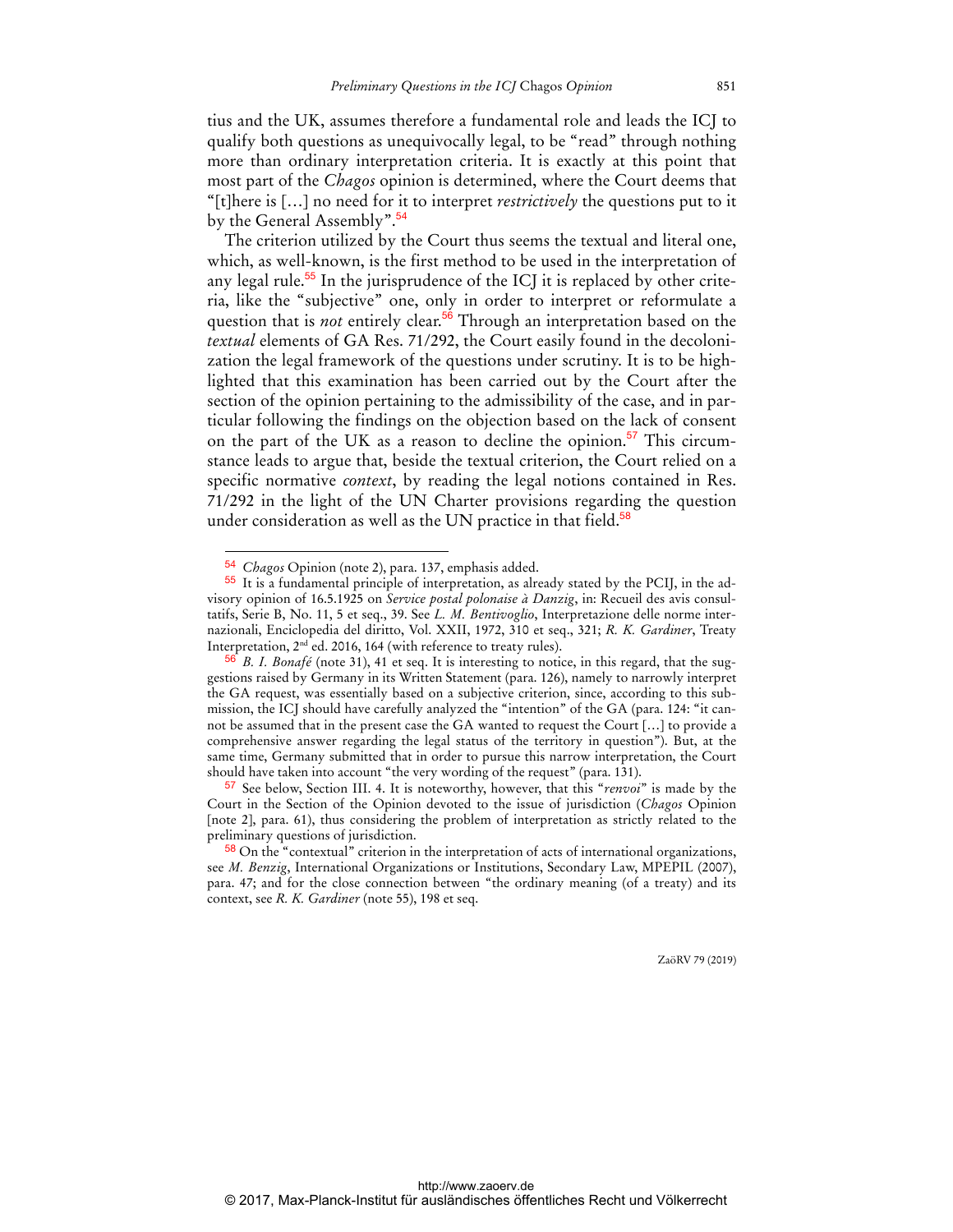## **2. The Competence of the GA with Regard to Decolonization**

Art. 96 of the UN Charter and Art. 65 of the ICJ Statute define the limits *ratione personae ac materiae* to the advisory jurisdiction.<sup>59</sup> The object of the request may regard any legal question (*toute question juridique*), if it is raised by the GA or the Security Council (SC). Requests made by other organs and institutions may regard only legal questions arising within the scope of their activities. In the 1996 opinion *on the Legality of the Use by a State of Nuclear Weapons in Armed Conflict*, the Court examined this aspect among the preliminary questions on jurisdiction and, in particular, following the assessment on the legal nature of the question put to it by the World Health Organization's (WHO) Assembly. In that case, in fact, the lack of competence of the requesting organ determined the lack of jurisdiction of the Court, thus allowing the Court to dismiss the request without even examining the questions of admissibility of the case.<sup>60</sup>

In the *Chagos* case, instead, the Court carried out a quite hasty analysis of this jurisdiction-related point, simply relying on the fact that Art. 96.1 UN Charter gives the GA the competence to request an opinion on any legal question. $61$  The legal nature of the question raised in Res. 71/292 thus allows the Court to conclude that "the request has been made in accordance with the Charter".<sup>62</sup> From this perspective, the Court seems to have followed the *Western Sahara* precedent, where in order to determine the competence *ratione materiae* of the GA the ICJ only verified whether the question in issue was legal or not. $63$ 

Maybe the reason for such an approach lies in the fact that during the *Chagos* proceeding most parts of the objections focused on the admissibility of the case rather than on jurisdiction and that, in any case, none of the participants seriously challenged the conformity of Res. 71/292 with Art. 96 UN Charter. Be that as it may, one cannot but observe that in other cases

ZaöRV 79 (2019)

<sup>59</sup> According to *G. Abi-Saab* (note 12), 146, the *legitimatio activa* of the requesting organ "se rapproche par son but des conditions de l'intérêt ou de la qualité en matière contentieuse".

<sup>60</sup> *Legality of the Use by a State of Nuclear Weapons in Armed Conflict,* ICJ Reports 1996, 66 et seq., 84, para. 31: "the Court finds that an essential condition of founding its jurisdiction in the present case is absent and that it cannot, accordingly, give the opinion requested. Consequently, the Court is not called upon to examine the arguments which were laid before it with regard to the exercise of its discretionary power to give an opinion."

<sup>61</sup> *Chagos* Opinion (note 2), para. 56.

<sup>62</sup> *Chagos* Opinion (note 2), para. 59.

<sup>63</sup> *Western Sahara* Opinion (note 15), 18, para. 14.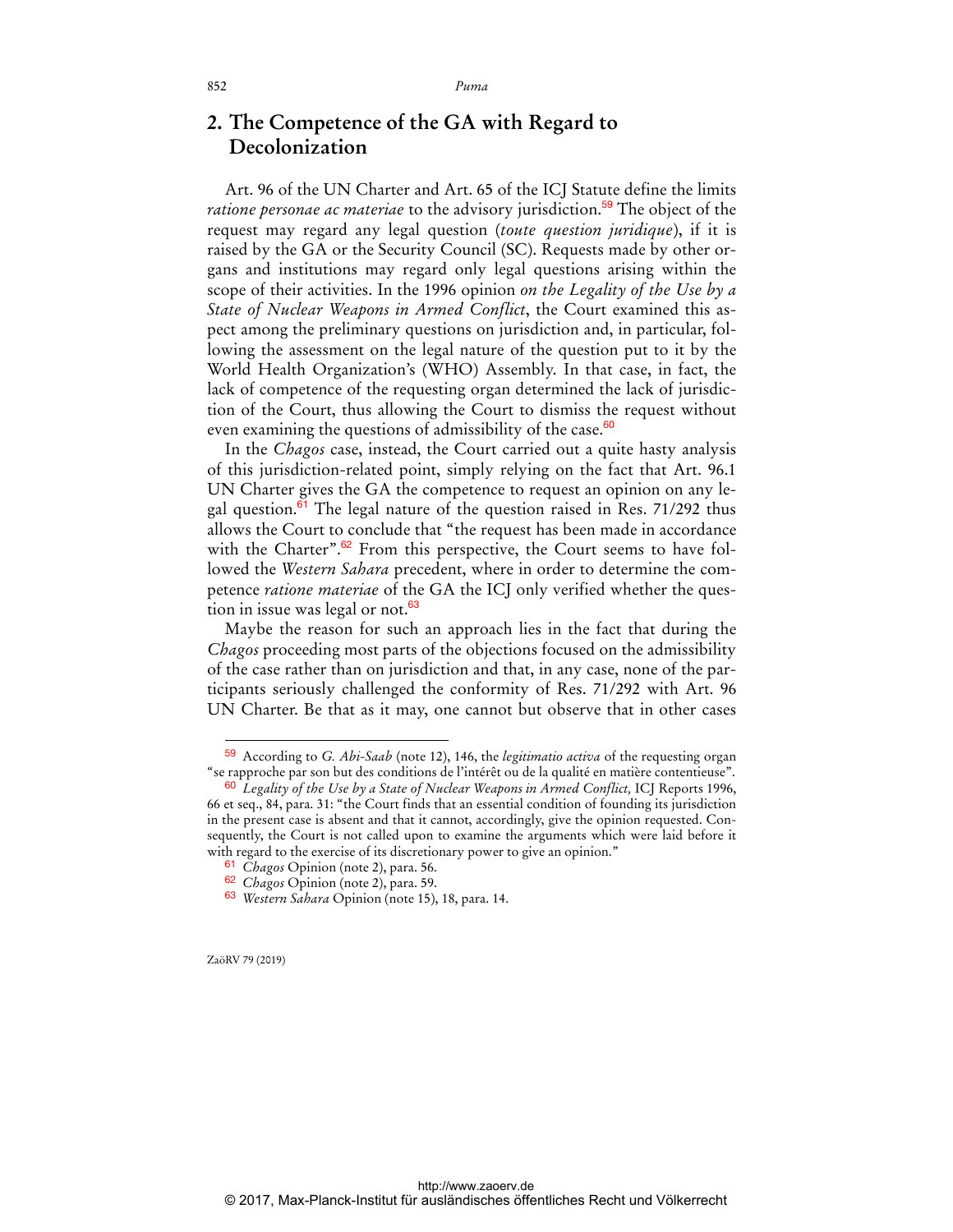the ICJ analyzed this aspect with deeper attention and, above all, within the context of preliminary questions of jurisdiction. $64$  In the most important advisory cases of recent ICJ case law, namely the *Wall* and *Kosovo* Opinions, the Court – although induced in doing so by the submissions made during the respective proceedings – had ascertained whether the questions put to it were within the scope of the GA's competences.<sup>65</sup>

In the *Chagos* case, by contrast, the ICJ didn't examine, at least not *expressly* and not in the jurisdiction Section of the opinion, the problem relating to the competence of the  $GA<sup>66</sup>$  It has to be pointed out, nonetheless, that the textual interpretation of the Res. 71/292 allowed the Court to emphasize the competence and, consequently, the "*qualité à agir*" of the GA in the field of decolonization and self-determination of peoples. Quoting the *Western Sahara* Opinion,<sup>67</sup> in fact, the Court relied on "*the interest* of the General Assembly *to seek an advisory opinion* which it deems of assistance in carrying out its functions in regard to decolonization", $68$  although in the section relating to the admissibility of the request. As we will see below, this is the main ground on which the Court dismissed the objection based on the lack of consent on the part of the UK to the judicial solution of the underlying dispute. What must be highlighted, at this point of our analysis, is that by qualifying the case as a question of decolonization and selfdetermination, the Court could fundamentally base its opinion on the "crucial role" of the GA in this field. $69$ 

 $\overline{a}$ 

<sup>64</sup> E.g., *Interpretation of Peace Treaties*, ICJ Reports 1950, 65 et seq., 70; *Legality of the Threat or Use of Nuclear Weapons* (note 20), 232 et seq.

<sup>65</sup> *Wall* Opinion (note 15), 144 et seq.; *Kosovo* Opinion (note 15), paras. 21-24 (on which see *A. Tancredi* [note 38], 998. It is worth noting that, according to some scholars, the jurisdiction of the Court is strictly connected with the competence *ratione materiae* of the requesting organ even in the case of requests for advisory opinion raised by the GA or the SC, so that "the words 'arising within the scope of their activities' in para. 2 of Art. 96 are *redundant*" [*H. Kelsen*, The Law of the United Nations, 1951, 546, emphasis added]. This view is based on the assumption that Art. 96.1 of the UN Charter was not intended to extend the scope of activities of the GA and the SC; for a similar view see *S. M. Schwebel*, Authorizing the Secretary General of the United Nations to Request Advisory Opinions to the International Court of Justice, AJIL 78 [1984], 869 et seq., 874; *S. Rosenne* [note 31], 660; *R. Kolb*  [note 12], 1034, even though he underlines the wide ranging competence of the GA. *Contra*, *K. Oellers-Frahm*, Article 96 [note 20], 1980, who contends that there is no such restriction and that, in any case, in view of the wide range of competences of the GA and the SC, questions not falling within the activities of these organs are scarcely imaginable.).

<sup>66</sup> Despite the arguments raised by Russia (Written Statement, para. 33) and France (see below, note 76).

<sup>67</sup> *Western Sahara* Opinion (note 15), 26 et seq., para. 39.

<sup>68</sup> *Chagos* Opinion (note 2), para. 86, emphasis added.

<sup>69</sup> *Chagos* Opinion (note 2), para. 163.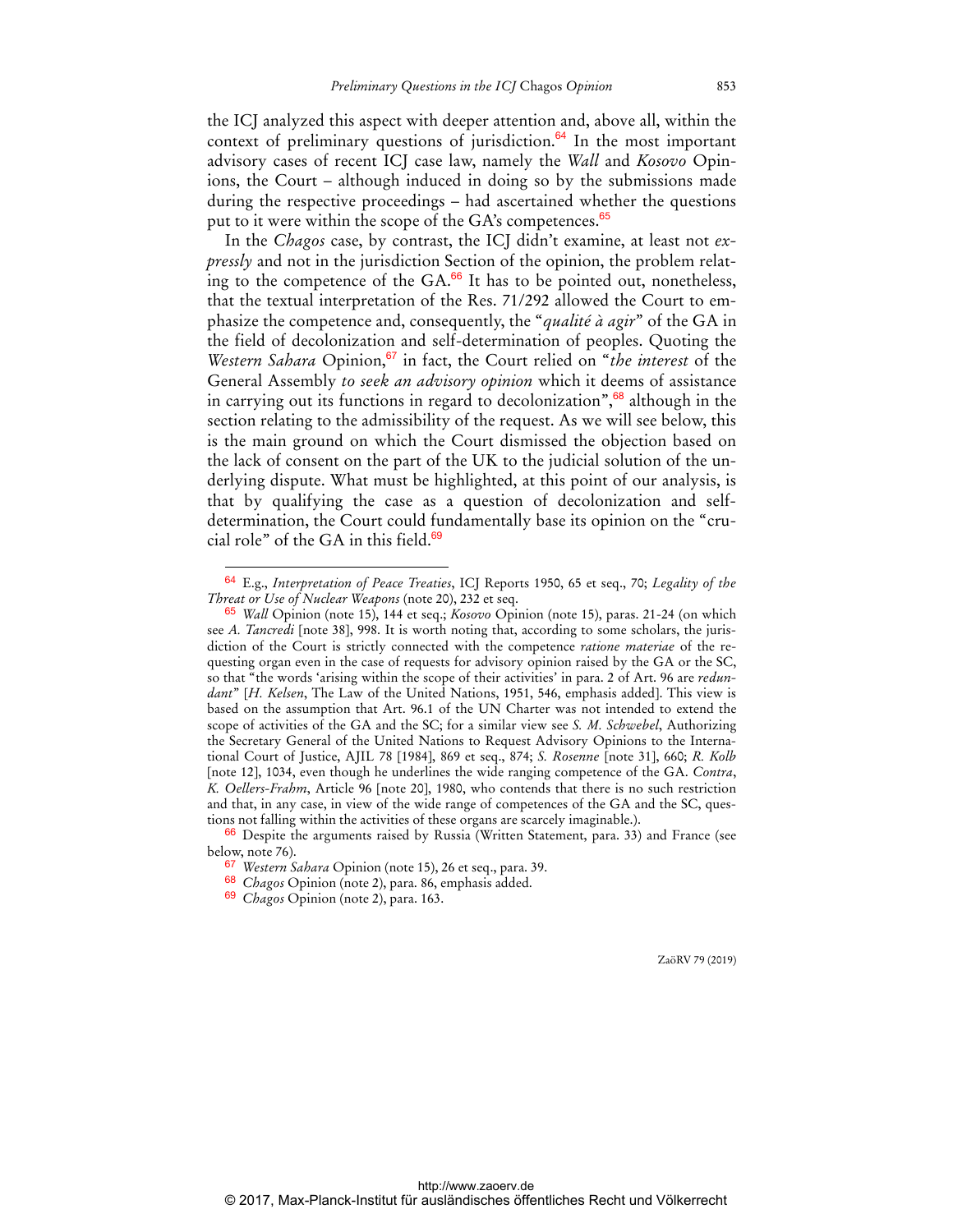In this regard, two observations arise. On the one hand, there is no doubt about the competence of the GA in the matter of decolonization and selfdetermination, nor have any States raised arguments claiming the contrary. Art. 10 of the UN Charter, which states that the GA may discuss any questions or any matters within the scope of the UN Charter, vests this organ with a "comprehensive jurisdiction".<sup>70</sup> Art. 1.2 of the UN Charter situates the principle of self-determination among the purposes of the UN, so that it served as the main legal basis for the adoption by the GA of a huge number of resolutions in the matter of decolonization.<sup>71</sup> Among these acts, it suffices to mention the Declaration on the Granting of Independence to Colonial Countries and Peoples, $^{72}$  to which the GA referred in its request to the Court and often mentioned throughout the *Chagos* Opinion by the Court itself.<sup>73</sup> Arts. 55, 56 and 73 of the UN Charter complete the UN legal framework in the matter of self-determination.

On the other hand, the competence of the GA with specific regard to the decolonization of Mauritius looks hardly disputable, by reason of the general competence referred to above. Moreover, following the detachment of the *Chagos* islands, the GA adopted Res. 2066 (XX), 2232 (XXI) and 2357 (XXII), expressly devoted to the decolonization of Mauritius and to its title to territorial integrity.<sup>74</sup> From this point of view, some authors maintain that a customary rule, emerged within the UN system, conferred to the GA the power to indicate measures to be adopted within a specific non-autonomous territory in order to gain independence.<sup>75</sup> It must also be emphasized the wide room of *manœuvre* recognized to the GA by the ICJ in the field of self-determination, and, in particular, with regard to the forms and procedures by which that right is to be realized.<sup>76</sup>

ZaöRV 79 (2019)

<sup>70</sup> *E. Klein/S. Schmahl*, Article 10, in: B. Simma/D.-E. Khan/G. Nolte/A. Paulus/N. Wessendorf (note 20), Vol. I, 461 et seq., 463.

<sup>71</sup> *S. Oeter*, Self-Determination, in: B. Simma/D.-E. Khan/G. Nolte/A. Paulus/N. Wessendorf (note 20), 313 et seq., 320 et seq.; *B. Conforti/C. Focarelli*, Le Nazioni Unite, XIth ed. 2017, 419 et seq.

<sup>72</sup> A/RES/1514/XV of 14.12.1960.

<sup>73</sup> See Section 3 of the *Chagos* Opinion. See also Judge *Sebutinde*, Separate Opinion, paras. 5-11.

<sup>74</sup> But see the objection of France, maintaining that the GA was not actively seized of the situation of Mauritius when Res. 71/292 was adopted (Written Statement, para. 13) and the observations of Judge *Tomka*, Separate Opinion, para. 5.

<sup>75</sup> *B. Conforti/C. Focarelli* (note 71), 422 et seq.

<sup>76</sup> *J. Crawford*, The General Assembly, The International Court and Self-Determination, in: V. Lowe/M. Fitzmaurice (eds.), Fifty Years of the International Court of Justice. Essays in Honor of Sir Robert Jennings, 1996, 585 et seq., 591.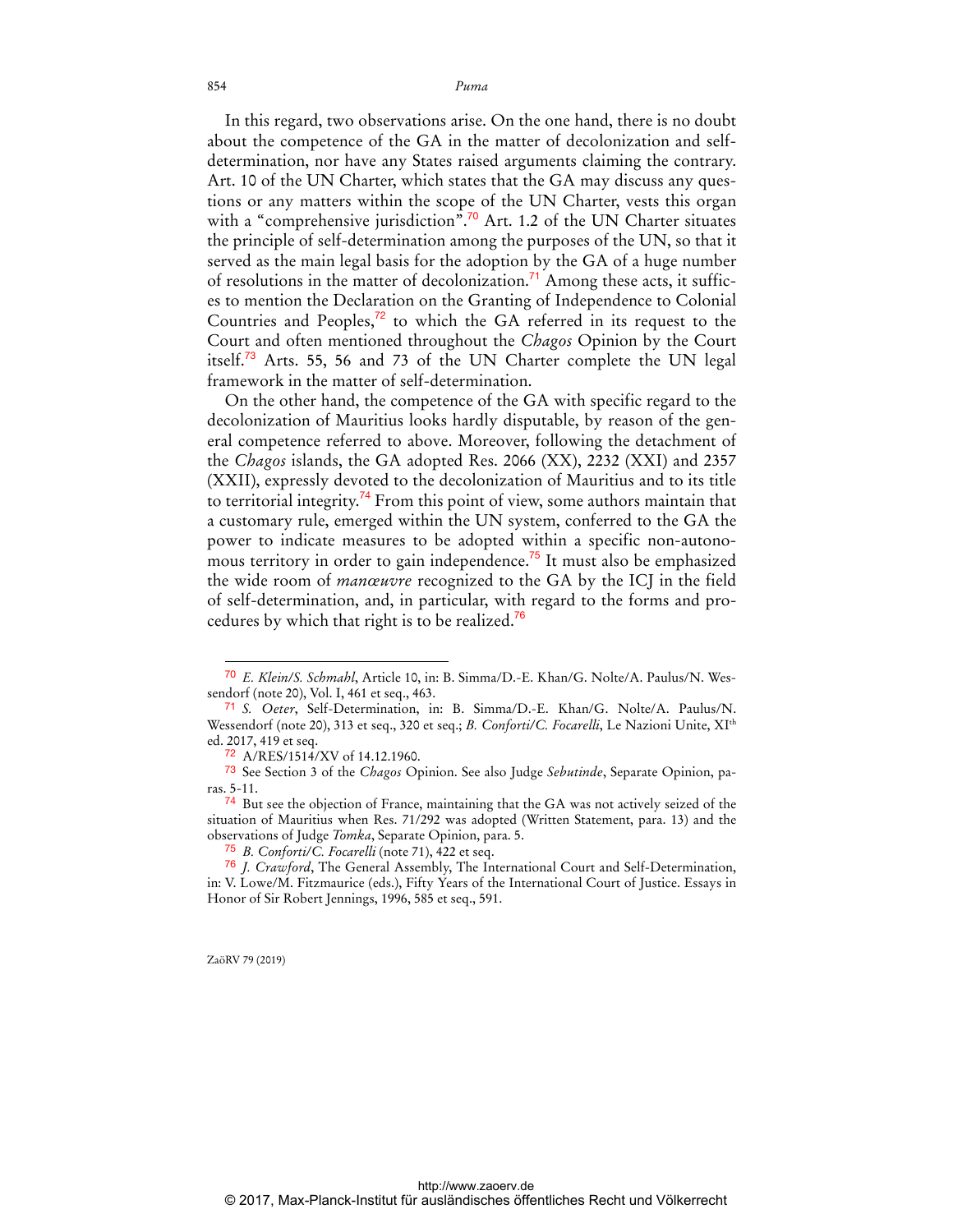It should be considered, furthermore, that the GA request for an advisory opinion did not even give rise to the problem of overlapping competences with other UN organs, as it had allegedly occurred in the *Wall* and *Kosovo* proceedings.<sup>77</sup>

## **3. The Framing of the Request as the True Pillar of the Entire** *Chagos* **Case**

As seen, the formulation of Res. 71/292 led the ICJ to assess as legal in nature the questions put to it by the GA and to ascribe the subject matter of the request to the competences of the GA. So, if in the *Kosovo* case the *reformulation* of the request had played a crucial role for the subsequent assessment of the Court, it is quite clear that in the *Chagos* case the same role has been played by the *formulation* of the questions put to the ICJ: in both cases, in fact, the Court has made a choice, exercising "its freedom to select the ground on which to base" its pronouncement, $^{78}$  which has its legal basis on a general procedural principle.<sup>79</sup> In this case, in other words, the Court deliberately dismissed the arguments raised by some States, according to which it should have interpreted the request as pertaining to a territorial dispute, and selected the legal ground wisely "suggested" in the GA resolution, namely that of decolonization and self-determination. In this "selection" lies the logical operation known, in legal theory, as the qualification of

 $\overline{a}$ 

<sup>77</sup> *Wall* Opinion (note 15), paras. 18-35; *Kosovo* Opinion (note 15), paras. 36-47, where the ICJ dismissed the objections based on Art. 12 of the UN Charter, which provides for a temporary ban on recommendations by the GA with regard to cases being dealt with (see, generally, *E. Klein/S. Schmahl*, Article 12, in: B. Simma/D.-E. Khan/G. Nolte/A. Paulus/N. Wessendorf [note 20], Vol. I, 507 et seq., and, on this particular aspect, *M. I. Papa*, Evitare di pronunciarsi? Questioni di giurisdizione e *propriety* nell'ottica delle relazioni istituzionali tra gli organi delle Nazioni Unite, in: L. Gradoni/E. Milano [note 31], 9 et seq., 12 et seq.).

<sup>78</sup> *S. Rosenne*, The Law and Practice of the International Court, 1920-1996, Vol. III, Procedure, 1997, 1270, who referred to the contentious jurisdiction of the ICJ. On this aspect, see also *A. Orakhelashvili*, The International Court and "Its Freedom to Select the Ground Upon Which It Will Base Its Judgement", ICLQ 56 (2007), 171 et seq.; *R. Kolb* (note 12), 1079: "it is not unusual to see the Court piloting the question into the waters that best do justice to the situation".

<sup>79</sup> *A. Tancredi* (note 38), 1015, who maintains that in the *Kosovo* Opinion, rather than reframing the question, the ICJ resorted to the power to select the rule to put at very basis of its own reasoning. It was, therefore, a blatant exercise of *Vorverständnis* of the question raised by the GA in 2008 (*A. Tancredi*, The ICJ's Kosovo Advisory Opinion as an Exercise in Pre-Understanding, in: M. Arcari, L. Balmond [note 33], 217 et seq.).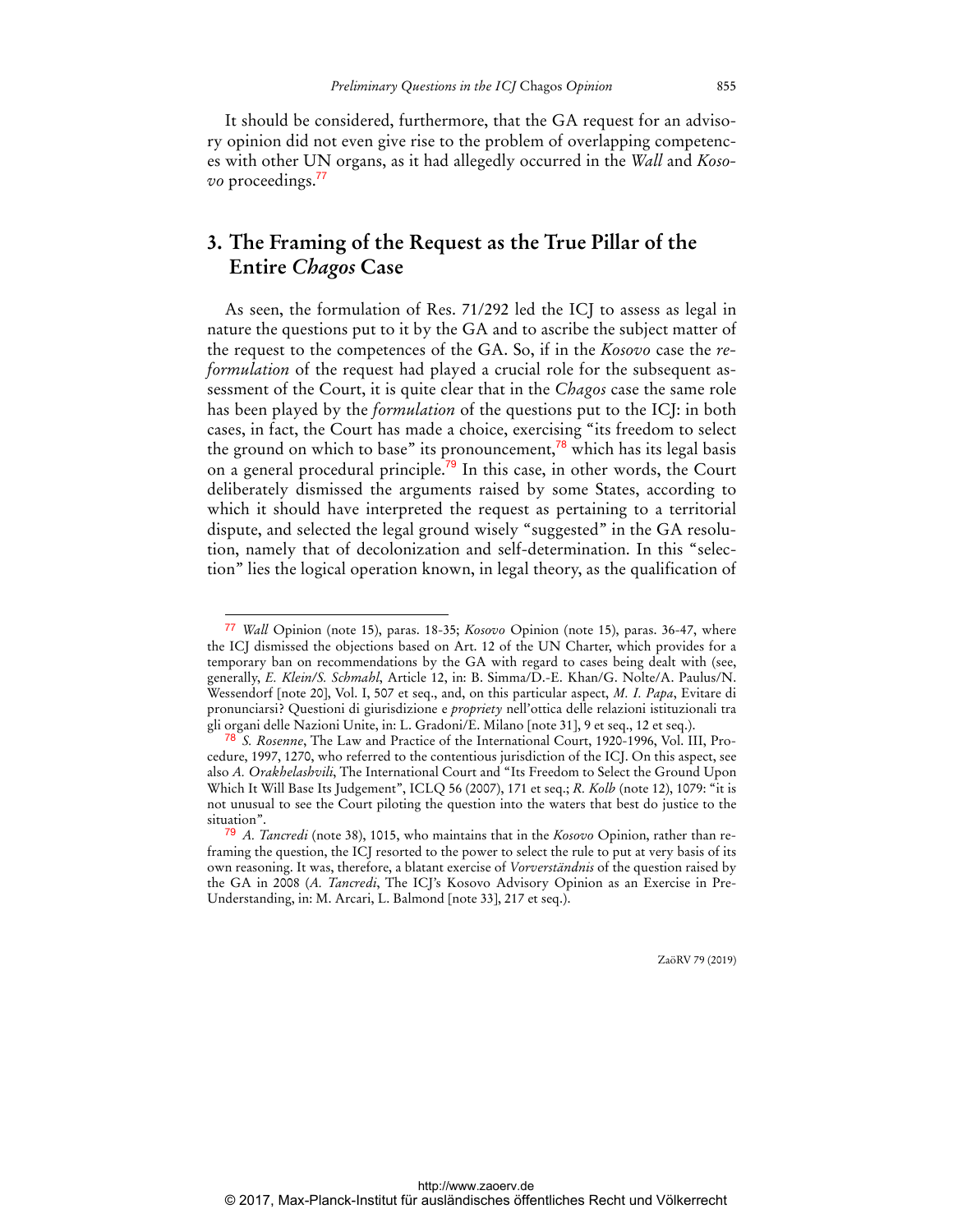the concrete case in relation to a given rule, or the subsumption of the former under the latter.<sup>80</sup>

Once again, the *Western Sahara* Opinion seems to have been adopted as a model by the Court, given that the request was framed in terms of decolonization and did not refer to a dispute between the States involved in that situation.<sup>81</sup> By dismissing, in the section on jurisdiction, the objection based on "the true legal question behind the request", $82$  the Court prepared the ground for the assessment of the admissibility issues, thus avoiding to deal with the controversial issue of sovereignty, specularly to what occurred in the *Kosovo* case, where the Court had limited the scope of the request so as to avoid passing upon certain issues.<sup>83</sup>

For these reasons, one cannot but share the view of those who emphasized the "cleverness" of the drafters of Res.  $71/292^{84}$  and it is significant that the UK recognized that the request appeared "to have been carefully framed so as to avoid making an express reference to sovereignty".<sup>85</sup> In this context, there is another aspect of the request which deserves to be considered: the period of time in which the GA situates the legal question put to the Court. Again, the ICJ confers a specific weight to the formulation of the request, as clearly results from the french version of the opinion:

"[i]n Question (a) (dans *le libellé* de la question a), the General Assembly situates the process of decolonization of Mauritius in the period between the separation of the Chagos Archipelago from its territory in 1965 and its independence in  $1968.^{\,986}$ 

This specific choice made by the GA, and indirectly by the ICJ, leads at two fundamental results: firstly, as a matter of applicable law, the Court was expected to apply customary rules relevant at that time as well as resolutions adopted by the GA before 1968, namely Res. 1514 and those specifi-

ZaöRV 79 (2019)

<sup>80</sup> See, among others, *K. Larenz*, Methodenlehre der Rechtswissenschaft, 3rd ed. 1975, 255 et seq., *K. Michaelis*, Über das Verhältnis von logischer und sachlicher Richtigkeit bei der sogenannten Subsumtion, in: Göttinger Festschrift für das Oberlandesgericht Celle, 1961, 117 et seq.; *M. Taruffo*, Giudizio (Teoria generale), Enciclopedia Giuridica Treccani, Vol. XV, 1988, 6.

<sup>81</sup> *Western Sahara* Opinion (note 15), para. 39.

<sup>82</sup> See UK Written Statement (note 26); Australian Written Statement (note 27).

<sup>83</sup> *M. Arcari* (note 33), 49.

<sup>84</sup> *M. Milanovic*, ICJ Delivers Chagos Advisory Opinion. UK Loses Badly, EJIL Talk!, 25.2.2019; *J. Klabbers*, Shrinkin Self-Determination: the *Chagos* Opinion of the International Court of Justice, ESIL Reflections, Vol. 8/2, 3.

<sup>85</sup> UK Written Statement (note 26), 11, para. 20.

<sup>86</sup> *Chagos* Opinion (note 2), para. 140.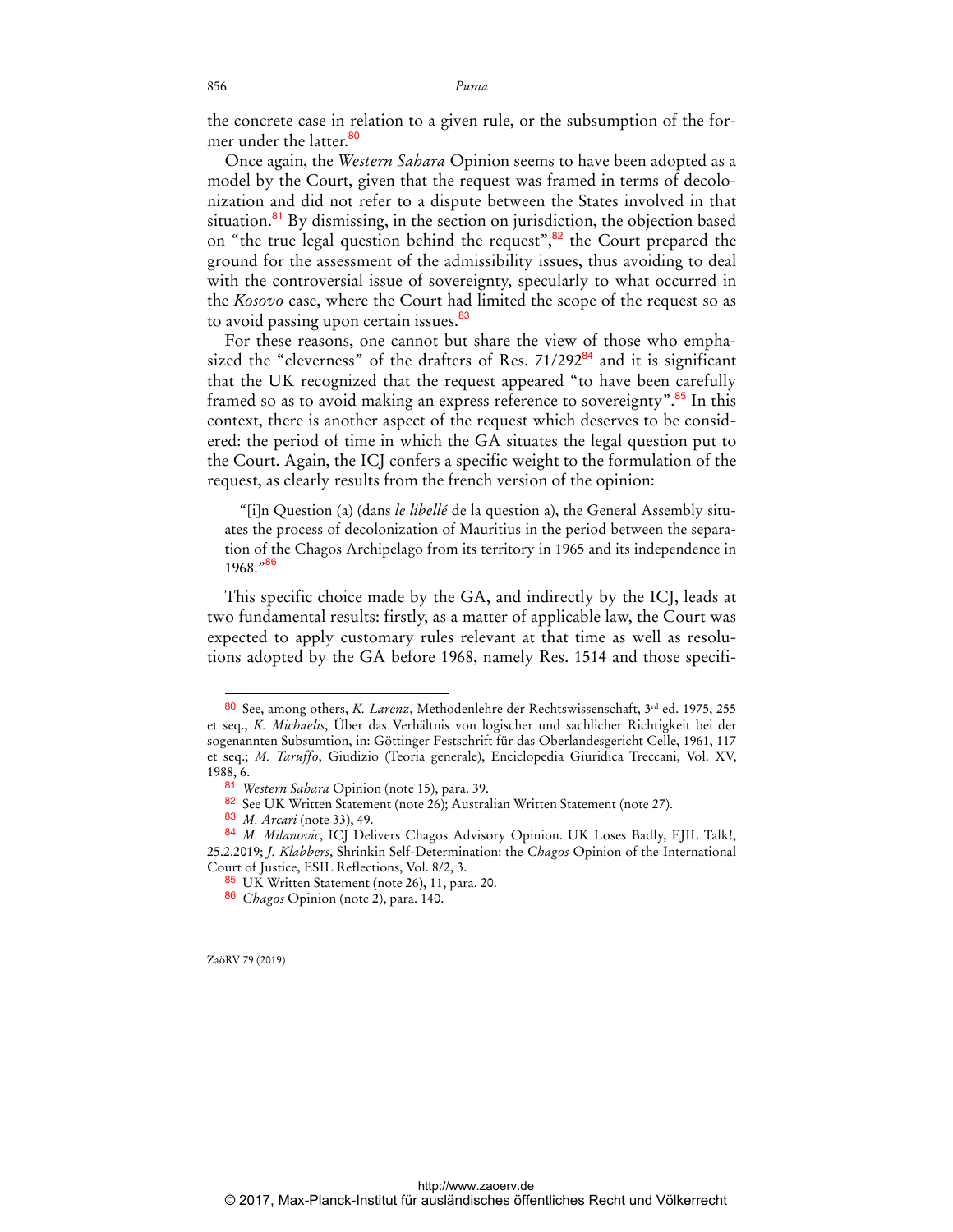cally devoted to the Mauritian situation.<sup>87</sup> Secondly, this temporal delimitation serves to elude the "consent objection": the dispute between Mauritius and the UK, according to the latter,<sup>88</sup> arose only *after* the beginning of the 1980's, that is to say at least twelve years after the decolonization of Mauritius was completed.<sup>89</sup> Although the ICJ didn't mention this aspect, apparently relying only on the absence of any reference to the dispute into the GA's request,<sup>90</sup> it seems nonetheless that it has been taken into account, in the light of the statement of the facts contained in the opinion.

To conclude, the findings of the Court on the questions of jurisdiction appear to be well-founded. After all, it should be reminded that during the proceedings none of the participants had disputed the jurisdiction of the Court to render the opinion. Not surprisingly, this was the only point of the *dispositif* on which the bench was unanimous.<sup>91</sup> Even the States that had hardly opposed to the request in the debate within the  $GA<sub>2</sub><sup>92</sup>$  during the advisory proceeding raised a number of objections disputing the *opportunity* for the Court to render the opinion, rather than the jurisdiction to entertain the request. In the same vein, scholars who examined the preliminary questions before the delivery of the *Chagos* Opinion, focused only on the admissibility of the request.<sup>93</sup>

It is clear, however, that even the *merits* of the *Chagos* case have been determined at the stage of the interpretation of the GA request. The qualification of the case as a matter of decolonization, that is to say the less controversial aspect of self-determination,  $94$  is at the very basis of the findings of the Court: above all, it found that the *right* to self-determination applies to non-autonomous territories in their *entirety*, since territorial integrity is a *corollary* of that right. As a consequence, any territorial dismemberment carried out by the Administering Power is a breach of self-determination, unless it is "based on the freely expressed and genuine will of the people of the territory concerned".<sup>95</sup> On this premises, the Court *inevitably* considered the separation of the Chagos Archipelago as an internationally wrong-

 $\overline{a}$ 

<sup>87</sup> *Chagos* Opinion (note 2), para. 161.

<sup>88</sup> UK Written Statement (note 26), 76 et seq.

<sup>89</sup> See the oral pleadings of *P. Klein* on behalf of Mauritius, CR 2018/20, 3.9.2018, 36 et

seq.

<sup>90</sup> *Chagos* Opinion (note 2), para. 136.

<sup>91</sup> *Chagos* Opinion (note 2), para. 183.

<sup>92</sup> See the position of UK, USA and Israel (UN Doc. A/71/PV.88).

<sup>93</sup> *Z. Crespi Reghizzi* (note 4), 15 et seq.; *S. Yee* (note 4), 623 et seq.

<sup>94</sup> *J. Klabbers* (note 84), 2.

<sup>95</sup> *Chagos* Opinion (note 2), para. 160.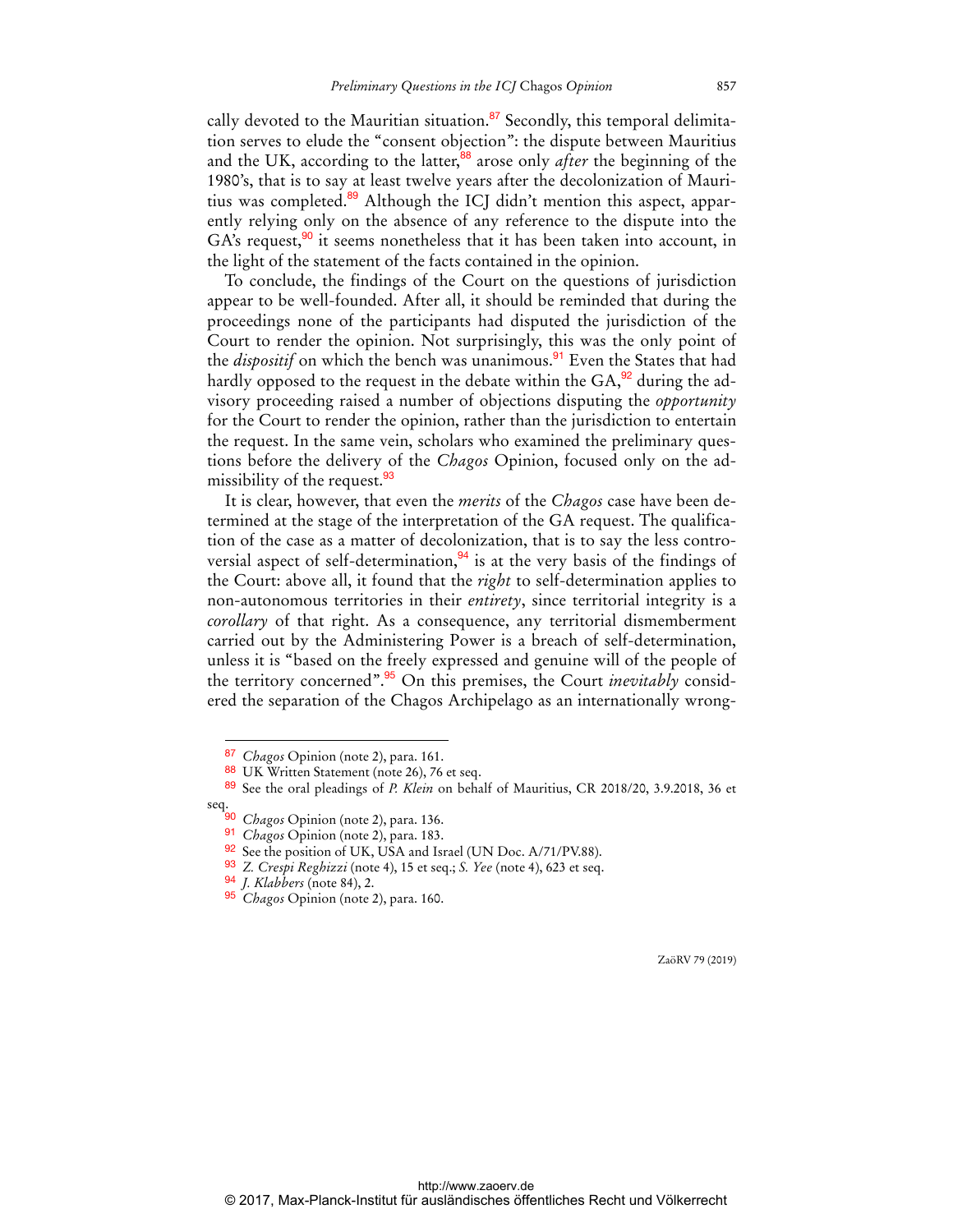ful act, $96$  as the circumstance in which it occurred in 1965 were not in conformity with the requirements of self-determination.<sup>97</sup>

### **III. Questions of Admissibility**

The ICJ begins its assessment on the admissibility questions, fixing the "coordinates" of its reasoning: on the one hand, the principle that it may decline to render the opinion in order to protect *the integrity of its judicial function* "as the principal judicial organ of the United Nations";<sup>98</sup> on the other, the principle of cooperation among UN organs: the Court is

"mindful of the fact that its answer to a request for an advisory opinion represents its participation in the activities of the Organization, and, in principle, should not be refused".

The point of equilibrium between these two apparently concurring purposes is to be found, once again,99 in the *leitmotiv* of the advisory jurisprudence, namely that "only 'compelling reasons' may lead the Court to refuse its opinion".<sup>100</sup> The Court examines four of these reasons, leaving the most relevant one at the end of its assessment.

## **1. The Alleged Unsuitability of the Advisory Procedure for the Determination of Factual Issues**

According to some participants, the Court should have declined the exercise of its jurisdiction due to the unsuitability of the advisory proceeding for

ZaöRV 79 (2019)

<sup>96</sup> *Chagos* Opinion (note 2), para. 174.

<sup>97</sup> According to the Court, the agreement by which the UK kept the control over the Archipelago could not even be considered as a treaty under international law, given that one of the parties to it, Mauritius, "which is said to have ceded the territory to the United Kingdom, was under the authority of the latter". In any case, in the light of the circumstances in which that agreement was signed, "the Court considers that this detachment was not based on the free and genuine expression of the will of the people concerned" (*Chagos* Opinion [note 2], para. 172).

<sup>98</sup> *Chagos* Opinion (note 2), para. 64.

<sup>99</sup> *Wall* Opinion (note 15), 156, para. 44; *Kosovo* Opinion (note 15), 416, para. 30, just to mention the most recent cases.

<sup>100</sup> *Chagos* Opinion (note 2), para. 65.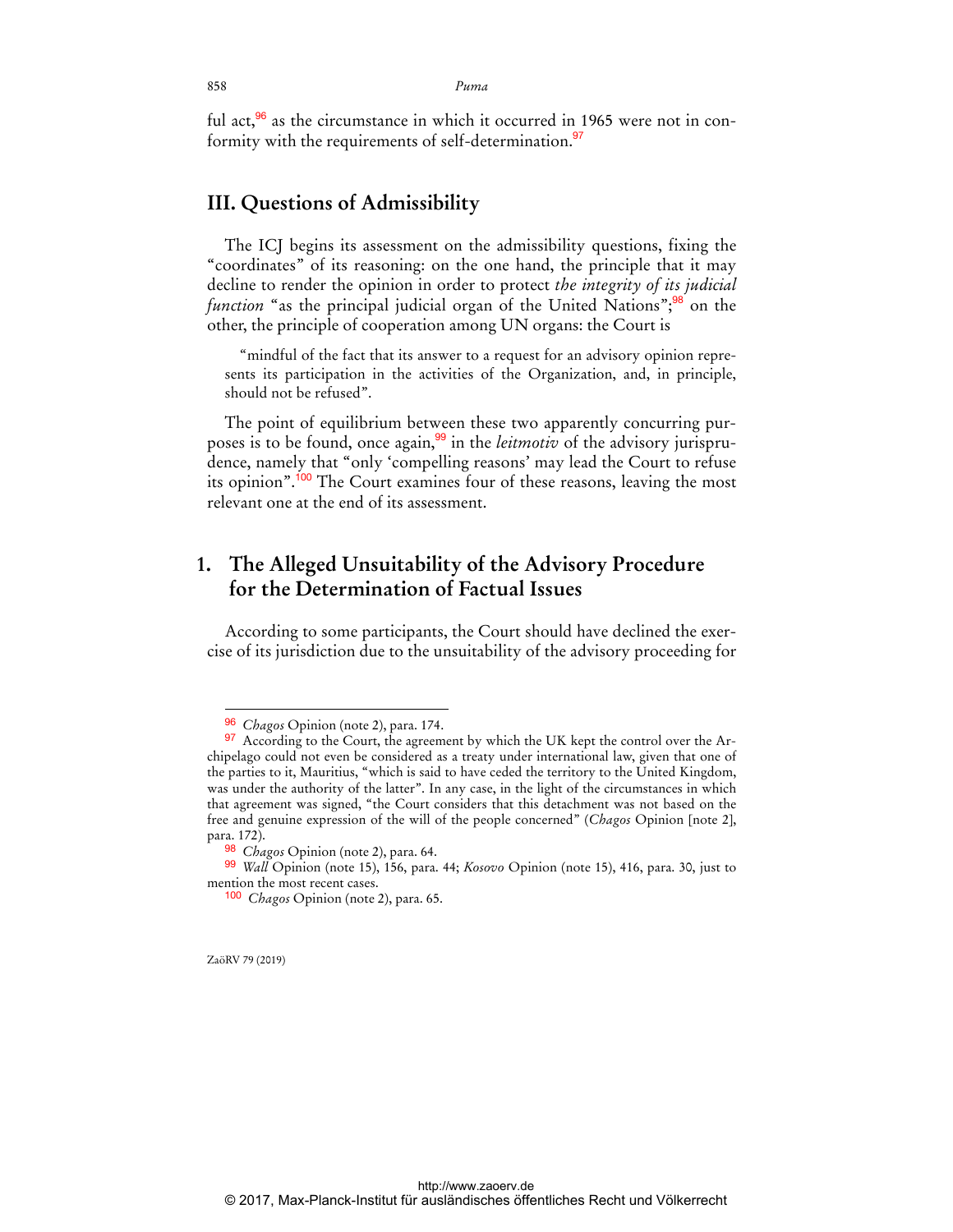the assessment over complex and disputed facts.<sup>101</sup> The case-law on this issue is quite clear. In the *Namibia* case, the ICJ stated that the reference in Art. 96 UN Charter "to legal questions cannot be interpreted as opposing legal to factual issues" on which, if necessary, the Court may make findings.<sup>102</sup> In the *Interpretation of the Agreement of 25.3.1951 between the WHO and Egypt*, the Court emphasized that a rule of international law "does not operate in a vacuum" but in relations to a factual framework; consequently, it is not prevented from "setting out the pertinent elements of fact".<sup>103</sup> In the *Wall* case, the ICJ persuasively argued that "the question whether the evidence available to it is sufficient to give an advisory opinion must be decided in each particular instance", implicitly claiming its power to take into account factual issues and to decline to give the opinion in case of facts not sufficiently elucidated.104 More explicitly, Judge *Kooijmans* contended that "it is the Court's own responsibility to assess whether the available information is sufficient to give the requested opinion".<sup>105</sup>

These cases seem to corroborate the opinion of those who contend that also in its advisory jurisdiction the Court has the power to take cognizance of relevant facts and that the procedure, in its entirety, is suitable for such an assessment.<sup>106</sup> Moreover, Art. 107.2 of the Court's Rules seems to assume or, at least, not to deny – the power under consideration, since it states that the advisory opinion shall contain "a statement of the facts". It has been argued that this provision "*fait pendant*" to Art. 95 of the same rules, which lists the elements a judgement shall contain in contentious cases.<sup>107</sup>

Be that as it may, as a matter of fact, the requesting organ, and often the Secretary General, normally submit reports and documents to the Court

 $\overline{a}$ 

<sup>101</sup> E.g., UK Written Statement (note 26), 114 et seq.; Australian Written Statement (note 27), 7, para. 31; Written Statement of Israel (note 27), 13 et seq.

<sup>&</sup>lt;sup>2</sup> *Namibia* Opinion (note 15), 27, para. 40.

<sup>103</sup> *Interpretation of the Agreement of 25 March 1951* (note 31), 76.

<sup>104</sup> *Wall* Opinion (note 15), 161, para. 56, emphasis added, see para. 58, where the Court found that it had before it sufficient information to give the opinion.

<sup>105</sup> Separate Opinion of Judge *Kooijmans*, *Wall* Opinion (note 15), 219 et seq., 227, para. 28.

<sup>106</sup> See, among others, *M. O. Hudson*, The Twenty-Fourth Year of the World Court, AJIL 40 (1946), 1 et seq., 13; *P. Benvenuti* (note 5), 177 et seq.; *J. A. Frowein/K. Oellers-Frahm* (note 15), 1620 et seq., who do not seem to dispute that the Court may also pronounce on factual issues. *Contra*, *F. Vallat*, The Competence of the United Nations General Assembly, RdC 97 (1959), 203 et seq., 216.

<sup>107</sup> *G. Guyomar*, Commentaire du Règlement de la Cour internationale de justice adopté le 14 Avril 1978, 1983, 688.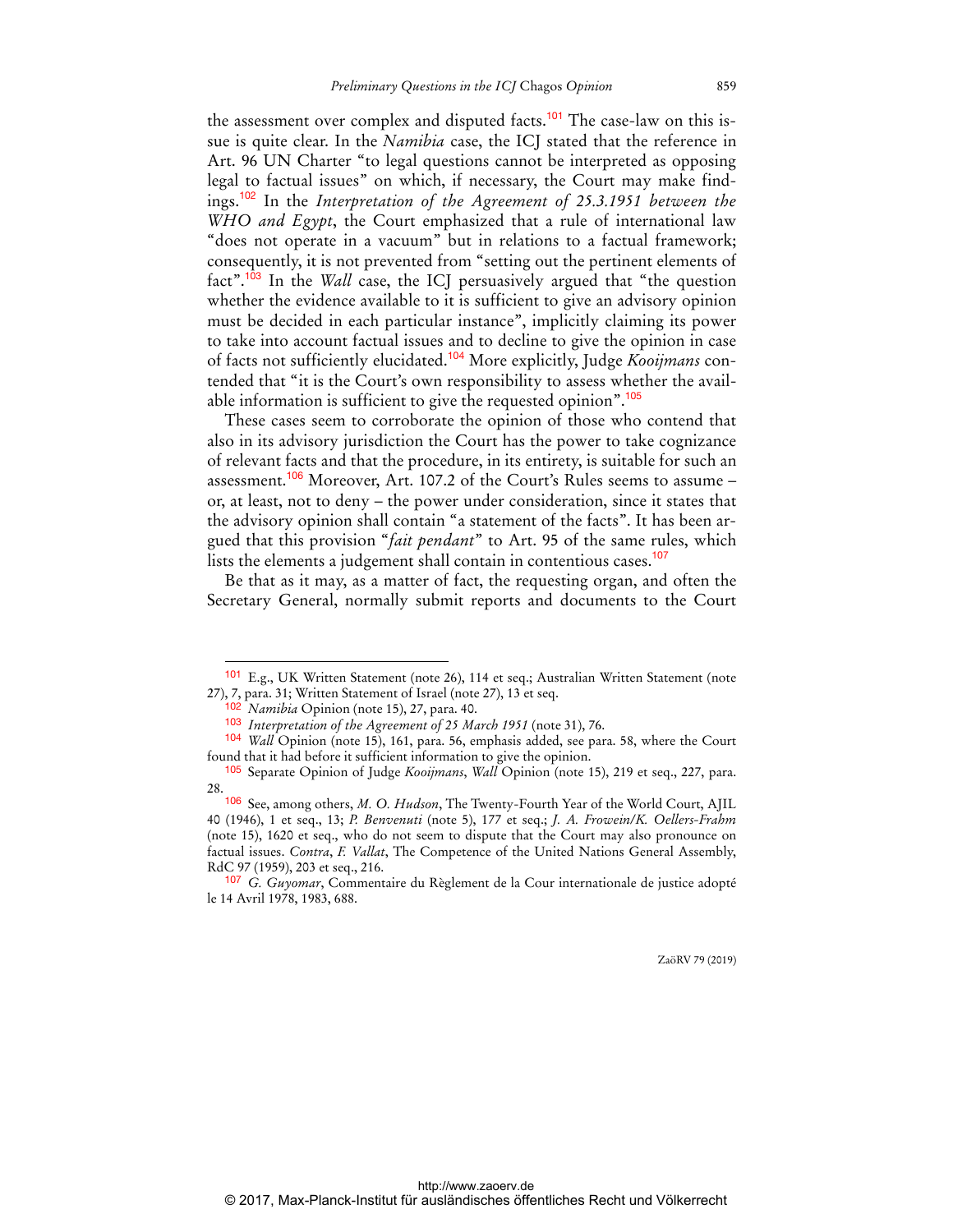containing detailed information on the factual issues behind the request.<sup>108</sup> It must also be emphasized that, pursuant to Art. 66.2 of ICJ Statute, any State entitled to appear before the Court "as likely to be able to furnish information on the question" may participate to each advisory procedure, through written and oral statements.

The fact that the Court may take cognizance of factual issues does not mean, however, that it inevitably succeeds in obtaining sufficient information on the question requested. Should this occur, the power under consideration implies that the Court may refuse to render the requested opinion, as a matter of (in)admissibility,<sup>109</sup> as clearly stated in the *Wall* Opinion.<sup>110</sup> In this case, the Court relied on the *Eastern Carelia* precedent, where the PCIJ declined to exercise its advisory jurisdiction due to the fact the request raised a question of fact which could not have been elucidated without hearing both the interested parties, including Russia, which, however, had refused to take part in that proceeding.<sup>111</sup> Moreover, it should be reminded that also in the exercise of its contentious jurisdiction the Court may declare a case inadmissible, due to the lack of sufficient factual elements.<sup>112</sup> It is noteworthy that, in the *Wall* case, Judge *Buerghental*, who voted against the decision of the Court to comply with the GA's request,<sup>113</sup> based his Declaration *only* on the alleged lack of information and evidence.<sup>114</sup>

ZaöRV 79 (2019)

<sup>108</sup> See, e.g., the *Wall* case and the reports submitted by the Secretary General, regarding the route and the socio-economic impact of the wall in the West Bank (UN Doc. A/ES-10/248 24.11.2003). On the "special" role of the Secretary-General "as a more neutral representative of the public interest providing the Court with necessary information", see *A. Paulus*, Article 66, in: A. Zimmermann/K. Oellers-Frahm/C. Tomuschat/C. J. Tams/M. Kashgar/D. Diehl (note 15), 1638 et seq., 1650 et seq.

<sup>109</sup> *G. G. Fitzmaurice*, International Organizations and Tribunals, 1947-1951, in: The Law and Procedure of the International Court of Justice 1 (1986), Vol. I, 122; *D. Pratap* (note 19), 149; *P. Benvenuti* (note 5), 184; *R. Kolb* (note 12), 1082; *C. Greenwood*, Judicial Integrity and the Advisory Jurisdiction of the International Court of Justice, in: G. Gaja/J. G. Stoutenburg (eds.), Enhancing the Rule of Law Through the International Court of Justice, 2012, 63 et seq., 69.

<sup>110</sup> See above note 73.

<sup>111</sup> *Status of Eastern Carelia*, Advisory Opinion, PCIJ Series B, No. 5, 8 et seq., 28. This aspect is strictly connected to the "consent" argument and it must be taken into due account when the latter come at issue (see below note 201).

<sup>112</sup> *P. Benvenuti* (note 5), 184.

<sup>113</sup> *Wall* Opinion (note 15), para. 163, point 2).

<sup>114</sup> *Wall* Opinion, Declaration of Judge *Buergenthal*, 240 et seq., 240, para. 1, where there is no mention to the main argument raised at the time against the opportunity for the Court to give the opinion, namely the lack of consent on the part of Israel.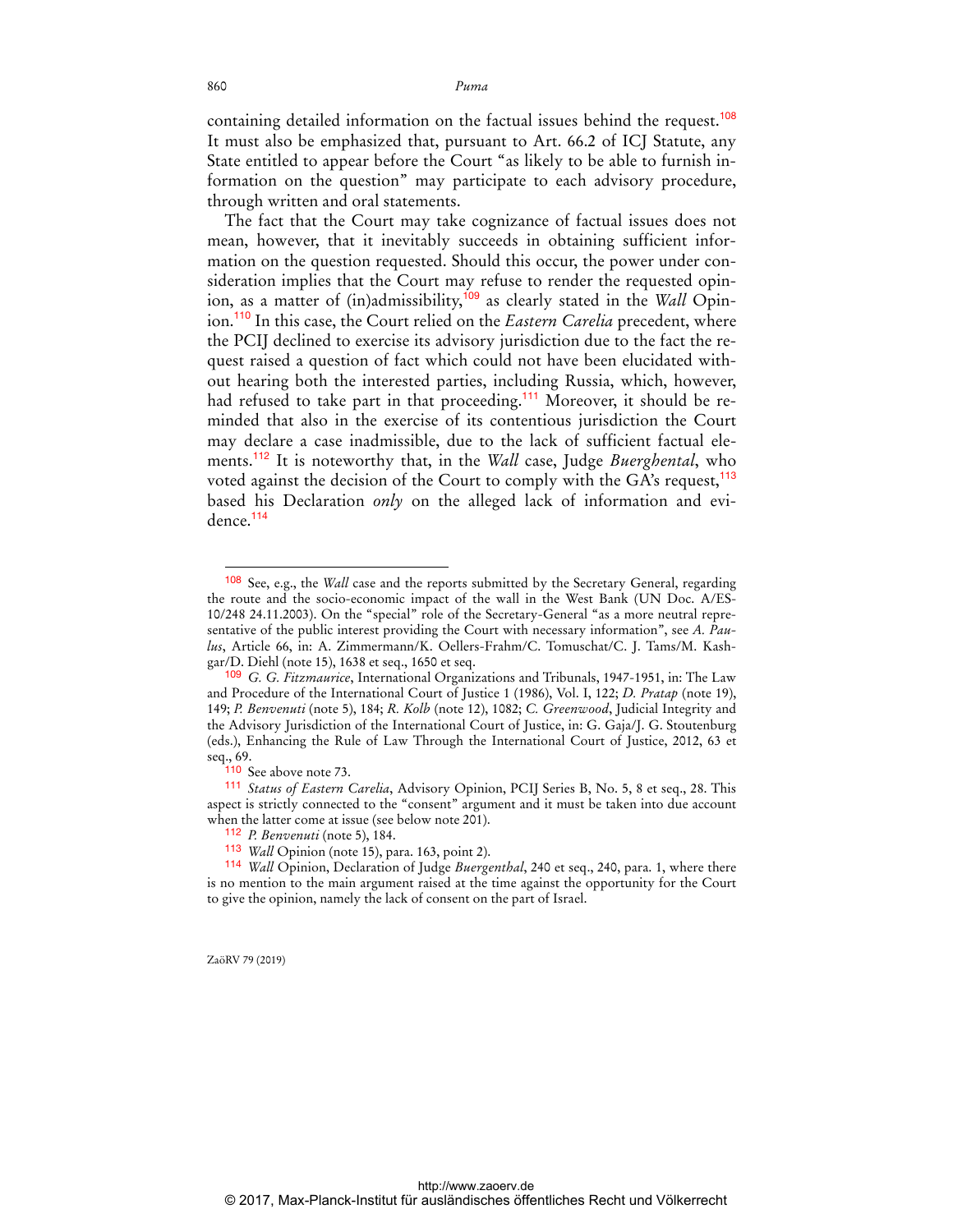In the *Chagos* case, the Court, not surprisingly, rejected the factual objection, relying on its prior case law<sup>115</sup> and, more decisively, on the wide participation of States and international organization to the procedure at issue.116 It must be emphasized that all the States having an interest, or a *fumus* of interest, in the advisory procedure, participated through the submission of detailed written statements, comments and through oral pleadings.<sup>117</sup> This is particularly significant with regard to the United Kingdom, who strongly contended that the Court should have declined to exercise its jurisdiction in this case, but, nonetheless, provided the Court with submissions and documents on relevant factual elements of the question.<sup>118</sup>

## **2. The "Uselessness" of the Opinion as a Compelling Reason Not to Exercise the Advisory Jurisdiction**

This is the weakest among the objections to the admissibility of the *Chagos* case, dismissed by the ICJ on the grounds that "it is not for the Court itself to determine the usefulness of its response to the requesting organ".<sup>119</sup> The Court refers to the *Kosovo* Opinion, where it stated that:

"it is for the organ which requests the opinion, and not for the Court, to determine whether it needs the opinion for the proper performance of its functions".<sup>120</sup>

In the *1996 Opinion on the Legality of the Threat or Use of Nuclear Weapons*, the Court dismissed the objection based on the ground that the GA had not explained the purpose for which it requested an opinion, since the requesting organ "has the right to decide for itself on the usefulness of an opinion in the light of its own needs".<sup>121</sup> In the light of these considera-

 $\overline{a}$ 

<sup>115</sup> *Western Sahara* Opinion (note 15), 28 et seq., para. 46; *Namibia* Opinion (note 15), 27, para. 40.

<sup>116</sup> *Chagos* Opinion (note 2), paras. 73-74.

<sup>&</sup>lt;sup>117</sup> During the written phase, for instance, 32 written statements had been submitted to the Court.

<sup>118</sup> In that regard, it may be useful to remind that, in the *Wall* case, the refusal opposed by Israel to provide the Court with factual information and to advance arguments limited to the preliminary questions, did not prevent the ICJ from render the Opinion, given the adequacy of information at its disposal (see note 73). So, should the UK have decided not to furnish submission on facts, the result would have been, nonetheless, the same.

<sup>119</sup> *Chagos* Opinion (note 2), para. 76.

<sup>120</sup> *Kosovo* Opinion (note 15), para. 34.

<sup>121</sup> *Nuclear Weapons* Opinion (note 60), 237, para. 16.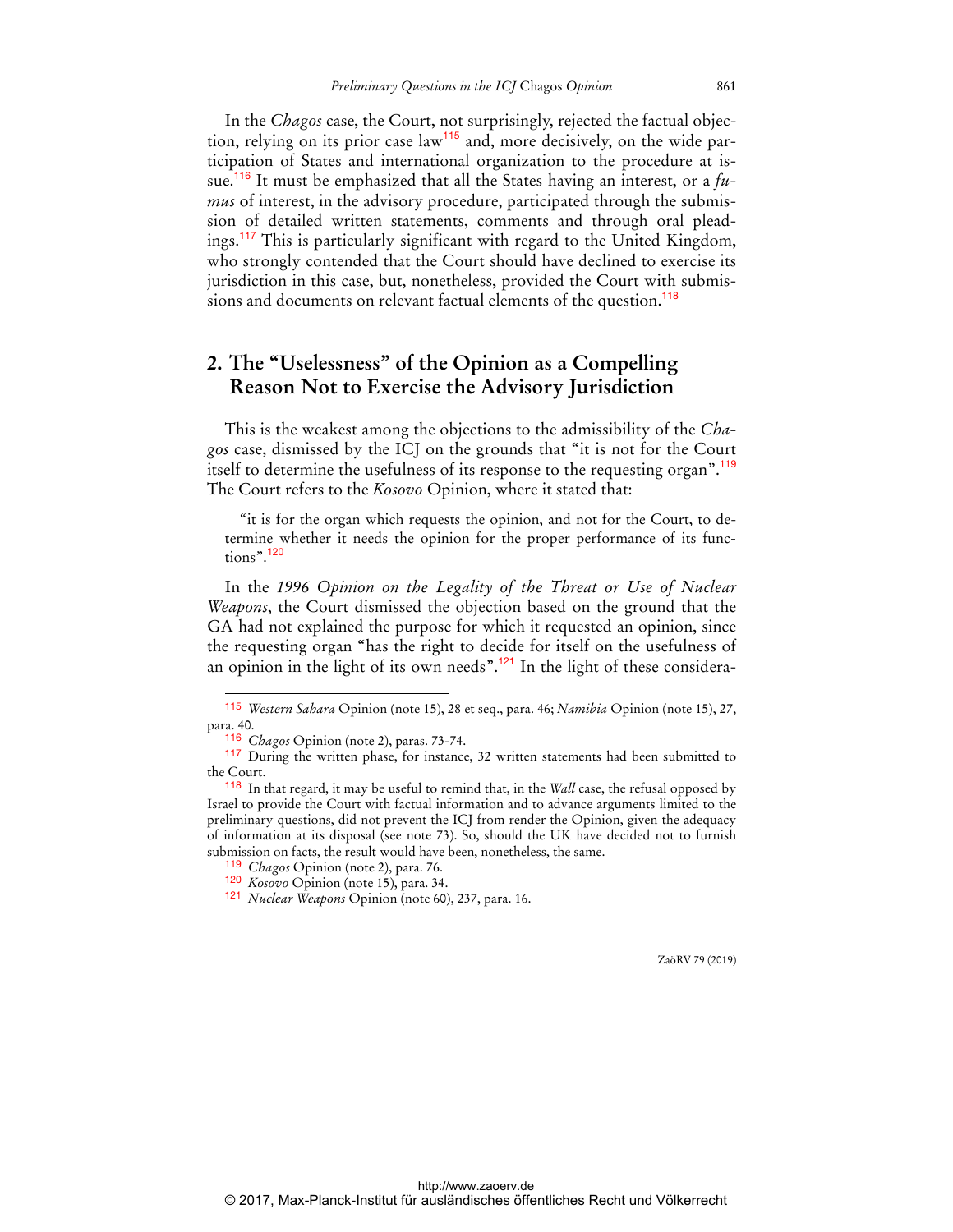tions, in the *Wall* Opinion the ICJ concluded that it could "not decline to answer the question posed based on the ground that its opinion would lack any useful purpose".<sup>122</sup>

The objection in issue seems to be misconceived since it relies on a notion, that of utility, which lies outside the legal discourse and, above all, the competences of a judicial body. It appears to belong to the political field and to the criteria of efficiency and legitimacy, which may, at most, apply to the activity of political organs of international organizations.<sup>123</sup> Moreover, the duty to cooperate with the other organs of the  $UN^{124}$  would be manifestly breached if the Court exercises its discretion not in order to protect its judicial nature, but rather on the basis of a non-legal evaluation.

## **3. The Relationship Between the Opinion and the 2015 Arbitral Award on the Chagos Marine Protected Area, or Use and Misuse of** *res judicata*

During the proceeding, some States raised the objection that the opinion would reopen the terms of a dispute already decided by an arbitral tribunal in 2015. This argument relies on the Marine Protected Area (MPA) Award issued by an arbitral tribunal constituted in accordance with Annex VII of the United Nations Convention on the Law of the Sea (UNCLOS).<sup>125</sup> After the establishment by the UK, of an MPA surrounding the Chagos Archipelago, Mauritius made four submissions before the arbitral tribunal: with the first one, which is the only relevant for the purposes of this paper, Mauritius requested the tribunal to declare that the UK was not the coastal State under the UNCLOS. The tribunal dismissed this argument, because it was "properly characterized as relating to *land sovereignty* over the Chagos Ar-

ZaöRV 79 (2019)

<sup>122</sup> *Wall* Opinion (note 15), 163, para. 62, and *Chagos* Opinion (note 2), para. 77.

<sup>123</sup> See, e.g., *D. Zaum*, Legitimacy, in J. K. Cogan/I. Hurd/I. Johnstone (eds.), The Oxford Handbook of International Organizations, 2016, 1107 et seq., 1109, where the author examines the so-called "output legitimacy", namely "shared beliefs about normatively desirable outcomes, and the ability of institutions to achieve them".

<sup>124</sup> See below Section III. 4.

<sup>125</sup> PCA, In the Matter of the *Chagos Marine Protected Area Arbitration* (*Mauritius v. the United Kingdom*), Award, 18.3.2015 (hereinafter *MPA* Award). For a detailed analysis of this award see *M. Gervasi*, The Interpretation of the United Nations Convention on the Law of the Sea in the Chagos Marine Protected Area Arbitration: The Influence of the Land Sovereignty Dispute, in: A. Del Vecchio/R. Virzo (eds.), Interpretations of the United Nations Convention on the Law of the Sea by International Courts and Tribunals, 2019, 191 et seq.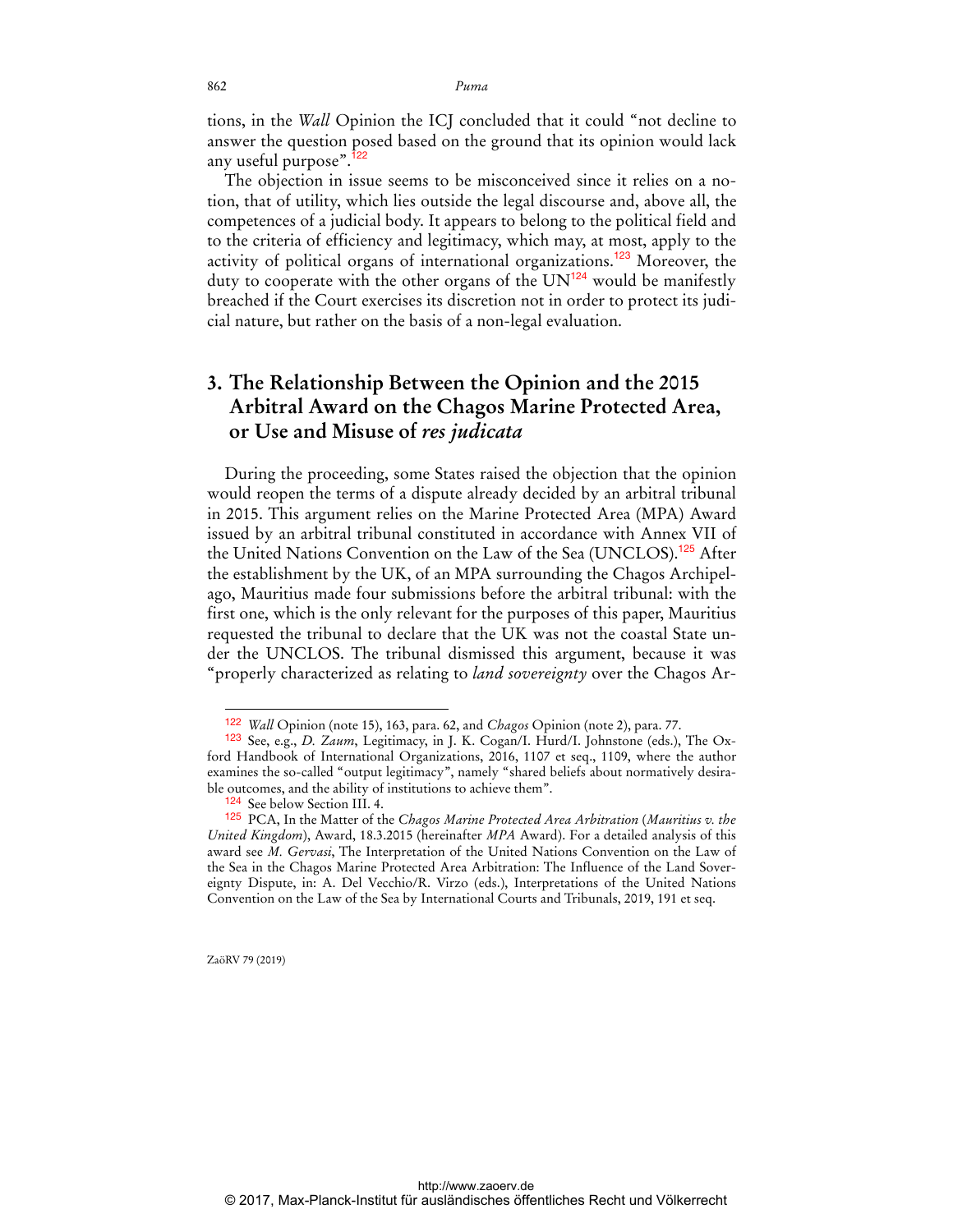chipelago", $126$  thus not pertaining to the interpretation and application of UNCLOS. Therefore, it lied outside of its jurisdiction.<sup>127</sup> As for the other submissions, the tribunal only stated on the fourth one, which related to the breach of certain UNCLOS provisions.<sup>128</sup>

The ICJ rejected the objection based on the *res judicata* authority of the MPA Award on three grounds:<sup>129</sup> firstly, advisory opinions are given to UN organs, not to States; secondly, the principle of *res judicata* does not preclude the ICJ from rendering an advisory opinion; thirdly, in any case, there was no identity between the issues determined in the MPA Award and those under scrutiny in the *Chagos* advisory proceeding.

The findings of the Court on this point seem to be well-founded, if one takes into account the very notion of *res judicata* and the way the objection in issue had been construed. It is not possible to examine the *res judicata* principle in international law<sup>130</sup> as well as the relationship between the ICJ and other tribunals.<sup>131</sup> Suffice to remind that the decision of an international tribunal, whether arbitral or permanent, is *res judicata*, both in the formal and the material senses.<sup>132</sup> As well known, however, this notion is *relative* in nature, $133$  under the objective and the subjective point of view: on the one hand, it applies only to the decision, *stricto sensu*, of the case, that is to say to the operative part of the decision ("*le dispositif*"),<sup>134</sup> thus excluding findings on the facts and on preliminary objections, since "*l'une et l'autre ne sont que le moyen par lequel on arive à la decision*".<sup>135</sup> On the other hand,

 $\overline{a}$ 

<sup>126</sup> *MPA* Award (note 125), 88, para. 212, emphasis added.

<sup>127</sup> *MPA* Award (note 125), 215.

<sup>128</sup> In particular, it found that the UK had breached Arts. 2.3, 56.2, and 194.4 UNCLOS by establishing the MPA.

<sup>129</sup> *Chagos* Opinion (note 2), para. 81.

<sup>130</sup> See *V. Lowe*, *Res Judicata* and the Rule of Law in International Arbitration, AJICL 8 (1996), 38 et seq.; *A. Reinisch*, The Use and Limits of *Res Judicata* and *Lis Pendens* as Procedural Tools to Avoid Conflicting Dispute Settlement Outcomes, The Law and Practice of International Court and Tribunals, 2004, 37 et seq.

<sup>131</sup> See *G. Gaja*, Relationship of the ICJ with Other International Courts and Tribunals, in: A. Zimmermann/K. Oellers-Frahm/C. Tomuschat/C. J. Tams/M. Kashgar/D. Diehl (note 15), 571 et seq.

<sup>132</sup> *G. Morelli*, La sentenza internazionale, 1931, 211 et seq.; *C. De Visscher*, La chose jugée devant la Cour internationale de la Haye, RBDl, 1965, 5 et seq.; as to *res judicata* as a principle for the coordination among the various dispute settlement mechanisms provided for by the UNCLOS, see *R. Virzo*, Il regolamento delle controversie nel diritto del mare: rapporti tra procedimenti, 2008, 225 et seq.

<sup>133</sup> *H. Lammasch*, Die Rechtskraft internationaler Schiedssprüche, 1913, 91 et seq.

<sup>134</sup> See Judge *Anzilotti*, Dissenting Opinion, *Interpretation of Judgments Nos. 7 and 8*  (*Factory at Chorzów*), Judgement of 16.12.1927, Series A, 23 et seq.

<sup>135</sup> *L. Delbez*, Les principes généraux du contentieux international, 1962, 135 et seq.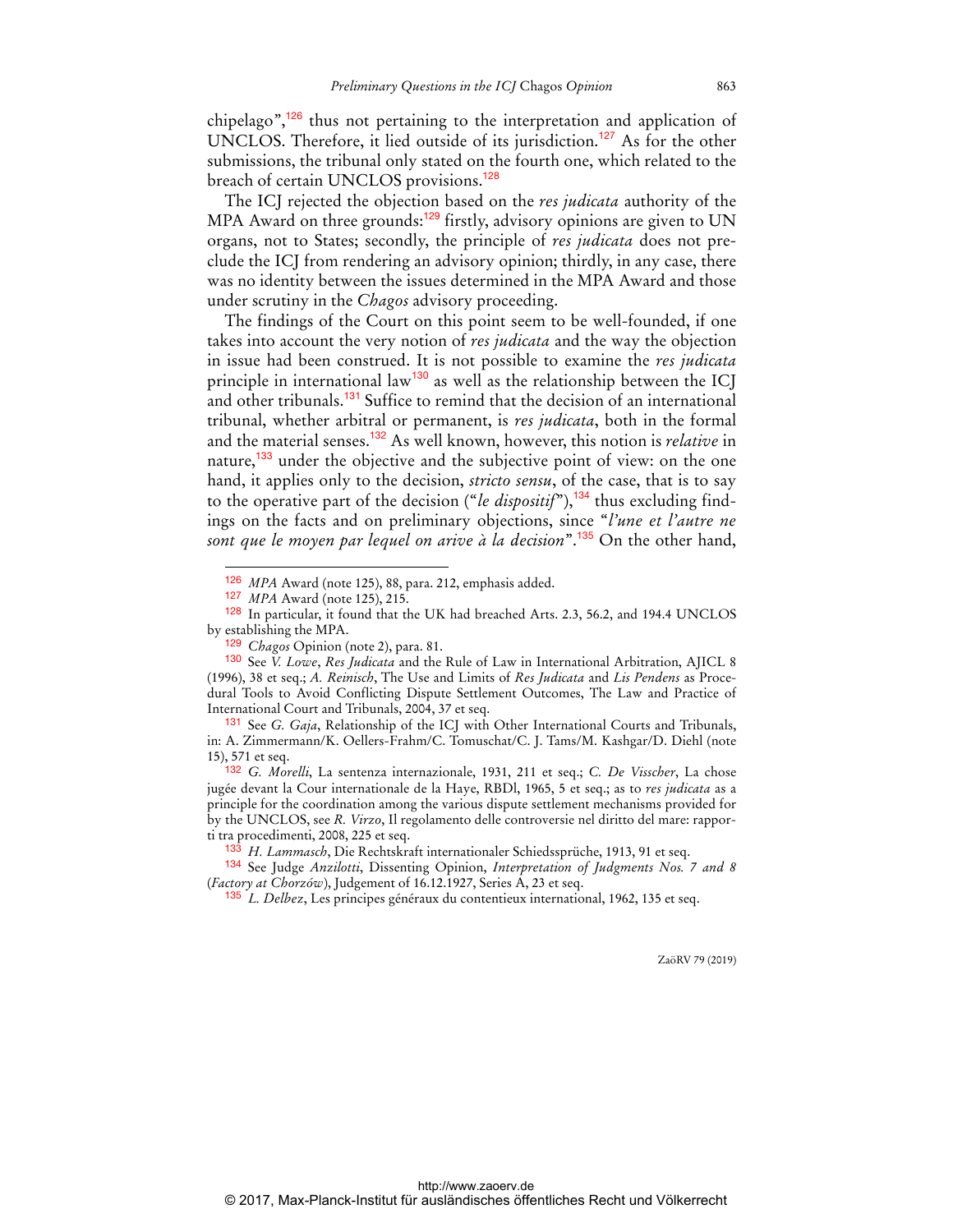the decision is binding exclusively for the *parties* in dispute.<sup>136</sup> In the ICJ system, this feature of *res judicata* is enshrined in Art. 59 ICJ Statute,<sup>137</sup> while the principle as a whole derives from the combination of Arts. 59, 60 and  $61<sup>138</sup>$  To sum up, the principle applies where its three traditional elements are met: *persona*, *petitum* and *causa petendi.*<sup>139</sup>

In the light of these brief observations, one cannot but conclude that the notion of *res judicata*, by definition, applies solely to the relationship between decisions or judgements, that is to say acts issued by courts or tribunals vested with binding force between the parties of the case which has been decided. This should suffice to exclude that an arbitral award can prevent the ICJ from rendering an advisory opinion, which, as such, has no binding force.<sup>140</sup> Even accepting, in general terms, the opposite view, the picture would not change, since the requirements of *res judicata* do not seem to be satisfied in the situation in issue. Advisory opinions are, in fact, requested by (and given to) the organs of the UN or to the other institutions set forth in Art. 96 UN Charter. Since it is not given to States, the parties of the MPA Award remain totally unaffected by the *Chagos* Opinion.

Moreover, the "objective" limit to *res judicata* suggests three observations. First, the principle covers exclusively the operative part of a decision. The "*dispositif*" of the MPA Award on the merits regarded only the establishment of the MPA and its wrongfulness in the light of UNCLOS. It did not decide at all on the disputed issue of sovereignty over the Chagos Archipelago.<sup>141</sup> From this perspective, the British argument seems ill-founded, to the extent, at least, that it relied on one of the first claims<sup>142</sup> submitted by Mauritius to the tribunal – focused on sovereignty over the Islands – and dismissed by the tribunal itself for the lack of jurisdiction. Second, even if the award had dealt with the issue of sovereignty, there would be, nonetheless, no objective overlap with the ICJ opinion, since its (main) object was the decolonization of Mauritius and not the bilateral dispute connected to it. But – and this is the third point – the very subject-matter of the award,

ZaöRV 79 (2019)

<sup>136</sup> See, e.g., *M. Dubisson*, La Cour internationale de justice, 1964, 247.

<sup>137</sup> See *C. Brown,* Article 59, in: A. Zimmermann/K. Oellers-Frahm/C. Tomuschat/C. J. Tams/M. Kashgar/D. Diehl (note 15), 1416 et seq., 1433 et seq.

<sup>138</sup> *R. Kolb* (note 12), 762.

<sup>139</sup> Judge *Anzilotti*, *Factory at Chorzów* (note 134), 23.

<sup>140</sup> It should be added that an advisory opinion is without the authority of *res judicata*

<sup>(</sup>see *R. Kolb* [note 12], 1096), so that it neither gives rise to *res judicata* nor it is affected by it. 141 See note 130.

<sup>142</sup> UK Written Statement (note 26), 83, point c) where it is underlined that Mauritius had sought a finding on sovereignty issue; UK Written Comments, 44, 3.7.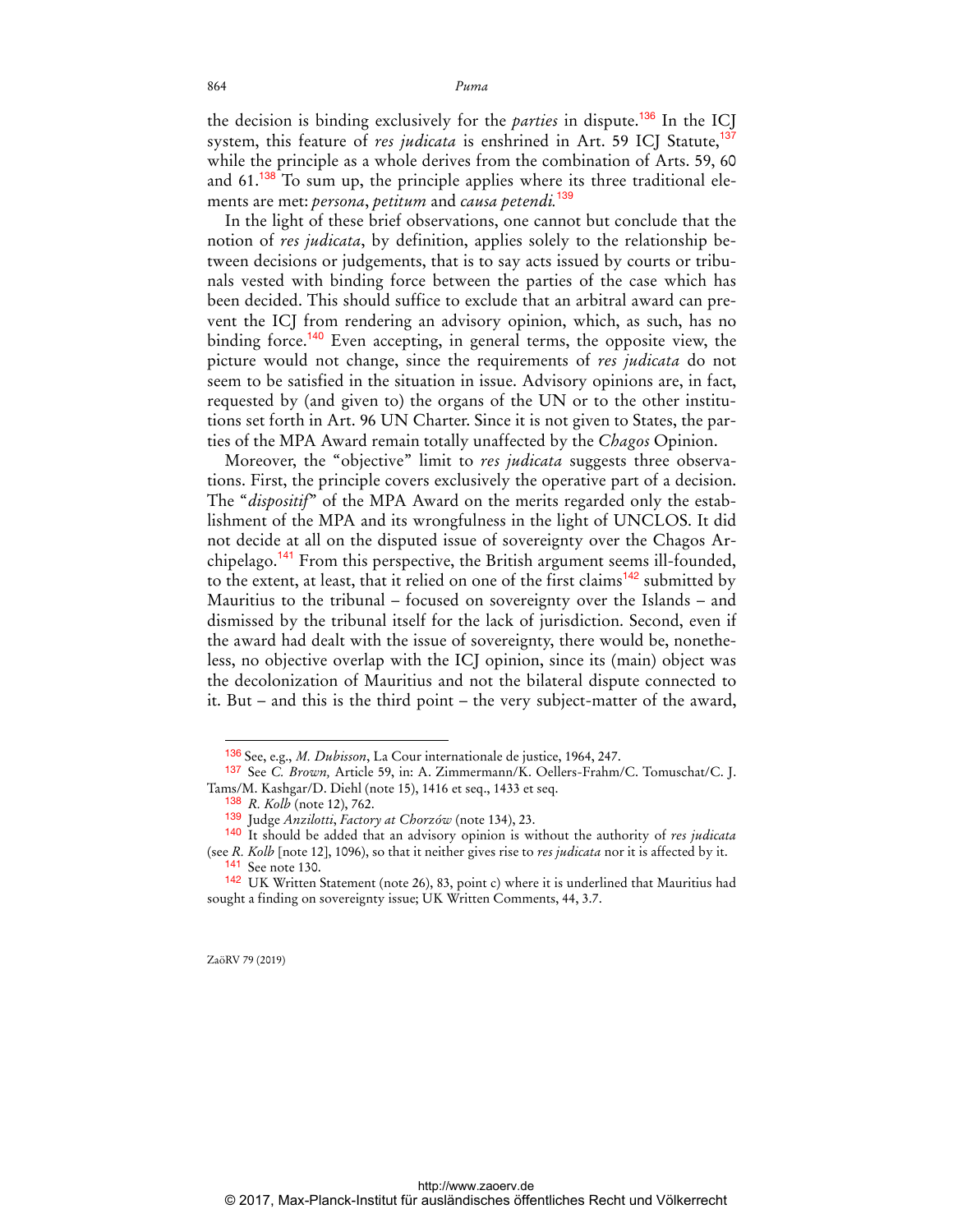namely the MPA, and the object of the opinion decisively differ, also under the point of view of the law applicable to them.

### **4. The Lack of Consent Objection**

The main objection to the exercise of the advisory function by the Court focused on the allegation that the pronouncement would have been a blatant circumvention of the principle that a State is not obliged to allow its disputes to be submitted to judicial settlement without its consent.<sup>143</sup> In this case, it was maintained, there was not a mere absence of consent but an express *refusal* of one of the disputing parties, the UK, to the judicial settlement of the dispute itself.<sup>144</sup>

As already mentioned, the ICJ dismissed this objection as a direct consequence of the way it interpreted the GA's request. The Court's reasoning opens with the usual *petitio principii*:

"there would be a compelling reason for it to decline to give an advisory opinion when such a reply would have the effect of circumventing the principle that a State is not obliged to allow its disputes to be submitted to judicial settlement without its consent".<sup>145</sup>

In the following paragraph, however, it relied on the object of the GA's request, that is to say, on its formulation: $146$  since it was a question pertaining to decolonization, the aim of the GA was "to receive the Court's assistance so that it may be guided in the discharge of its functions relating to the decolonization of Mauritius".<sup>147</sup> It significantly quoted, once again, the *Western Sahara* case<sup>148</sup>, emphasizing that the GA's purpose was not to receive assistance "in order that it may later, on the basis of the Court's opinion, exercise its powers and functions for the peaceful settlement of that dispute or controversy".<sup>149</sup> At this point the Court correctly referred to

 $\overline{a}$ 

<sup>143</sup> For such an argument, see UK Written Statement (note 26), 101 et seq.; Australian Written Statement (note 27), 7 et seq.; Written Statement of Israel (note 27), 5 et seq.; US Written Comments, 6 et seq.

<sup>144</sup> Australian Written Statement (note 27), 11.

<sup>145</sup> *Chagos* Opinion (note 2), para. 85, where the ICJ quotes the *Western Sahara* Opinion (note 15), 25, para. 33.

<sup>146</sup> See Section II. 3.

<sup>147</sup> *Chagos* Opinion (note 2), para. 86.

<sup>148</sup> *Western Sahara* Opinion (note 15), para. 39.

<sup>149</sup> *Chagos* Opinion (note 2), para. 86. On the powers of the GA in the field of dispute settlement, see *B. Conforti/C. Focarelli* (note 71), 354 et seq.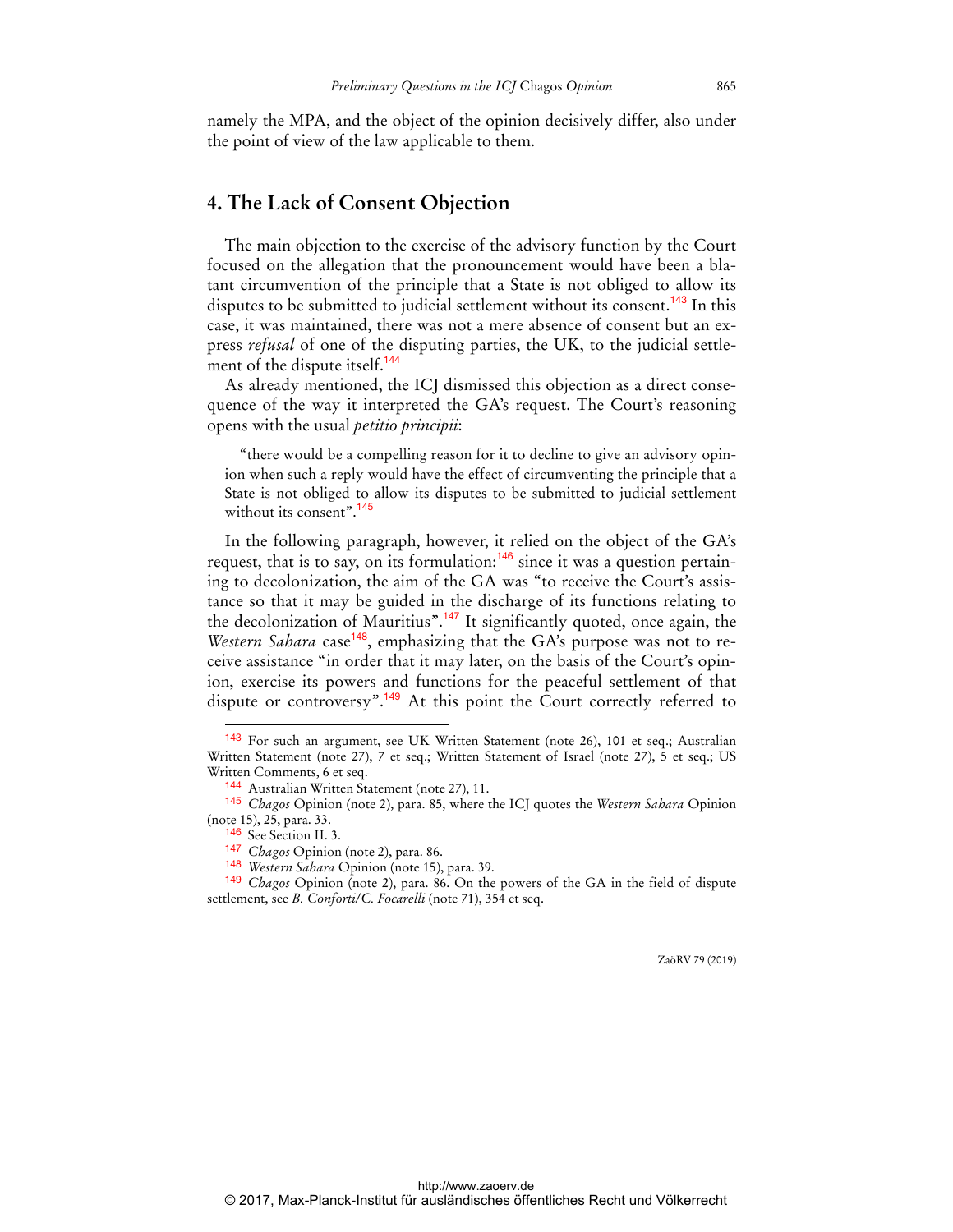both the *Western Sahara* and *Wall* cases<sup>150</sup> and emphasized that the issues raised by the request were located in a *broader* frame of reference than a bilateral dispute.<sup>151</sup>

Even though the final outcome of this reasoning is to be shared, there are, nonetheless, some observations to make. First of all, it would have been preferable that the Court recognized, *expressis verbis*, the existence of a dispute between Mauritius and the UK and that this circumstance, *as such*, could not prevent it from giving the opinion. Secondly, this case shows how important the relationship between "disputes" and legal questions in the context of advisory jurisdiction is. Thirdly, it may be argued that when common values – like self-determination – are at stake, the ICJ reveals an "attitude" to give greater weight to its obligation to cooperate with other UN organs rather than to its discretion not to render the opinion requested.

#### **a) The Dispute Between Mauritius and the UK**

The dispute between Mauritius and the UK on the sovereignty over the Chagos Archipelago is a matter of fact that can be assumed, for the purpose of this contribution, as a postulate. Suffice it to remind the position expressed, on this point, by the States concerned: in its written statement, Mauritius concluded that its decolonization process was not lawfully completed because of a specific unlawful conduct of the UK and required an immediate cessation of the British administration of the Archipelago, so that it could "exercise *sovereignty* over the totality of its territory".<sup>152</sup> Even more explicitly, during the oral pleadings, Professor *Klein*, on behalf of Mauritius, said: "Existe-t-il un différend entre Maurice et la puissance administrante? Oui, évidement; personne ne le nie."153 As for the UK, its *opposition* to the Mauritian *claims* has always been firm and explicit, aimed at restating the British sovereignty over the islands.<sup>154</sup> The dispute, in other words, "falls squarely within the accepted definition of a 'dispute' long applied in the Court's case-law and that of its predecessor".<sup>155</sup>

ZaöRV 79 (2019)

<sup>150</sup> *Western Sahara* Opinion (note 15), para. 38; *Wall* Opinion (note 15), para. 50.

<sup>151</sup> *Chagos* Opinion (note 2), para. 88.

<sup>152</sup> Written Statement of Mauritius, 285.

<sup>153</sup> Public sitting, 3.9.2018, CR/2018/20, 35. See also the Written Statement of Argentina, 10, para. 23.

<sup>54</sup> UK Written Statement (note 26), 83.

<sup>155</sup> UK Written Statement (note 26), 75.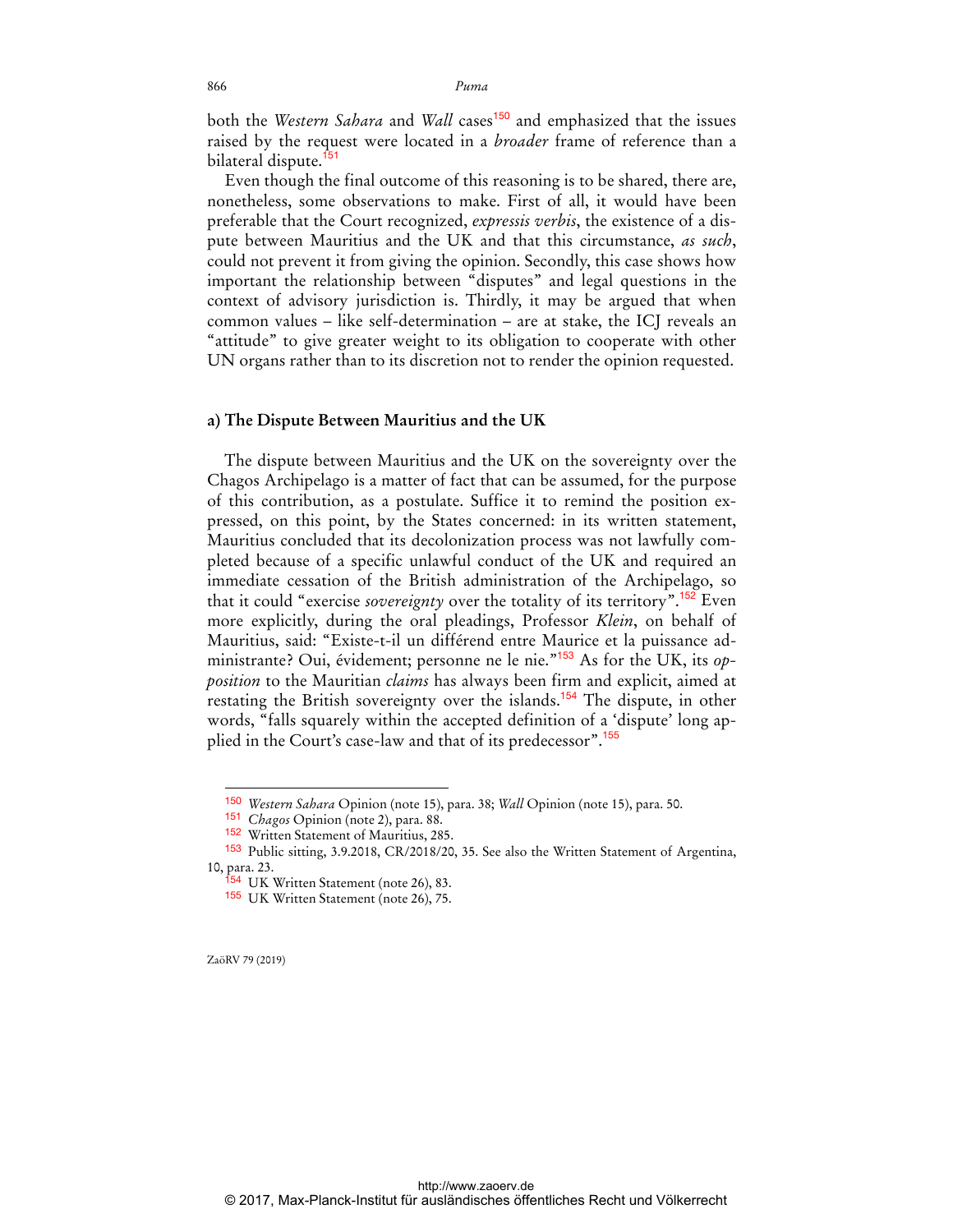The requirements of a dispute, in fact, seem to be actually met in this case: there is not only a conflict of interests as such, but also a contrast between the respective attitudes of the parties in relation to that conflict of interest.<sup>156</sup> In the words of Judge *Morelli*, it can be observed that the dispute in issue appears to be "resulting, on one side, from a claim by one of the parties and, on the other side, of the contesting of that claim by the other party".<sup>157</sup> Even adopting the notion of dispute recently advanced by the ICJ in the *Nuclear Arms Race* case, focused on the "awareness" requirement,<sup>158</sup> the conclusion does not change, since it is undisputed that each party was fully aware of the position of the other.<sup>159</sup> It must be added that, at the very beginning of the proceeding before the ICJ, Judges *Greenwood* and *Crawford* recused themselves by reason of the fact that both had taken part in the MPA Arbitration, respectively, as judge appointed by the UK and as counsel for Mauritius.<sup>160</sup>

The existence of a dispute between the UK and Mauritius, which is also supported in legal doctrine,<sup>161</sup> gives rise to two observations. First of all, the notion of legal question, discussed above, under Art. 96 of the UN Charter and Art. 65 of the ICJ Statute is broad enough to encompass also questions related to international disputes.<sup>162</sup> Art. 68 of the Statute and Art. 102.2 and 102.3 of the Rules of the Court expressly refer to the exercise of the advisory jurisdiction with regard to legal questions actually pending between two

159 *Z. Crespi Reghizzi* (note 4), 24 et seq.

 $\overline{a}$ 

160 On this point, see *D. Akande/A. Tzanakopoulos*, Composition of the Bench in ICJ Advisory Proceedings: Implications for the Chagos Islands case, EJIL Talk!, 10.7.2017, <https://www.ejiltalk.org>.

<sup>156</sup> See *G. Morelli*, Nozione ed elementi costituitivi della controversia internazionale, Riv. Dir. Int. 43 (1960), 405 et seq.

<sup>157</sup> *South West Africa, Liberia and Ethiopia v. South Africa*, Dissenting Opinion of Judge *Morelli*, ICJ Reports 1962, 319 et seq., 567, emphasis added; this notion has been shared by Judge *Fitzmaurice* in its Dissenting Opinion attached to the *Namibia* Opinion (note 15), 16 et seq., 314.

<sup>158</sup> See *Obligations concerning Negotiations relating to Cessation of the Nuclear Arms Race and to Nuclear Disarmament* (*Marshall Islands v. India*), Jurisdiction and Admissibility, Judgement, ICJ Reports 2016, 255 et seq., 271, para. 38: "a dispute exists when it is demonstrated, on the basis of the evidence, that the respondent was aware, or could not have been unaware, that its views were "positively opposed" by the applicant". For a critical analysis of this approach, see *B. I. Bonafé*, Establishing the Existence of a Dispute before the International Court of Justice: Drawbacks and Implications, Questions of International Law, Zoomout 45 (2017), 3 et seq.

<sup>161</sup> *Z. Crespi Reghizzi* (note 4), 24 et seq.; *S. Yee* (note 4) 624 et seq.; *J. Lu*, Reflections on the Questions regarding Chagos Archipelago Put to the ICJ, AVR, 56 (2018), 361 et seq.

<sup>162</sup> See, among many others, *J. A. Frowein/K. Oellers-Frahm* (note 15), 1616 et seq.; *R. Kolb* (note 12), 1069 et seq. and the authors cited in notes 17-20.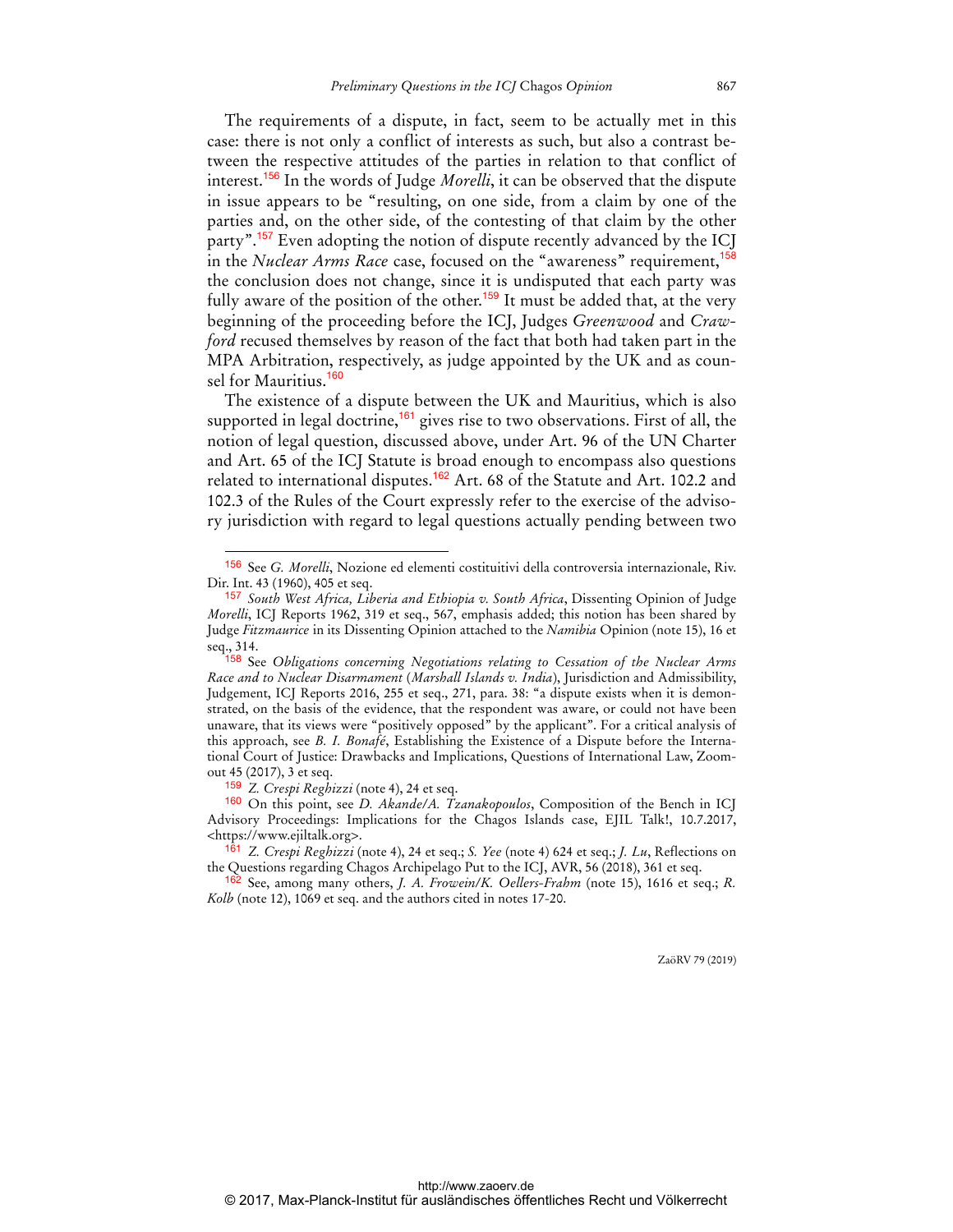or more States.<sup>163</sup> It is safe to argue that the notion of "pendency" implies that of dispute.<sup>164</sup> The ICJ, moreover, has always stated that the lack of consent does not deprive it of its *jurisdiction* to give the opinion requested.<sup>165</sup> This point is, by now, absolutely clear, as it results also by the *Chagos* proceedings, where the lack of consent issue had not been raised among the questions of jurisdiction, but rather among those of admissibility. The ICJ has, in fact, often made clear that "the consent of an interested State continues to be relevant, not for the Court's competence, but for the appreciation of the propriety of giving an opinion".<sup>166</sup> We will turn to this aspect in the next paragraph.

For the moment – and this is the second point mentioned above – it may be argued that the existence of a dispute between Mauritius and the UK could have led the Court to apply Art. 68 of its Statute as well as Art. 102 of the Rules,<sup>167</sup> in view of the *comprehensive* answer it decided to deliver with regard, for instance, to issues of international responsibility of the  $UK:^{168}$ the *ratio* of these provisions is to ensure an exhaustive assessment of the questions involved in a given case, irrespective of its contentious or advisory nature,<sup>169</sup> thus being a corollary of the judicial character of the advisory function that the Court has steadily claimed throughout its history. Notably, however, neither the UK nor Mauritius had submitted to the Court a request to appoint a judge *ad hoc*, most likely due to litigation strategy. It is noteworthy, moreover, that the Court possesses a large amount of discre-

ZaöRV 79 (2019)

<sup>163</sup> Article 68 ICJ Statute: "In the exercise of its advisory functions the Court shall further be guided by the provisions of the present Statute which apply in contentious cases to the extent to which it recognizes them to be applicable." Article 102 of the Rules: "2. The Court shall also be guided by the provisions of the Statute and of these Rules which apply in contentious cases to the extent to which it recognizes them to be applicable. For this purpose, it shall above all consider whether the request for the advisory opinion relates to a legal question actually pending between two or more States. 3. When an advisory opinion is requested upon a legal question actually pending between two or more States, Article 31 of the Statute shall apply, as also the provisions of these Rules concerning the application of that Article."

<sup>164</sup> *G. Morelli*, Controversia internazionale, questione, processo, Riv. Dir. Int. 60 (1977), 5 et seq., 15.

<sup>165</sup> See, recently, *Applicability of Article VI, Section 22, of the Convention on the Privileges and Immunities of the United Nations*, ICJ Reports 1989, 177 et seq., 188, para. 31; *Wall* Opinion (note 15), para. 47.

<sup>166</sup> *Western Sahara* Opinion (note 15), 25, para. 32.

<sup>167</sup> For a similar position, see *D. Akande/A. Tzanakopoulos* (note 160).

<sup>168</sup> See *Chagos* Opinion (note 2), paras. 177-178.

<sup>169</sup> *B. Costantino*, Il giudice ad hoc nell'attività consultiva della Corte internazionale di giustizia, Il processo internazionale. Studi in onore di Gaetano Morelli, Común. e Stud., XIV, 1975, 240 et seq., 257.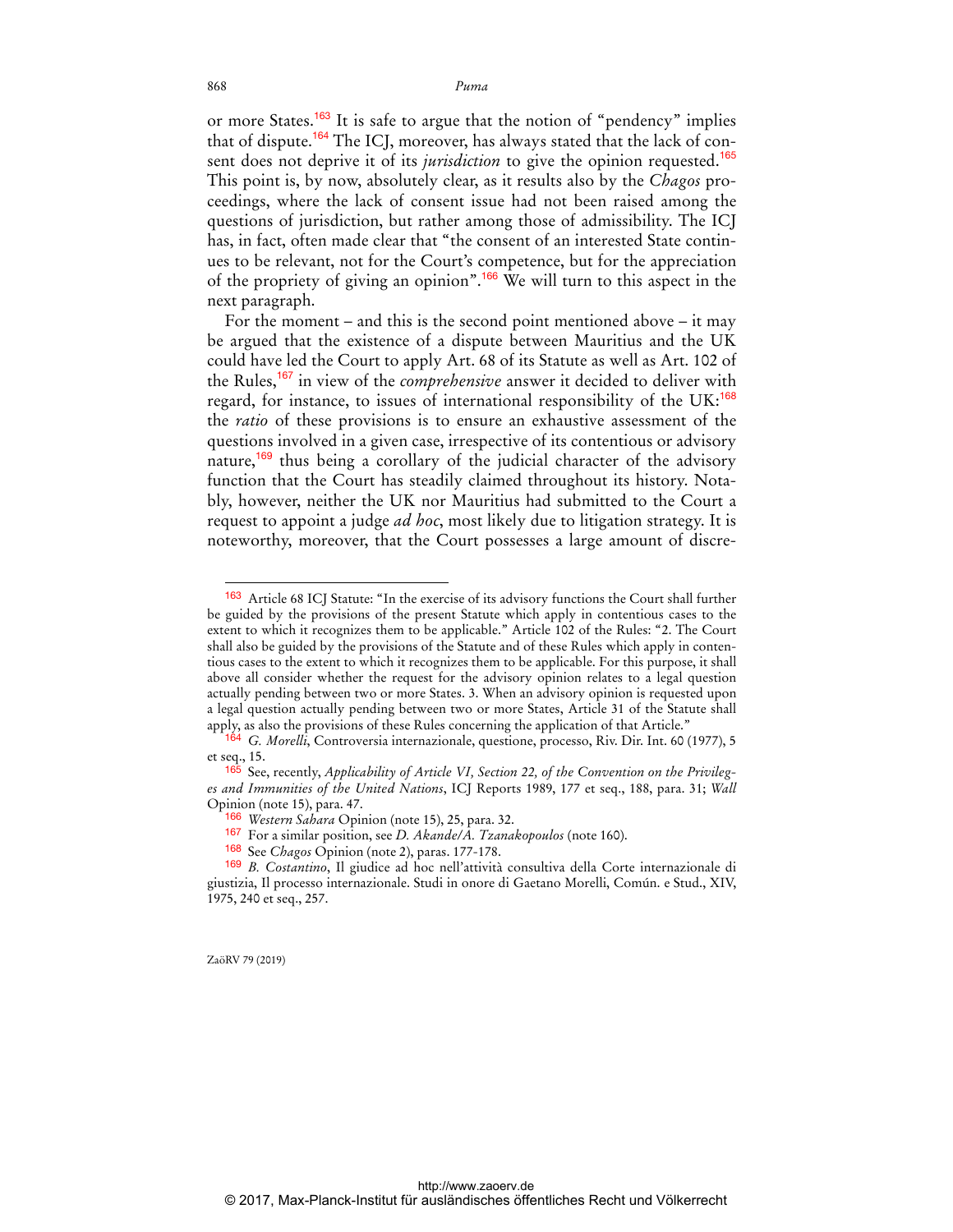tion on the matter<sup>170</sup> and that, according to some scholars, Art. 68 of the Statute has lost part of its relevance, at least in comparison to what occurred with the PCIJ,<sup>171</sup> so that it is "today a quite unnecessary, if harmless, provision in the Statute"172. But it is also true that the recusation of Judges *Crawford* and *Greenwood*, which probably took place pursuant to Art. 24.1 of the Statute, as well as the fact that, during the oral pleadings, both Mauritius and the UK had been granted considerably more time than all other participants, suggest that, at least, the Court took into account the underlying dispute between the States concerned.<sup>173</sup> Be that as it may, Art. 68 would have been a useful tool in order to face the "consent objection". The *Western Sahara* Opinion – which has been taken as a leading case both by the participants<sup>174</sup> and by the Court itself<sup>175</sup> and which looks very close to the *Chagos affair*, since it was also focused on decolonization – may be considered as a proper precedent also in that regard. The underlying dispute between Morocco and Spain on sovereignty over the Western Sahara had been taken into account by the Court, which granted the appointment of a judge *ad hoc.*<sup>176</sup> Leaving aside the way in which it was qualified by the Court,<sup>177</sup> it is noteworthy that the dispute played a role in the whole construction of that opinion,<sup>178</sup> although it was only *a part* of the wider legal question at stake. In the *Namibia* case, where, by contrast, the request for a judge *ad hoc* had been dismissed, Judge *Gros* reminded that "the Court itself, and not the parties, must be the guardian of the Court's judicial integrity" and, consequently, it "is to apply Art. 31 of the Statute, which concerns the appointment of a judge ad hoc", if the case concerns a legal question actually pending, within the meaning of Art. 68, and if so requested by the States con-

 $\ddot{ }$ 

<sup>170</sup> *J. P. Cot*, Article 68, in: A. Zimmermann/K. Oellers-Frahm/C. Tomuschat/C. J. Tams/M. Kashgar/D. Diehl (note 15), 1669 et seq., 1674.

<sup>171</sup> *J. P. Cot* (note 170), 1672; *S. Forlati*, The International Court of Justice: An Arbitral Tribunal or a Judicial Body, 2014, 40.

<sup>172</sup> *J. P. Cot* (note 170), 1684.

<sup>173</sup> According to *Z. Crespi Reghizzi* (note 4), 25 et seq., the *favor* reserved to the parties during the oral phase may suggest that the Court applied Article 68 of the Statute and the related provisions of the Rules.

<sup>174</sup> UK Written Statement (note 26), 102, 111, 114.

<sup>175</sup> See Section I., paras. 1 and 2.

<sup>176</sup> See *Western Sahara*, Order, 22.5.1975, ICJ Reports, 1975, 6 et seq.

<sup>177</sup> See below Section III. 4. c).

<sup>178</sup> See on this aspect the observations of Judge *Gros*, who contended that, in that case, there was no dispute at all, and thus criticized the order and the fact that the opinion has been construed as "a precise transposition of what is customary in contentious proceedings" (Declaration of Judge *Gros*, *Western Sahara* Opinion [note 15], 72).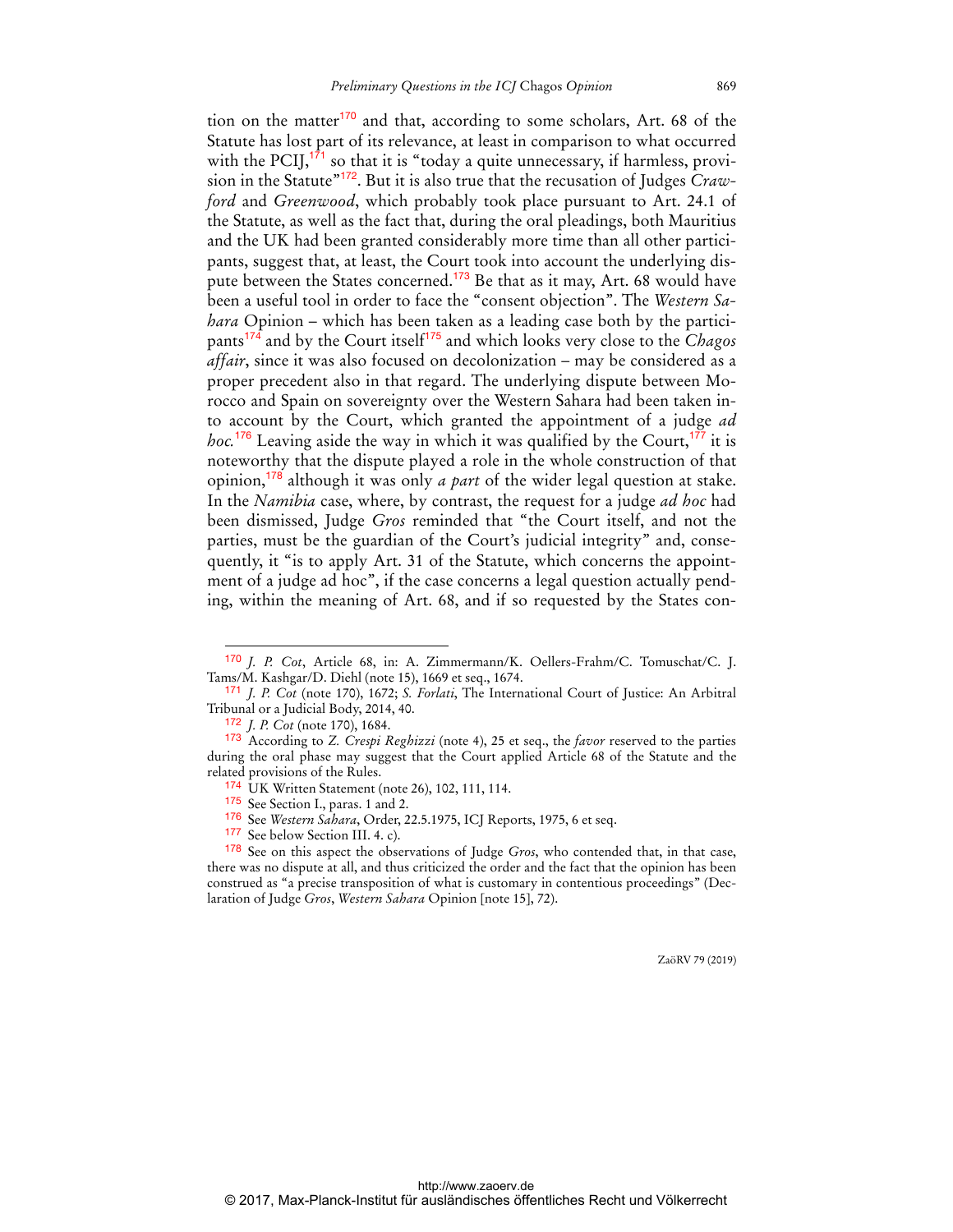cerned.<sup>179</sup> Similarly, Judge *Fitzmaurice* maintained that the pendency of a dispute is not a ground on which the Court must refuse to exercise its advisory function and added: "[w]here the Court was to blame, was in not applying the contentious procedure to the present advisory proceedings".<sup>180</sup> Even more significantly, in the *Wall* case, Judge *Owada*, while concurring with the Court when it dismissed the "consent objection" raised by Israel, expressed the view that the existence of a dispute was not relevant neither for the Court's jurisdiction *nor* as a question of admissibility. Nonetheless, he argued that it "should be a factor to be taken into account by the Court in determining *the extent to which, and the manner in which*, the Court should exercise jurisdiction in such advisory proceedings".<sup>181</sup> Then he emphasized the role that Art. 68 of the Statute could have played in that case, in terms of fairness in the administration of justice by the Court.<sup>182</sup>

### **b) The Relationship Between the Legal Question and the Dispute**

The applicability of Art. 68 of the Statute and the related Rules provisions is one consequence, of a mere procedural character, of the existence of the dispute between the UK and Mauritius. It is now necessary to assess whether, as maintained by some authors and by some States, this circumstance could have led the ICJ to declare the inadmissibility of the request for reasons of judicial propriety. To this purpose, it must first be determined what the relationship between the legal questions raised by the GA and the dispute described above is.

The case-law of the Court suggests that the main criterion is to be found, once again, in the formulation of the request. It may be useful to recall the insightful observations made by Judge *Higgins* in the *Wall* case: despite the findings of the Court, she maintained that in that case there was an undeniable dispute within the legal question. Furthermore, the aim of the GA was to use the advisory opinion not to secure advice on its decolonization duties, but rather to exercise its powers over that dispute, $183$  in the light of the

ZaöRV 79 (2019)

<sup>179</sup> Dissenting Opinion of Judge *Gros*, *Namibia* Opinion (note 15), 323 et seq., 325.

<sup>180</sup> Dissenting Opinion of Judge *Fitzmaurice*, *Namibia* Opinion (note 15), 292.

<sup>181</sup> *Wall* Opinion, Separate Opinion of Judge *Owada*, *Wall* Opinion (note 15), 260 et seq., 263, emphasis added.

<sup>182</sup> Judge *Owada* (note 181), 266 et seq., where it is, nonetheless, remarked that Israel did not made requests pursuant Art. 102 of the ICJ's Rules.

<sup>183</sup> *Wall* Opinion, Separate Opinion of Judge *Higgins*, *Wall* Opinion (note 15), 207 et seq., 208, para. 7, 210, para. 12.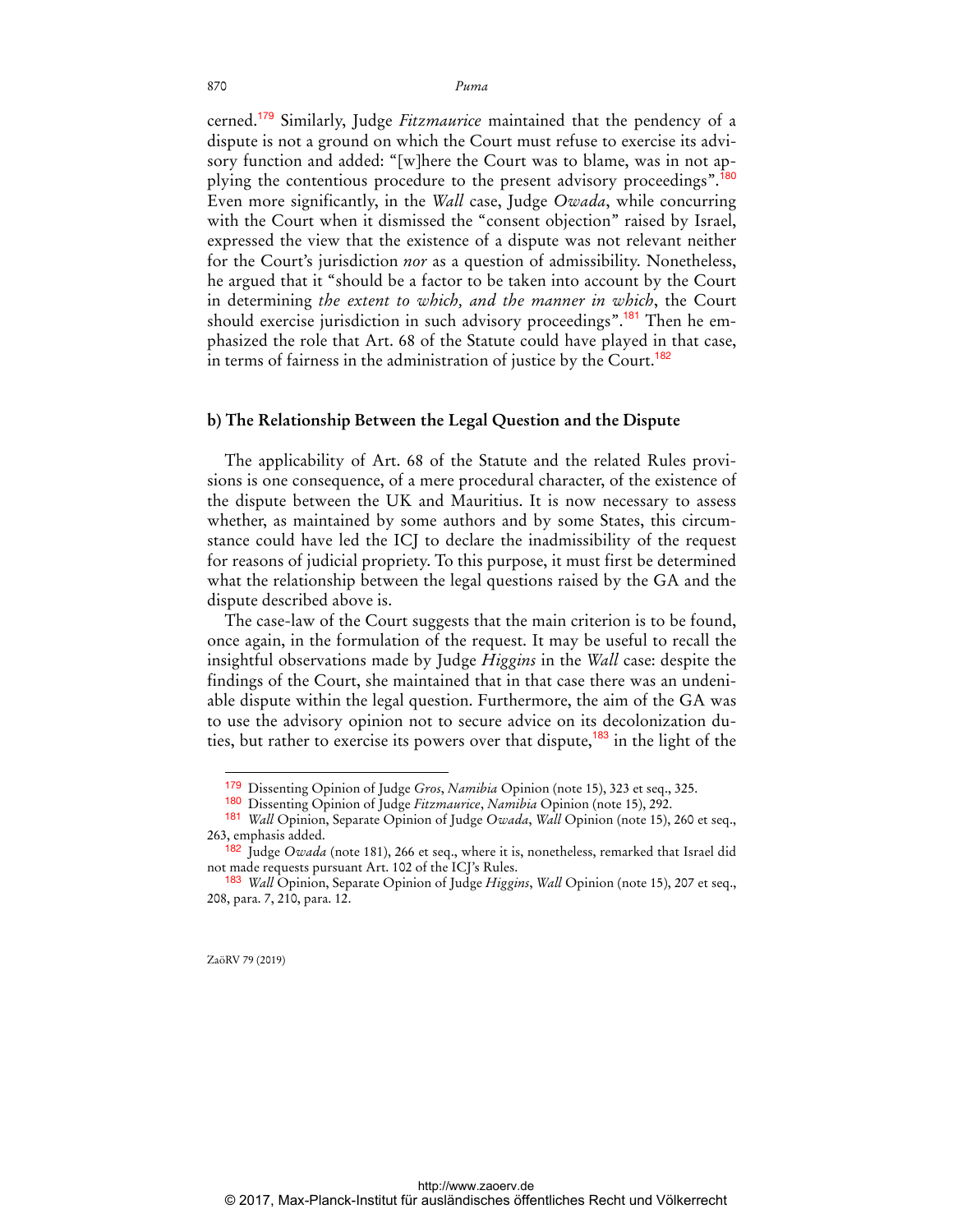long-standing special institutional interest of the UN in the Israel/Palestine dispute. She underlined, nonetheless, that the request of the GA focused on a *specific* feature of the complex dispute between Israel and Palestine, namely the lawfulness of the West Bank Wall under international humanitarian law. The conclusion of this argument is that "the formulation of the question *precludes consideration of that context*".<sup>184</sup> In this case, therefore, the legal question and the dispute did not overlap, rather, the former was deemed to be *included* within the latter.

The *Chagos* case seems to fall in the reverse situation: the ICJ, while avoiding as far as possible to mention the territorial dispute between the UK and Mauritius, seems nonetheless to maintain that it is to be considered as a part of "the broader frame of reference of decolonization".<sup>185</sup> This deduction is suggested by the reference made by the Court to a *dictum*, framed in clearer terms, of the *Western Sahara* case:

"the legal questions of which the Court has been seized are located in a *broader frame of reference than the settlement of a particular dispute* and embrace other elements".<sup>186</sup>

Moreover, it may be added, in the words of Judge *Gros*, that "(t)here is no bilateral dispute which is *detachable* from the United Nations debate on the decolonization".<sup>187</sup>

The dispute between Mauritius and the UK is therefore an *element* of the legal question raised by the GA and relating to the matter decolonization. It is not possible to dwell on the scope and content of this question. However, one cannot but observe that it involves a complex "network" of legal positions (rights, obligations, powers), both substantial and procedural,<sup>188</sup> which belong to a plurality of subjects, namely, at least, the Mauritian selfdetermination unit, the Administering Power, and, *above all*, the UN, given its fundamental role in the field of decolonization and self-determination.

 $\overline{a}$ 

<sup>184</sup> Judge *Higgins* (note 183), 210 et seq., para. 14.

<sup>185</sup> *Chagos* Opinion (note 2), para. 88.

<sup>186</sup> *Western Sahara* Opinion (note 15), 26, para. 38, emphasis added.

<sup>187</sup> Declaration of Judge *Gros*, *Western Sahara* Opinion (note 15), 71, emphasis added. It must be pointed out, however, that for this Judge, there was no dispute at all in that case.

<sup>188</sup> *Prima facie*, the legal question, taking into account its "temporal" dimension (1965- 1968), involves, *inter alia*: the application of the principle of self-determination to the (then) Mauritian colony, its relation with the territorial integrity of the self-determination unit, the *jus representationis* of the Mauritian authorities which negotiated the cession of Chagos to the UK, the obligations of the Administering Power before and after the independence of Mauritius, the role of the UN GA in this situation, pursuant to the UN Charter and Res. 1514/1960, 2625/1970 and so on.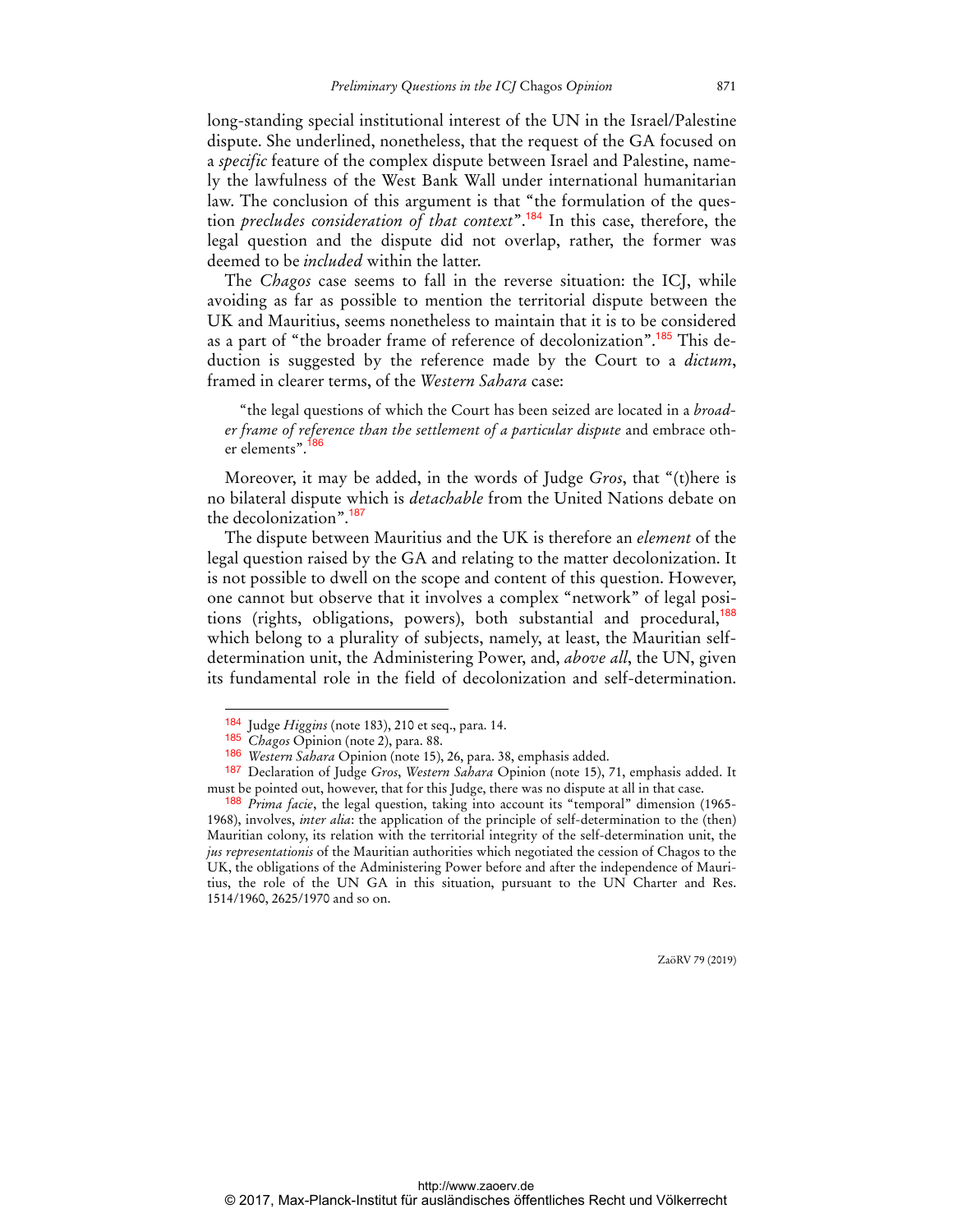The dispute on sovereignty is a *consequence* – under the logical, chronological, and legal point of view – of such a broad legal framework. To sum up, the *Chagos affaire* squarely falls within the definition, already envisaged in legal doctrine,<sup>189</sup> of a legal question whose solution *affects* the resolution of the dispute. It is worth noting that Judge *Donoghue*, who voted against the finding on the admissibility of the case, remarked the relationship between the question of decolonization and the dispute, maintaining that they "(could) not be separated".<sup>190</sup>

#### **c) The Role of the "Consent Objection" In the ICJ Advisory Case-Law**

As already mentioned, the consent objection is irrelevant as a matter of jurisdiction, but it may, in principle, lead the Court to decline the exercise of jurisdiction. Relying on the permissive wording of Art. 65, the Court has always claimed its discretion not to entertain a request for an advisory opinion.<sup>191</sup> In its case law, including the *Chagos* opinion<sup>192</sup>, the ICJ has always stated that such a situation may occur

"when the circumstances disclose that to give a reply would have the effect of circumventing the principle that a State is not obliged to allow its disputes to be submitted to judicial settlement without its consent".<sup>193</sup>

However, as a matter of fact, the ICJ has never refused to exercise its jurisdiction on such a basis, so that even authors who, in principle, share the idea of a discretionary power of the Court, underline that "[i]t is not clear from the jurisprudence of the Court under what circumstances the argument of circumvention could prevail".<sup>194</sup> As well known, the *1923 Eastern Carelia* case could not be properly considered as an exception. In that case, the PCIJ found it "impossible to give its opinion" on a dispute between Finland and Russia, due to the lack of consent of the latter.<sup>195</sup> But it may be argued that the refusal at issue has been decisively determined by the fact

ZaöRV 79 (2019)

<sup>189</sup> See *G. Morelli* (note 164), 15.

<sup>190</sup> *Chagos* Opinion (note 2), dissenting opinion of Judge *Donoghue*, para. 4, para. 16.

<sup>191</sup> See note 15 above.

<sup>192</sup> See note 139 above.

<sup>193</sup> *Western Sahara* Opinion (note 15), 25, para. 33; *Wall* Opinion (note 15), 158, para. 47.

<sup>194</sup> *J. A. Frowein/K. Oellers-Frahm* (note 15), 1618.

<sup>195</sup> *Eastern Carelia* Opinion (note 111), 28.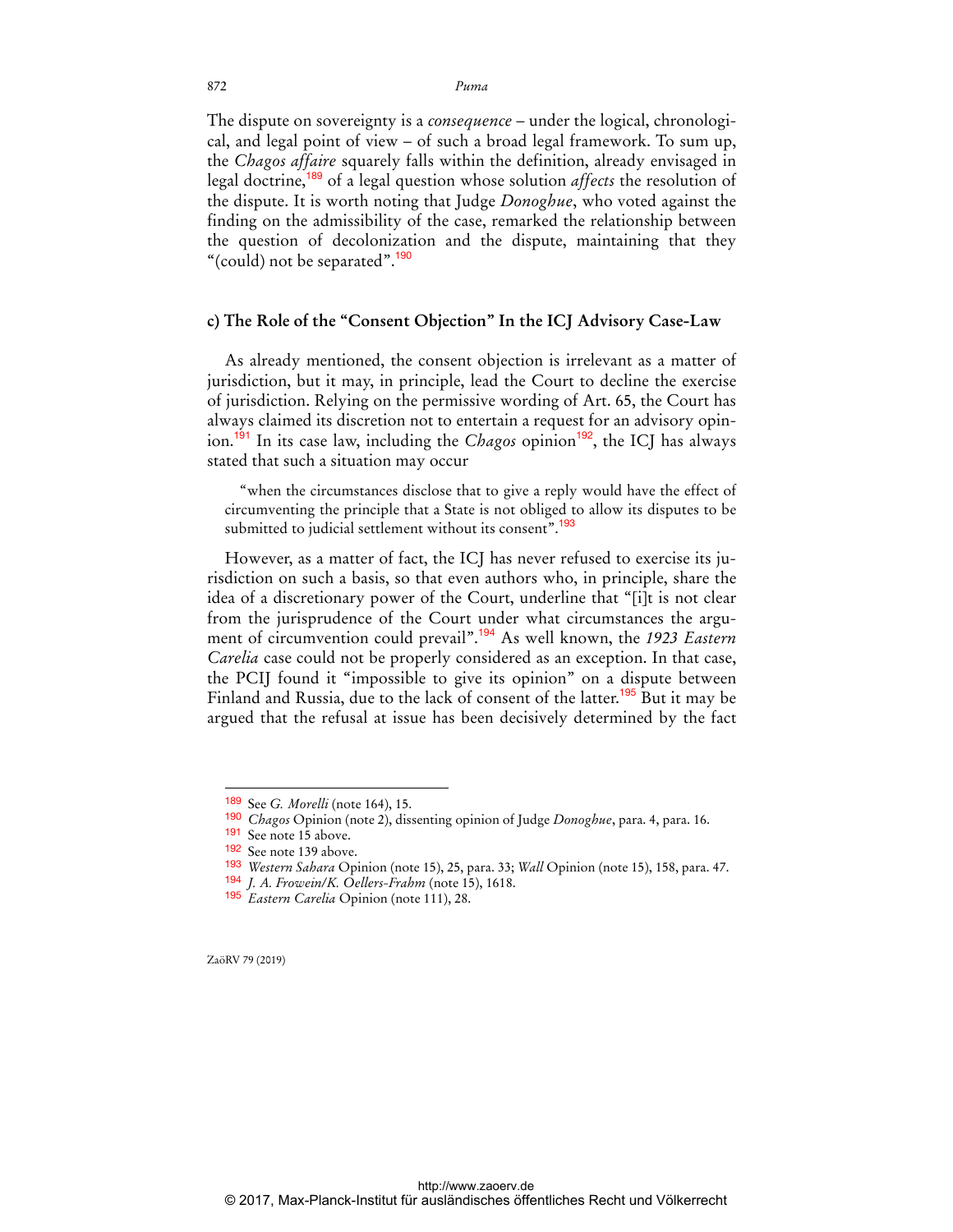that Russia was not a member of the League of Nations.<sup>196</sup> Under Art. 14 of the Covenant of this organization, which regulated the functions of the PCIJ,<sup>197</sup> the advisory jurisdiction was intended to be a part of the complex dispute settlement procedure carried out by the League as a whole.<sup>198</sup> The absence of consent on the part of Russia, therefore, deprived the organization, and in particular the Council, of the competence to examine the case. In other words, the refusal of the PCIJ was determined by the lack of jurisdiction *ratione personae*, rather than by reasons of admissibility.<sup>199</sup> It may be added, moreover, that the lack of consent, *as such*, was not deemed to give rise to the admissibility of the case: rather, due to the lack of participation of one of the parties in dispute, the Court found itself unable to deal with complex factual issues.<sup>200</sup>

In the 1950 Opinion on the *Interpretation of Peace Treaties*, the ICJ focused its argument on two points: firstly,

"[t]he consent of States, parties to a dispute, is the basis of the Court jurisdiction *in contentious cases*. The situation is different in regard to advisory proceedings even where the request for an opinion relates to a legal question actually pending between States. The Court's reply is only of an advisory character: as such it has no binding force".

Secondly, as a consequence "no State, whether a Member of the United Nations or not can prevent the giving of an Advisory Opinion".<sup>201</sup>

In *Namibia*, it decided to pronounce, having found that the question did not relate to a legal dispute actually pending between two or more States,<sup>202</sup> even though more than one doubt on this point had been raised.<sup>203</sup> Notably,

 $\overline{a}$ 

<sup>196</sup> *K. Keith* (note 35), 89 et seq.; *M. Pomerance*, The Advisory Function of the International Court of Justice in the League and UN Eras, 1973, 282 et seq.

<sup>197</sup> For the role of the PCIJ in the League of Nations System, see *K. Oellers-Frahm*, Article 14, in: R. Kolb (ed.), Commentaire sur le Pacte de la Societè des Nations, 2015, 587 et seq., 592 et seq.

<sup>198</sup> *R. Luzzatto*, La competenza consultiva della Corte internazionale di giustizia nella soluzione delle controversie internazionali, in Il processo internazionale. Studi in onore di Gaetano Morelli, Común. e Stud. XIV, 1975, 479 et seq., 482.

<sup>199</sup> *L. Radicati di Brozolo* (note 11), 686; *G. Abi-Saab*, On Discretion: Reflections on the Nature of the Consultative Function of the International Court of Justice, in: L. Boisson de Chazournes/P. Sands (eds.), International Law, the International Court of Justice and Nuclear Weapons, 1999, 36 et seq., 40.

<sup>200</sup> *R. Luzzatto* (note 198), 497.

<sup>201</sup> *Interpretation of Peace Treaties* Opinion (note 64), 71 et seq., emphasis added.

<sup>202</sup> *Namibia* Opinion (note 15), 24, para. 32. Maybe it is not without significance that, in this case, there was no deliberation on preliminary questions.

<sup>203</sup> See notes 179 and 180 above.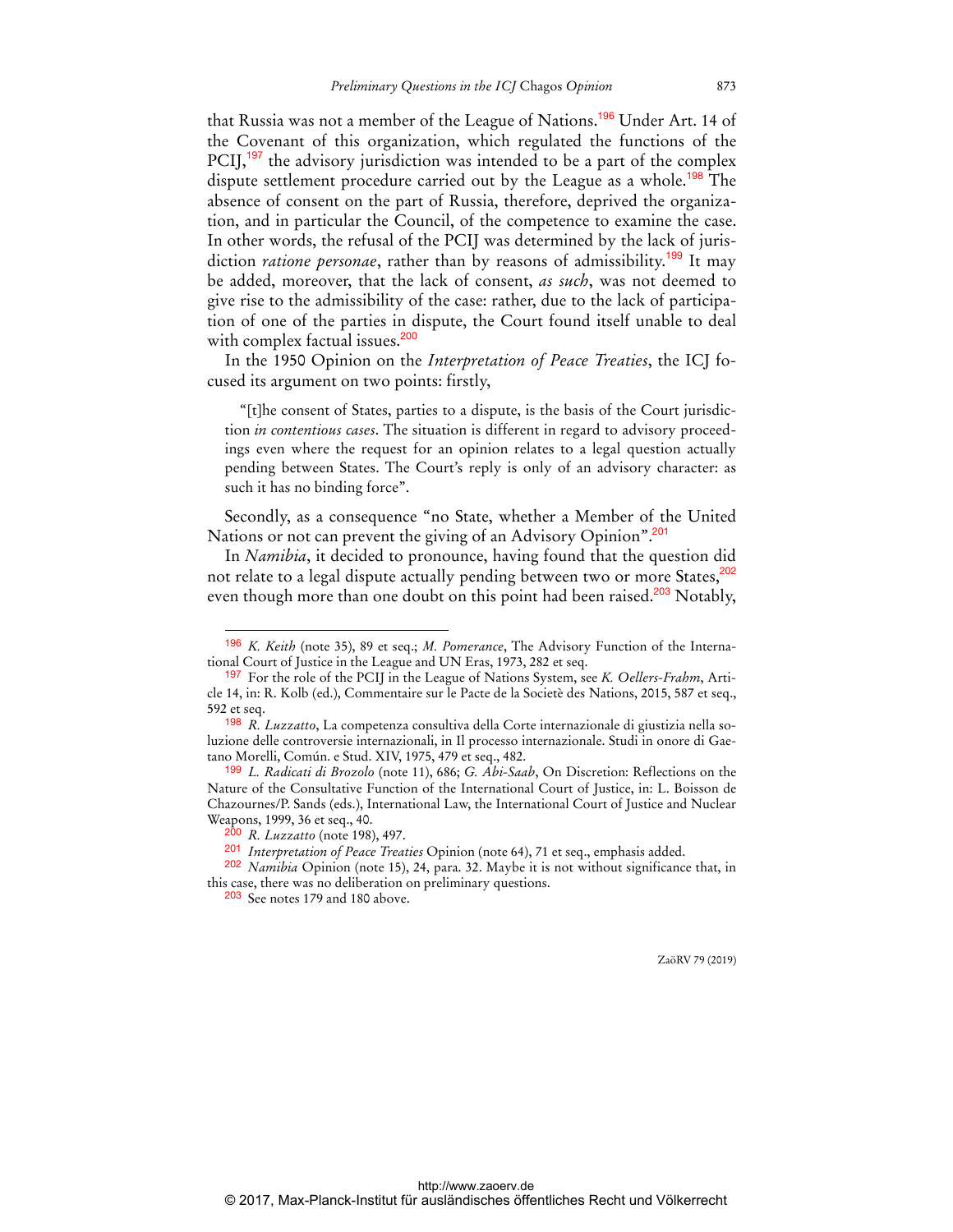the ICJ looked at State consent from another perspective. The State which had raised the consent objection was a member of the UN and, as such, *bound* by Art. 96 of the Charter: it had accepted the advisory function of the ICJ and, moreover, it had

"appeared before the Court, participated in both the written and oral proceedings and, while raising specific objections against the competence of the Court, has addressed itself to the merits of the question".<sup>204</sup>

In *Western Sahara* the Court elaborated an *escamotage* in order to circumvent the principle of circumvention it had previously expressed: in that case it found that a dispute existed,

"but one which arose *during the proceedings of the General Assembly* and in relation to matters with which it was dealing. It did not arise *independently* in bilateral relations".<sup>205</sup>

Similarly, in the *Mazilu* case the "circumvention principle" seems to have been basically evaded by the ICJ:<sup>206</sup> it did not refuse to give the requested opinion in the case of a *dispute* between the UN and a State, for which the GA had not been able to obtain a binding opinion – pursuant the Convention on privileges and immunities of the UN – because of a reservation made by the State concerned. The ICJ based its decision to render the opinion on the formal argument<sup>207</sup> that the request concerned not the *application* of the Convention but rather its "*applicability*" to the case under scrutiny.<sup>208</sup>

Finally, in the *Wall* Opinion, the ICJ firmly dismissed the circumvention objection, although on the highly questionable basis that there was no dis-

ZaöRV 79 (2019)

<sup>204</sup> *Namibia* Opinion (note 15), 23 et seq., para. 31.

<sup>205</sup> *Western Sahara* Opinion (note 15), 25, para. 34, emphasis added. It is interesting to notice that both the *Namibia* and *Western Sahara* precedent seem to apply to the *Chagos* case: the UK, as (founding) Member of the UN has given its consent to the exercise of the advisory jurisdiction and, secondly, its dispute with Mauritius can hardly be considered as a purely bilateral matter. As the UK itself pointed out, the claim of Mauritius over Chagos have been pursued "a variety of international fora" and, most notably, the former colony "first claimed sovereignty over the Chagos Archipelago before the UN"; the British "firm reply" to these claims took place as well before the GA (UK Written Statement [note 26], 76, para. 5.6, 77, para. 5.7, 78).

<sup>206</sup> *H. Thirlway*, The International Court of Justice, 2016, 69.

<sup>207</sup> *G. Gaja,* Diseguaglianza fra le parti nella soluzione di controversie per mezzo di un parere della Corte internazionale di giustizia, Riv. Dir. Int. 83 (1999), 138 et seq.

<sup>208</sup> See *Applicability of Article VI, Section 22, of the Convention on the Privileges and Immunities of the United Nations* (note 165), 191, para. 38. On this case, see *R. Ago*, Pareri consultivi "vincolanti" della Corte internazionale di giustizia. Problemi di ieri e di oggi, Riv. Dir. Int. 74 (1990), 5 et seq., 17 et seq.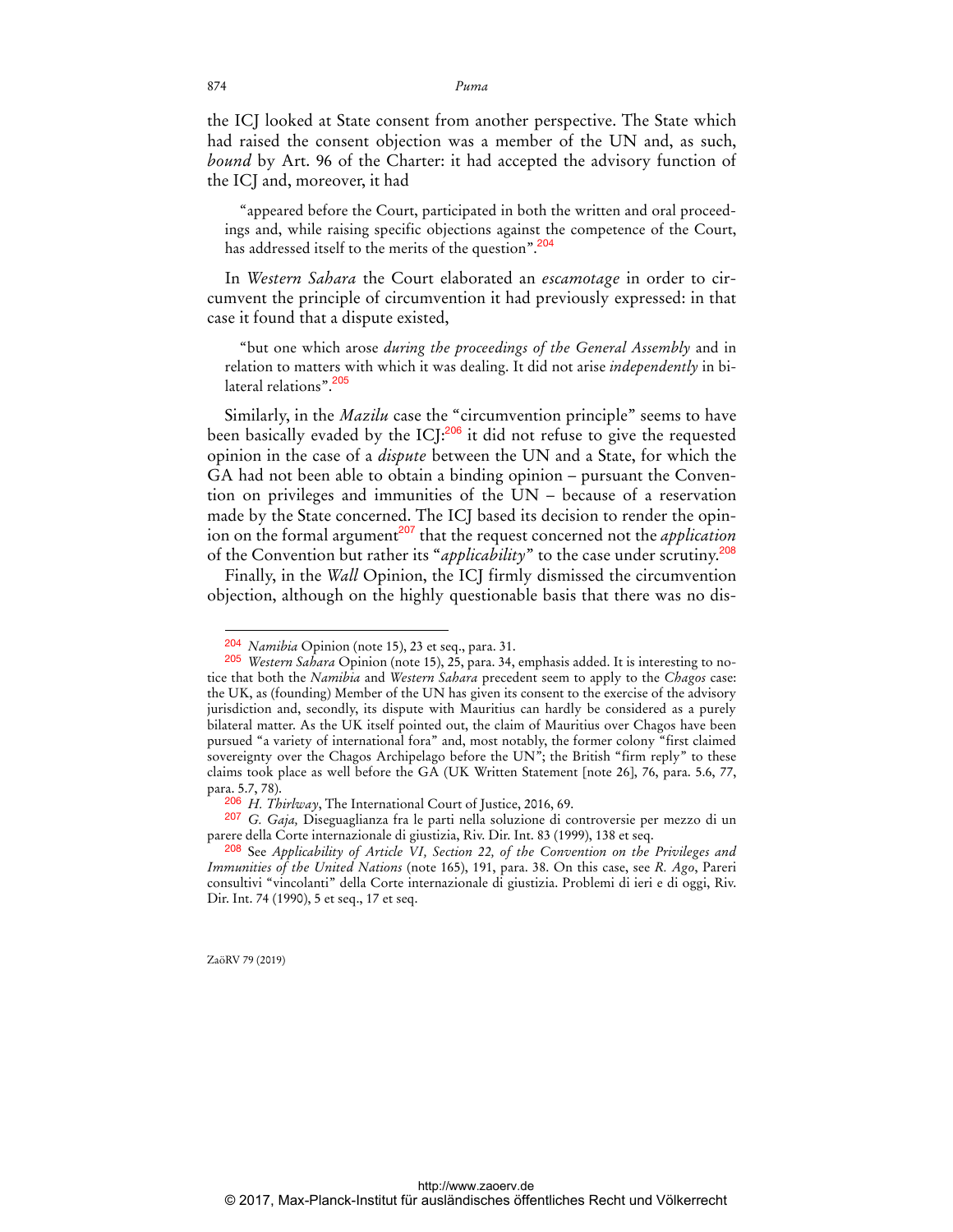pute at all between the interested State (Israel) and Palestine.<sup>209</sup> It should be remembered, however, that in that case, the main argument was focused on the fact that the question raised by the GA was of particular concern to the UN. In any case, the consent objection was unanimously rejected by the Court as a ground of inadmissibility: Judge *Buergenthal*, who voted against the decision to render the opinion, based his objection on the lack of sufficient information before the Court, *rather* than on the absence of Israeli consent.<sup>210</sup> As persuasively argued, the *Wall* case seems to have "broaden the approach taken by the Court in the *Western Sahara* case", giving a decisive weight to the long-standing UN interest on the question in issue. $211$ Other authors go further, arguing that in the *Wall* opinion the "circumvention principle" seems to have been tacitly abandoned, and that the Court may be becoming generally more favorable to requests somehow related to pending disputes.<sup>2</sup>

The case law of the ICJ led some authors to emphasize the limits of the discretion granted to the Court by Art. 65 of the Statute.<sup>213</sup> Others maintain that

"the ICJ in its *dicta* while describing its power to give opinions as 'discretionary' […] has couched this statement with such qualifications as to render it *nuga* $t$ ory<sup>"</sup>.<sup>21</sup>

According to this argument, the notion of discretion – meant, at least, as freedom to select one among a plurality of possible solutions on the basis of a *purely subjective determination*<sup>215</sup> – has no place in the ICJ advisory juris-

 $\overline{a}$ 

<sup>209</sup> *M. Pomerance*, The ICJ's Advisory Jurisdiction and the Crumbling Wall Between the Political and the Judicial, AJIL, 99 (2005), 26 et seq., 34; *U. Villani*, La funzione consultiva della Corte internazionale di giustizia, Comunità Internaz. 74 (2019), 39 et seq., 42 et seq.

<sup>210</sup> See note 114 and the Opinion of Judge *Buergenthal* referred to therein.

<sup>211</sup> *J. A. Frowein/K. Oellers-Frahm* (note 15), 1618 et seq.

<sup>212</sup> *H. Thirlway* (note 206), 69.

<sup>213</sup> *K. J. Keith* (note 35), 142 et seq., 149; *A. Verdross/B. Simma*, Universelles Völkerrecht. Theorie und Praxis, 3rd ed. 1984, 128 et seq.

<sup>214</sup> *G. Abi-Saab* (note 199), 42.

<sup>215</sup> See, e.g., *C. Mortati*, Discrezionalità, Novissimo Digesto Italiano, V, 1960, 1098 et seq., 1101, 1109.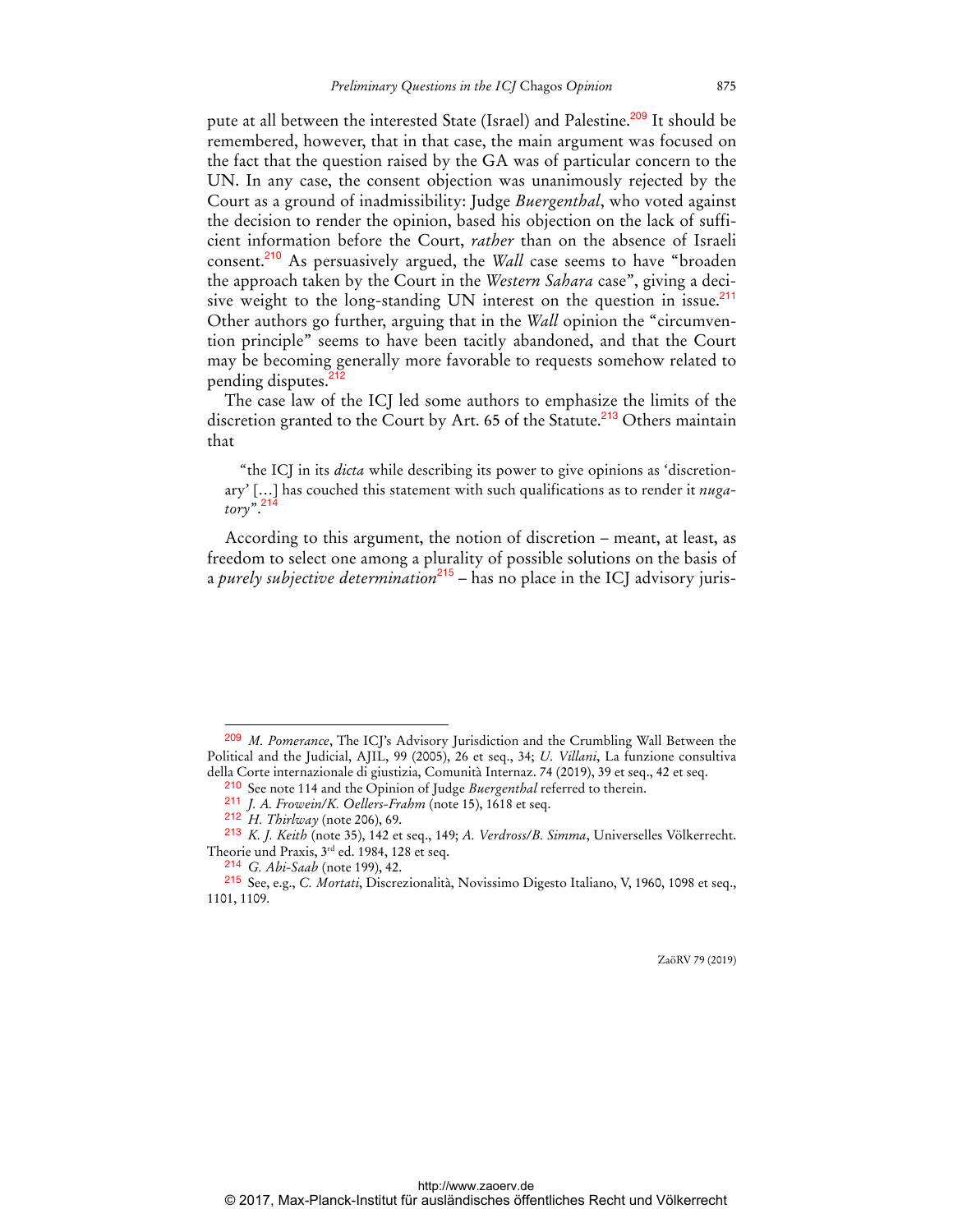diction. The Court is rather *obliged* to give the opinion requested,<sup>216</sup> unless it reveals *detrimental* to its judicial integrity.<sup>217</sup>

Be that as it may, it is evident that, faced to legal questions of a particular concern to the UN and pertaining to obligations *erga omnes*, the *balance* sought by the ICJ tends to sacrifice the "consent principle" – *theoretically* assumed as a compelling reason to decline the delivery of opinions – in favor of the obligation, for the Court itself, to cooperate with other organs of the UN in pursuance of its functions.<sup>218</sup> As it is well-known, balancing, a technique aimed at the composition of competing rights and interests, $2^{19}$ differs from interpretation, since it implies a decision on priority among principles, on the basis of an axiological and "mobile" hierarchy.<sup>220</sup> However, it is a method normally applied with regard to rights, principles and interests of a "constitutional" nature and, consequently, it belongs to the realm of constitutional justice.<sup>221</sup>

This kind of legal and judicial reasoning is not unknown to international adjudication $^{222}$  and, in particular, to the ICJ, which always seeks a balance between the rights of the parties and the interests of justice, given that "the due and proper administration of justice is a field of a dynamic equilibri-

221 *A. Morrone* (note 219), 187, 196.

ZaöRV 79 (2019)

<sup>216</sup> *G. Abi-Saab* (note 12), 152 et seq., emphasis added. See also *R. Kolb* (note 12), 1094 who goes further and contends that "[t]he Court's own practice is thus clear evidence in denial of its own statements on the so-called discretionary power: although claimed in words, it is unknown to the Court's actual deeds"; *R. Luzzatto* (note 198), 496 et seq.; *B. Conforti/C. Focarelli* (note 71), 450.

<sup>217</sup> *P. Benvenuti* (note 5), 211, 214; *R. Kolb* (note 12), 1083 et seq.

<sup>218</sup> This idea of a balance between discretion and the duty, for the Court, to participate in the UN activities seems to be shared, from a general perspective, by *H. Thirlway* (note 206), 68, who underlines that "the principle [of cooperation among UN organs] seems to be overriding" in the ICJ case law.

<sup>219</sup> See generally *A. Morrone*, Bilanciamento (giustizia cost.), Enciclopedia del diritto, Annali, II, 2, 2008, 185 et seq.

<sup>220</sup> *R. Guastini*, L'interpretazione dei documenti normativi, 2004, 216 et seq., 295 et seq. See also *R. Alexy*, Theorie der juristischen Argumentation. Die Theorie des rationalen Diskurses als Theorie der juristischen Begründung, 1978 and *R. Bin*, Diritti e argomenti. Il bilanciamento degli interessi nella giurisprudenza costituzionale, 1992, 56 et seq.

<sup>222</sup> See generally *P. Hector*, Das völkerrechtliche Abwägungsgebot, 1992, 217, who argues that "[d]ie Balancierung ist ein genuines völkerrechtliches Instrument", and 198 et seq., where the author analyzes "[d]ie vierstufige Struktur des Abwägungsverfahrens". Balancing applies to a variety of fields in international law, such as the relationship between effectiveness and legitimacy in statehood, judicial protection of human rights and so on (see, e.g., *A. Tancredi*, State Sovereignty: Balancing Effectiveness and Legality/Legitimacy, in: R. Pisillo Mazzeschi/P. De Sena [eds.], Global Justice, Human Rights and the Modernization of International Law, 2018, 17 et seq.; *A. Tancredi*, La tutela dei diritti fondamentali "assoluti" in Europa: "it's all balancing", Ragion pratica 29 [2007], 383 et seq.).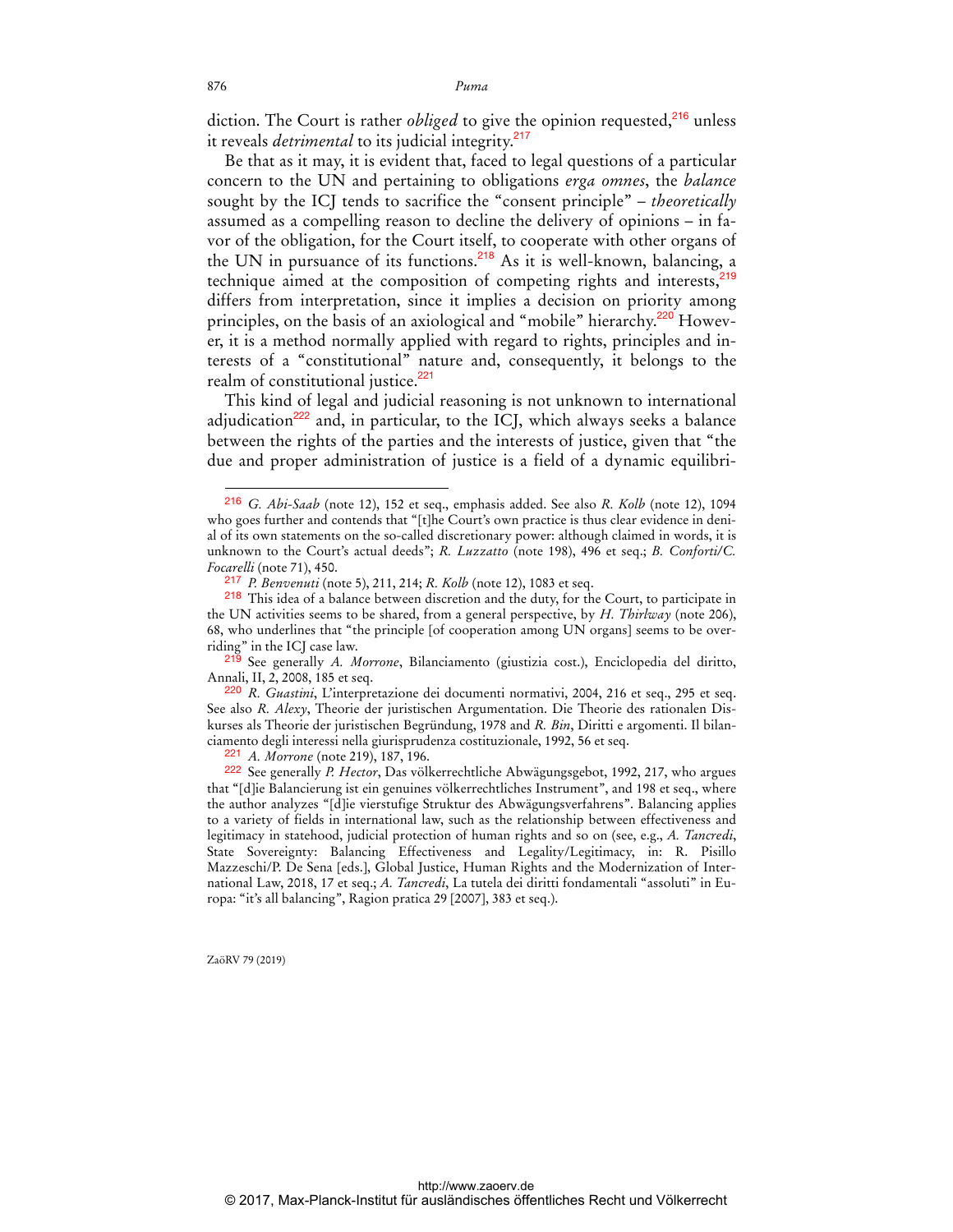um".<sup>223</sup> In the advisory jurisdiction, the Court exercises "what might be called a kind of constitutional function" by promoting "the role of international law in UN activities".224 In this field, there are two competing "constitutional" principles. On the one hand, the discretion set forth in Art. 65 of the ICJ Statute, which, in a number of cases and, finally, in *Chagos*, had been "filled" with content through the principle of consent to the judicial settlement of disputes, as a limit to the admissibility of advisory opinion requests. On the other hand, there is the duty, for the Court to cooperate with other UN organs: in a lot of cases, and in *Chagos* as well, it has been "measured" in relation to the *subject-matter* of the request under consideration, namely decolonization/self-determination.

As for the principle of consent, one cannot but observe that the law on jurisdiction in the ICJ system has resulted from a judicial policy which sets out to create a "careful" and delicate balance between "consensualism", on the one hand, and the community interest in dispute resolution on the other.<sup>225</sup> Consent is still to be considered as principle pertaining to the structure of the international legal system and, as such, is of a peremptory character.<sup>226</sup> It must be highlighted, nonetheless, that this peculiar feature of consent comes at issue within the *contentious* jurisdiction of the Court.<sup>227</sup> If the Court takes into account competing interests in its contentious function, it is, *a fortiori*, free to act in a similar fashion within the advisory jurisdiction, in which the principle of consent appears decisively *deprived* of its main features.

As for the obligation of the Court to participate in the UN activities, it is worth noting that the advisory jurisdiction of the ICJ has always been exercised with regard to legal questions of a "constitutional character", that is to say related to fundamental aspects of the UN institutional law, such as, e.g., the admission of new Members.<sup>228</sup> But the Court has been requested, in the

 $\overline{a}$ 

<sup>223</sup> *R. Kolb* (note 12), 1136 et seq.

<sup>224</sup> *R. Kolb* (note 12), 1020.

<sup>225</sup> *R. Kolb* (note 12), 562.

<sup>226</sup> *P. Picone/M. I. Papa*, Giurisdizione della Corte internazionale di giustizia e obblighi *erga omnes*, in: P. Picone (ed.), Comunità internazionale e obblighi "*erga omnes*", 2013, 673 et seq., 692.

<sup>227</sup> *P. Picone/M. I. Papa* (note 226), 693 et seq., where the authors observe that *other* limits to the contentious jurisdiction, of a lower degree faced to the principle of consent, are "mitigated" when the dispute under scrutiny involves interests of the international community as a whole: it is the case, for example, of the so-called "Monetary Gold" principle.

<sup>228</sup> *L. Boisson de Chazournes*, La procédure consultative de la Cour internationale de justice et la promotion de la règle de droit: remarques sur les conditions d'accès et de participa-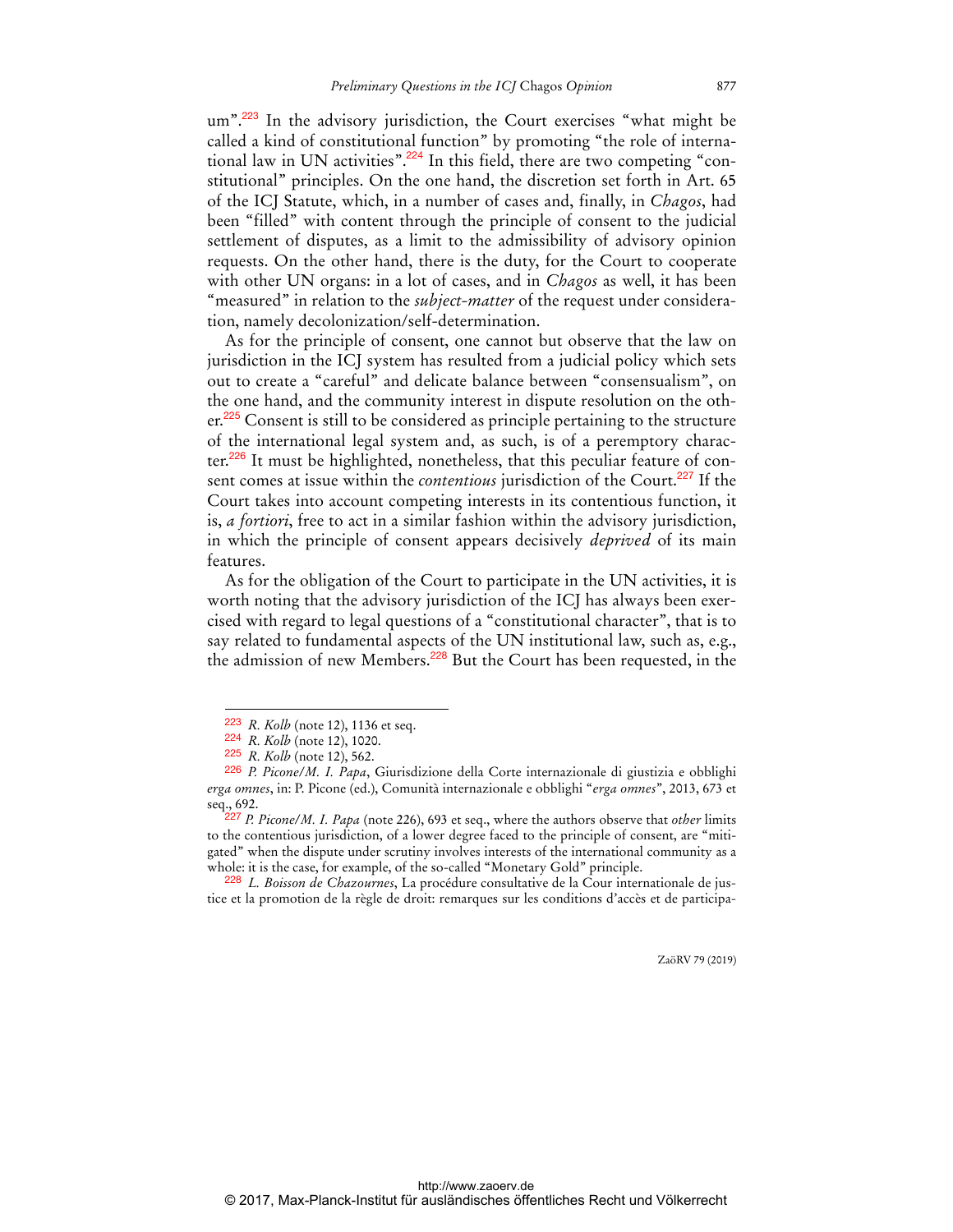vast majority of cases, to deal with questions of international law pertaining to "the common interest of mankind",<sup>229</sup> like the legality of the use of nuclear weapons, fundamental rules of humanitarian law (as it occurred in the *Wall* Opinion) and, most notably, self-determination and decolonization (*Namibia*, *Western Sahara*, *Wall*), a field in which the ICJ has always played a crucial role.<sup>230</sup> What matters for the purpose of this contribution is that the legal question raised in the *Chagos* case falls squarely in the latter category,231 and, thus, within the realm of obligations *erga omnes* and of *jus cogens*. 232 Since, at least, the *Namibia* case, the ICJ adopted "a mode of cooperation" with the GA in the field of self-determination. This means that the obligation for the Court to cooperate with other organs appears particularly tough in this field,<sup>233</sup> especially when the external dimension of selfdetermination is at issue.

To conclude, it seems that in the balance sought by the Court between the principle of consent – which outside the contentious jurisdiction is deprived of its peremptory nature – and the principle of cooperation between the UN organs in a field of a particular concern for the organization, the latter prevailed in a very clear-cut manner.

### **IV. Conclusions**

The *Chagos* case is illustrative of the weight of preliminary questions within an advisory proceeding, despite the apparent hasty way in which these issues have been treated by the Court. In this particular instance, the identification of the *object* of the request made by the GA played a crucial

233 *J. Crawford* (note 76), 591.

ZaöRV 79 (2019)

tion, in: P. M. Dupuy/B. Fassbender/M. N. Shaw/K. P. Sommermann (eds.), Völkerrecht als Wertordnung. Festschrift für Christian Tomuschat, 2006, 479 et seq., 480 et seq.

<sup>229</sup> *L. Boisson de Chazournes*, Advisory Opinions and the Furtherance of the Common Interest of Mankind, in: L. Boisson de Chazournes/C. Romano/R. Mackenzie (eds.), International Organizations and International Dispute Settlement: Trends and Prospects, 2002, 105 et seq., 108.

<sup>230</sup> *A. Cassese*, The International Court of Justice and the Right of Peoples to Self-Determination, in: V. Lowe/M. Fitzmaurice (note 76), 351 et seq.

<sup>231</sup> On the importance of this opinion for the principle of self-determination, see *C. Eggett/S. Thinn*, Clarification and Conflation: Obligations Erga Omnes in the Chagos Opinion, EJIL Talk!, 21.5.2019, <https://www.ejiltalk.org>.

<sup>232</sup> *A. Cassese*, Self-Determination. A Legal Reappraisal, 1995, 140; *A. Tancredi*, Autodeterminazione dei popoli, in: S. Cassese (ed.), Dizionario di diritto pubblico, 2006, Vol. I, 568 et seq.; *J. Crawford*, Brownlie's Principles of Public International Law, 8<sup>th</sup> ed. 2012, 596.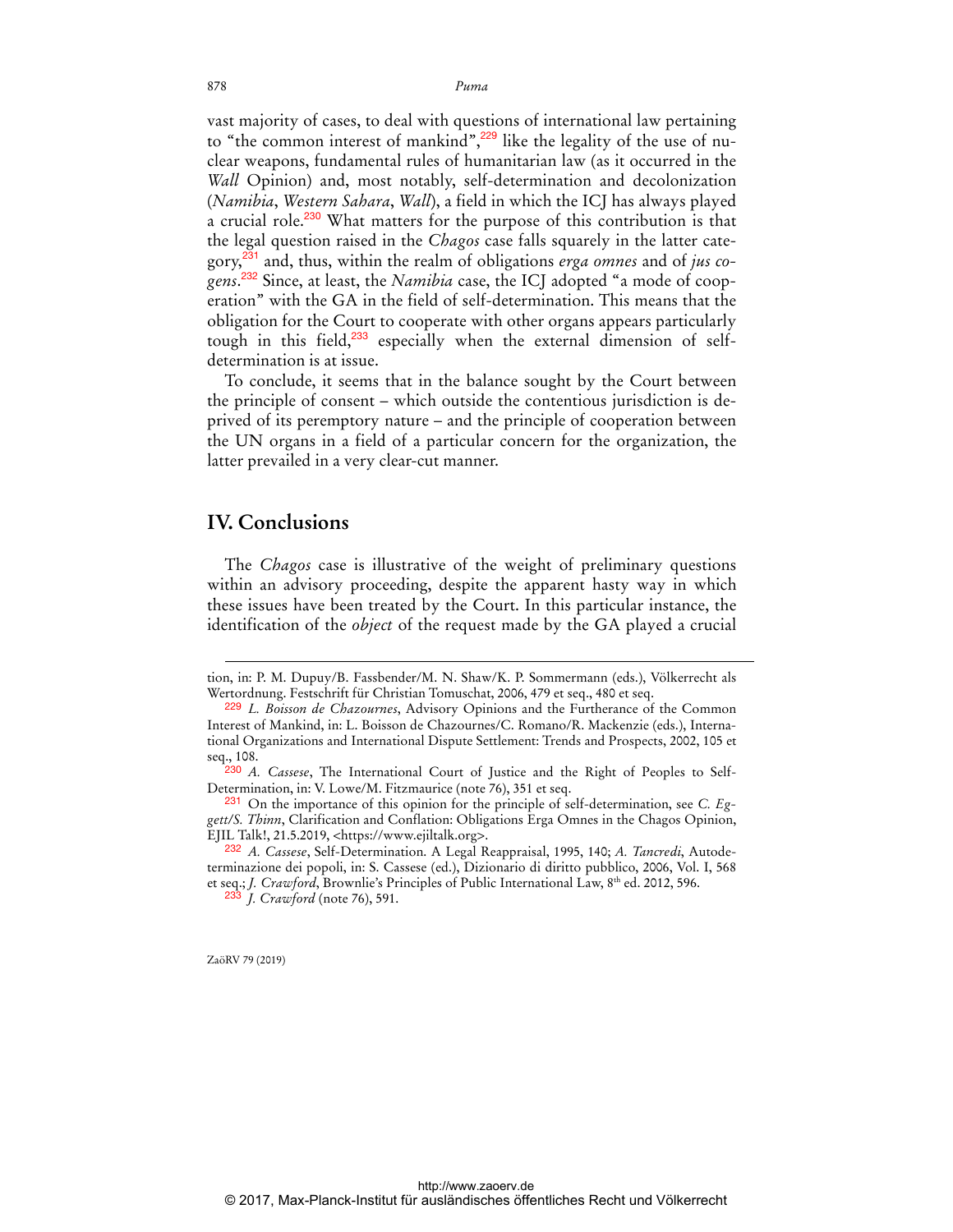role both for the treatment of the questions of admissibility and for the merits of the case as a whole.

According to the ICJ, neither a reformulation nor a restrictive interpretation of the GA's request was necessary: it decided, therefore, to rely on the *text* of Res. 71/292 and, consequently, found in the decolonization and selfdetermination the legal framework of the questions under scrutiny. This gave rise to various consequences for the proceeding: first, due to their very subject-matter, the legal questions were to be seen in the context of the UN activities and, in particular, in relation to the functions carried out by the GA in this field since the foundation of the organization itself. Second, at this stage of the procedure, the ICJ prepared the ground, on the one hand, to dismiss, as a matter of admissibility of the request, the objection based on the alleged circumvention of State consent to the judicial settlement of disputes and, on the other hand, to find that the separation of the Archipelago from Mauritius was an internationally wrongful act. Put it differently, it seems that the opinion<sup>234</sup> of those who argued that the UK has lost "badly" the *Chagos* case is to be shared, even though it must be added that this "match" was lost at the first half, and precisely when the ICJ selected the legal ground on which to base its own opinion in the right to selfdetermination, that is to say exactly the ground "wisely" suggested by the GA.

As to the "consent objection", it revealed, once more, a futile argument: even before a question which looks quintessentially as a "legal question actually pending between two or more States", the ICJ preferred to rely, as said, on the framing of the request, rather than stating that the lack of consent, *as such*, is not a condition not to render the opinion. In other words, the fact that the dispute was only an aspect of the broader decolonization question seems to have constituted the last of a series of alibis utilized by the Court to evade what seems to be inferred from its advisory jurisprudence, namely that consent, outside the contentious jurisdiction, is totally deprived of its peremptory character.

It has been argued, moreover, that faced to legal questions involving "community interests", the ICJ takes quite seriously its obligation to cooperate with other UN organs. The *Chagos* case, falling squarely within the principle of self-determination, seems to support this idea: in the balance between the discretion not to render the opinion and the duty to contribute to the UN activity in a field in which international law provides for obligations *erga omnes*, the latter has *always* prevailed, and there were no reasons

 $\overline{a}$ 

<sup>234</sup> *M. Milanovic* (note 84).